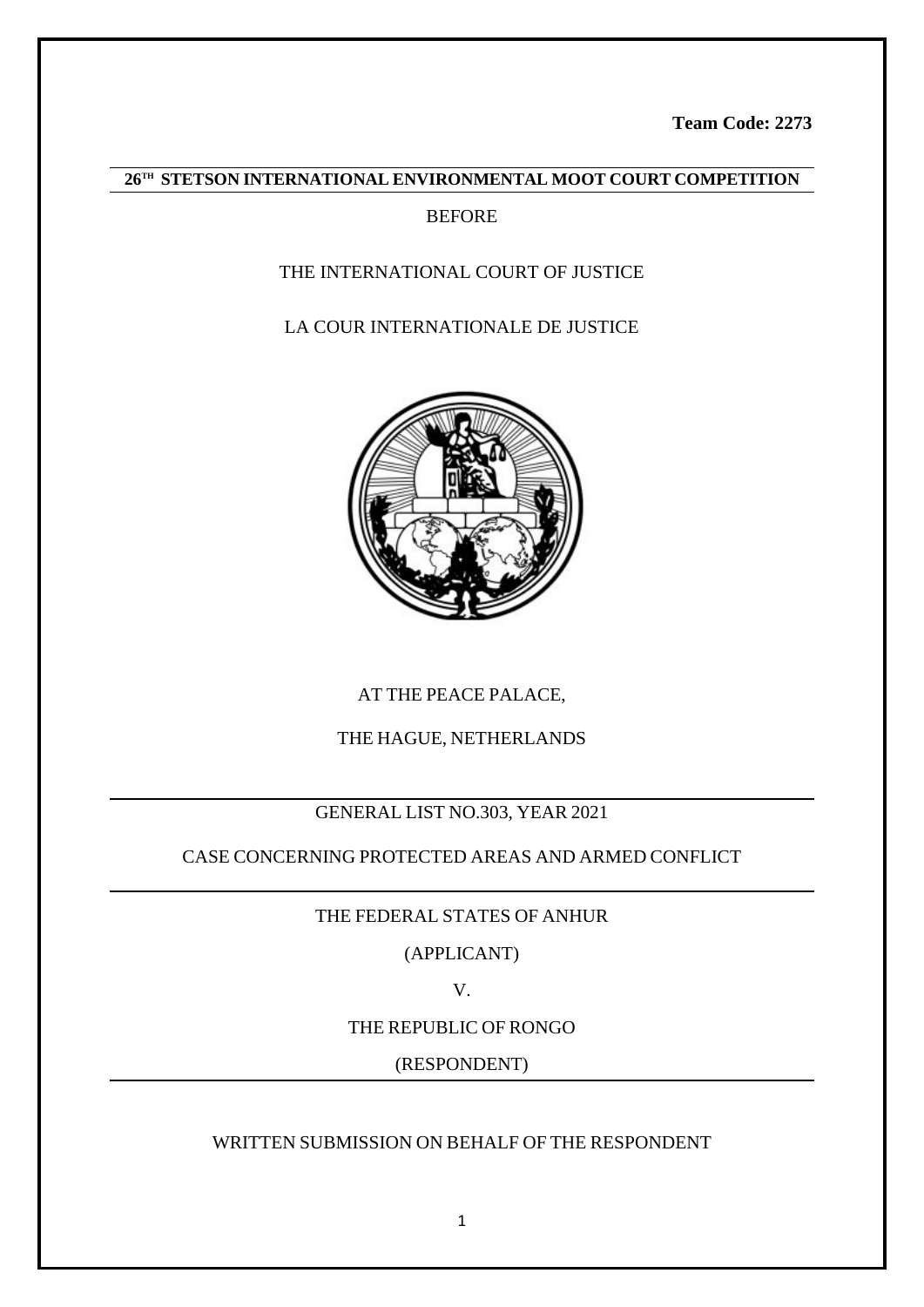# **TABLE OF CONTENTS**

INDEX OF AUTHORITIES

QUESTIONS PRESENTED

STATEMENT OF JURISDICTION

STATEMENT OF FACTS

SUMMARY OF ARGUMENTS

### ARGUMENTS

# **I. ANHUR'S ATTACK ON THE MENHIT WETLAND COMPLEX (MWC) WAS A FUNDAMENTAL BREACH OF INTERNATIONAL LAW**

# **A. Anhur breached Rongo's sovereignty**

### **B. Anhur violated its obligations under the law of conflict**

- 1. Anhur failed to treat the environment as a civilian object
- 2. Anhur's attack was excessive for the military advantage sought

### **C. Anhur violated international environmental law.**

- 1. Anhur breached its obligations under the Ramsar Convention and the World Heritage Convention and the Convention on Biological Diversity
- 2. Anhur failed in its duty to prevent transboundary harm to the environment

### **D. Anhur cannot rely on Article 51 of the UN Charter to justify the attack on the MWC**

- 1. The acts of ANP-FF do not amount to an armed attack
- 2. Self-defence cannot be invoked as Anhur's actions were not necessary
- 3. Anhur failed to satisfy the proportionality requirement for self-defence

### **E. Anhur must compensate Rongo for its illegal and unjustified attack on the MWC**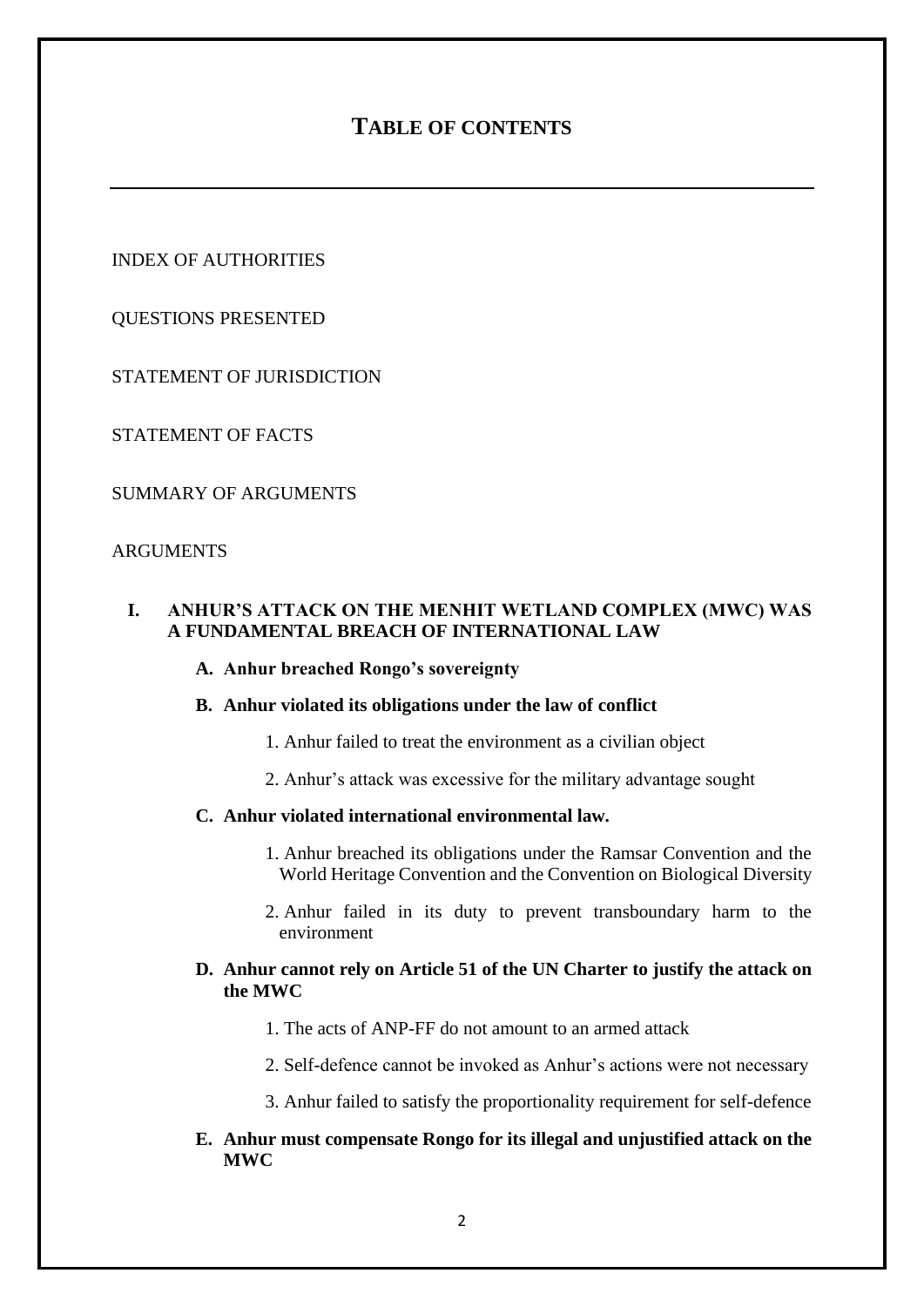### **II. RONGO COMPLIED WITH ALL RELEVANT OBLIGATIONS WITH RESPECT TO ITS PROPOSED DEVELOPMENT ON KEMP KEY**

#### **A. Rongo has a right to develop Kemp Key**

- 1. Rongo, as the proper sovereign of Kemp Key has the right to use its natural resources
- 2. The people of Kemp Key have a right to develop due to their right to economic self-determination

#### **B. The proposed hotel development is in accordance with international law**

- 1. Sustainable development is pursued through the proposed ecotourism development
- 2. The people of Kemp Key are entitled to differentiated treatment

### **C. Rongo has taken all necessary measures to ensure that the proposed hotel development sufficiently protects the Royal ridley**

- 1. Rongo has conducted an EIA in compliance with its international obligations
- 2. Rongo mitigated any impact of the lighting on the sea turtles, in compliance with its treaty obligations and the precautionary principle
- 3. The proposed development meets international standards of proportionality
- 4. Rongo has complied with the duty to prevent transboundary harm

### **CONCLUSION**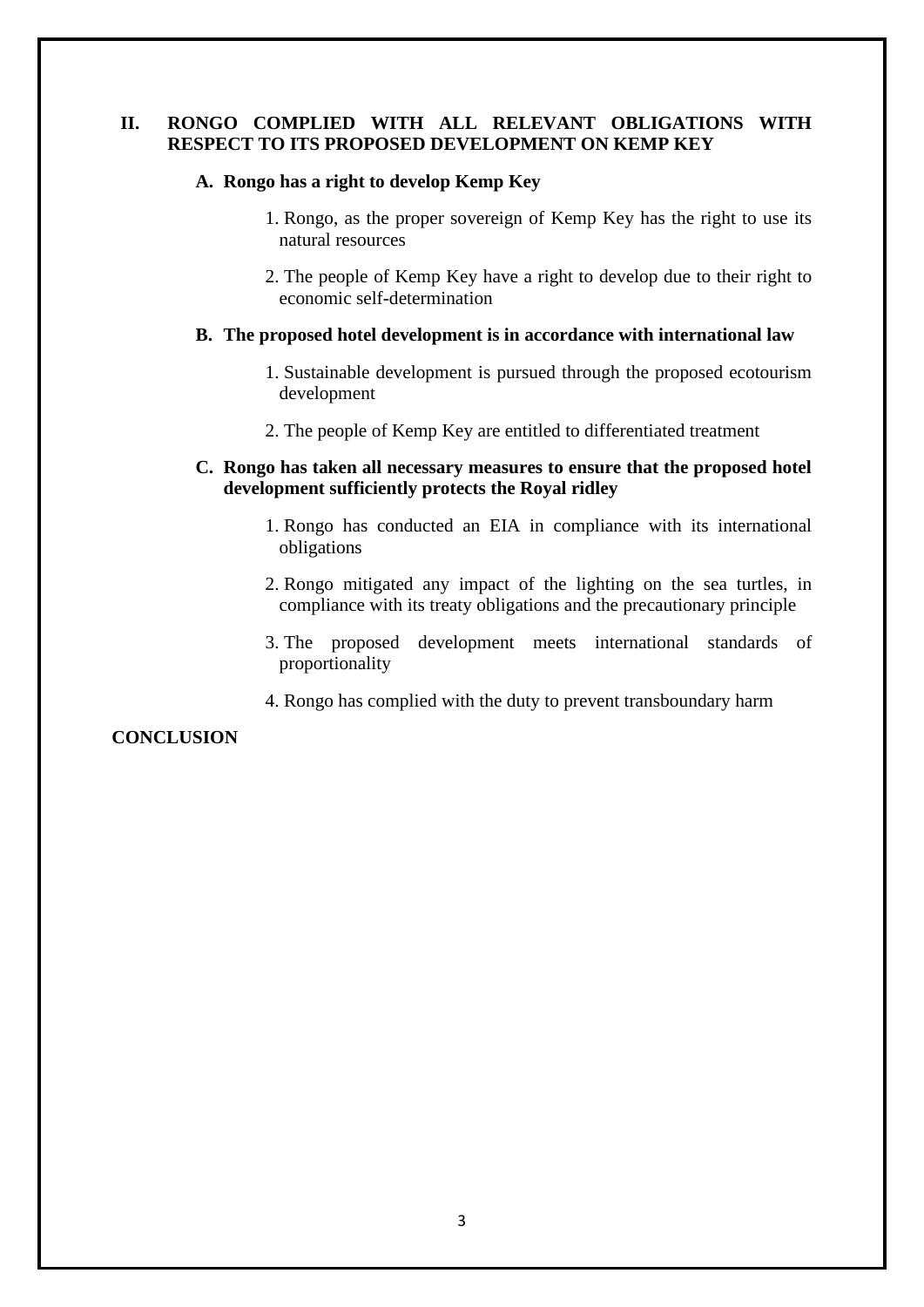# **INDEX OF AUTHORITIES**

### **Treaties and Conventions**

Convention concerning the Protection of the World Cultural and Natural Heritage, 16 November 1972, 1037 U.N.T.S. 151 [25, ]

Convention on Biological Diversity, 5 June 1992, 1760 U.N.T.S. 79 [26,32,37,39,40]

Convention on the Prohibition of Military or any Other Hostile Use of Environmental Modification Techniques, 10 Dec 1977, 1108 U.N.T.S 151 [23]

Convention on the Protection and Use of Transboundary Watercourses and International Lakes, 17 March 1992, 1936 U.N.T.S 269 [27]

Convention on Wetlands of International importance especially as Waterfowl Habitat, 2 February 1971, 996 U.N.T.S. 245 [25,35,41]

Declaration of the United Nations Conference on the Human Environment, June 16, 1972 [26]

European Commission Regulation (EU) 737/2010 [38]

Inter-American Convention for the Protection and Conservation of Sea Turtles [41]

Paris Agreement to the United Nations Framework Convention on Climate Change, Dec. 12, 2015, T.I.A.S. No. 16-1104 [38]

Protocol Additional to the Geneva Conventions of 12 August 1949, and relating to the Protection of Victims of International Armed Conflicts (Protocol I), 8 June 1977, 1125 UNTS 3 [21]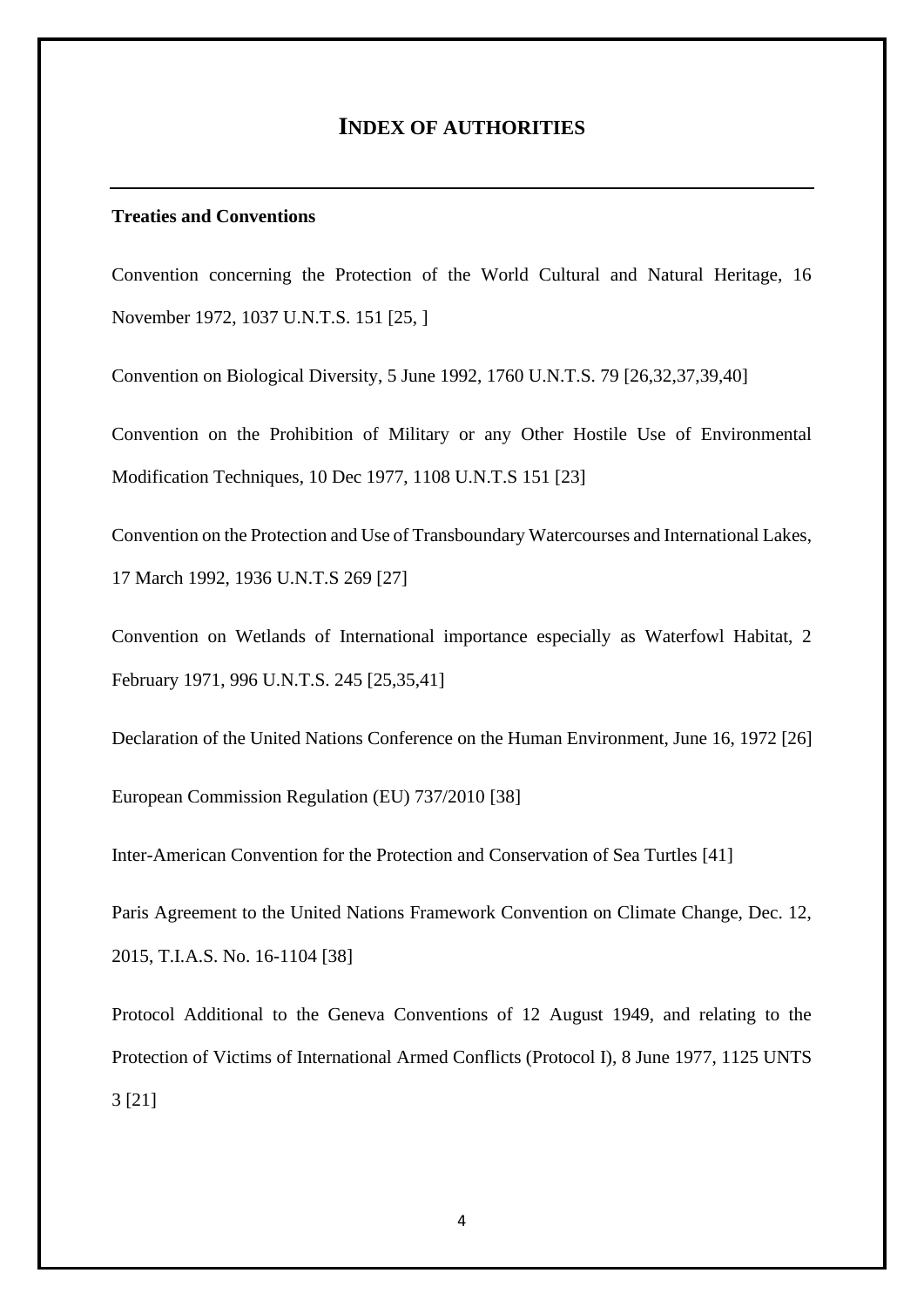Regulation (EC) 1007/2009 of the European Parliament and of the Council of 16 September 2009 on Trade in Seal Products, 2009 O.J. (L 286) 36 [38]

Rio Declaration on Environment and Development, June 14, 1992 [32]

Rome Statute, 17 July 1998, 2187 U.N.T.S. 3 [10]

### **Judicial Decisions**

Appellate Body Report, United States-Import Prohibition of Certain Shrimp and Shrimp Products, WT/ DS58/AB/R (Oct. 12, 1998) (adopted, with modifications, Nov. 6, 1998) [hereinafter Shrimp/Turtle Appellate Body Report (merits) [38]

Armed Activities on the Territory of the Congo (Democratic Republic of Congo v. Uganda), Merits, Judgment, 2005 ICJ Rep. 168 [20,28,30]

Case Concerning Oil Platforms (Islamic Republic Of Iran v. United States Of America), Judgment, 2003 ICJ Rep. 161 2003 [29]

Case Concerning The Gabcikovo-Nagymaros Project (Hungary v. Slovakia), Judgment, 1997 ICJ Rep. 7 [26]

Eritrea-Ethiopia Claims Commission, Partial Award, Jus Ad Bellum Ethiopia's Claims 1-8 (19 Dec 2005) [28]

Gut Dam arbitration, 8 ILM 118 (1969) [26]

ICTY, Martić case, Review of the Indictment [30]

Legal Consequences of the Construction of a Wall in the Occupied Palestinian Territory, Advisory Opinion, 2004 ICJ Rep. 136 [28]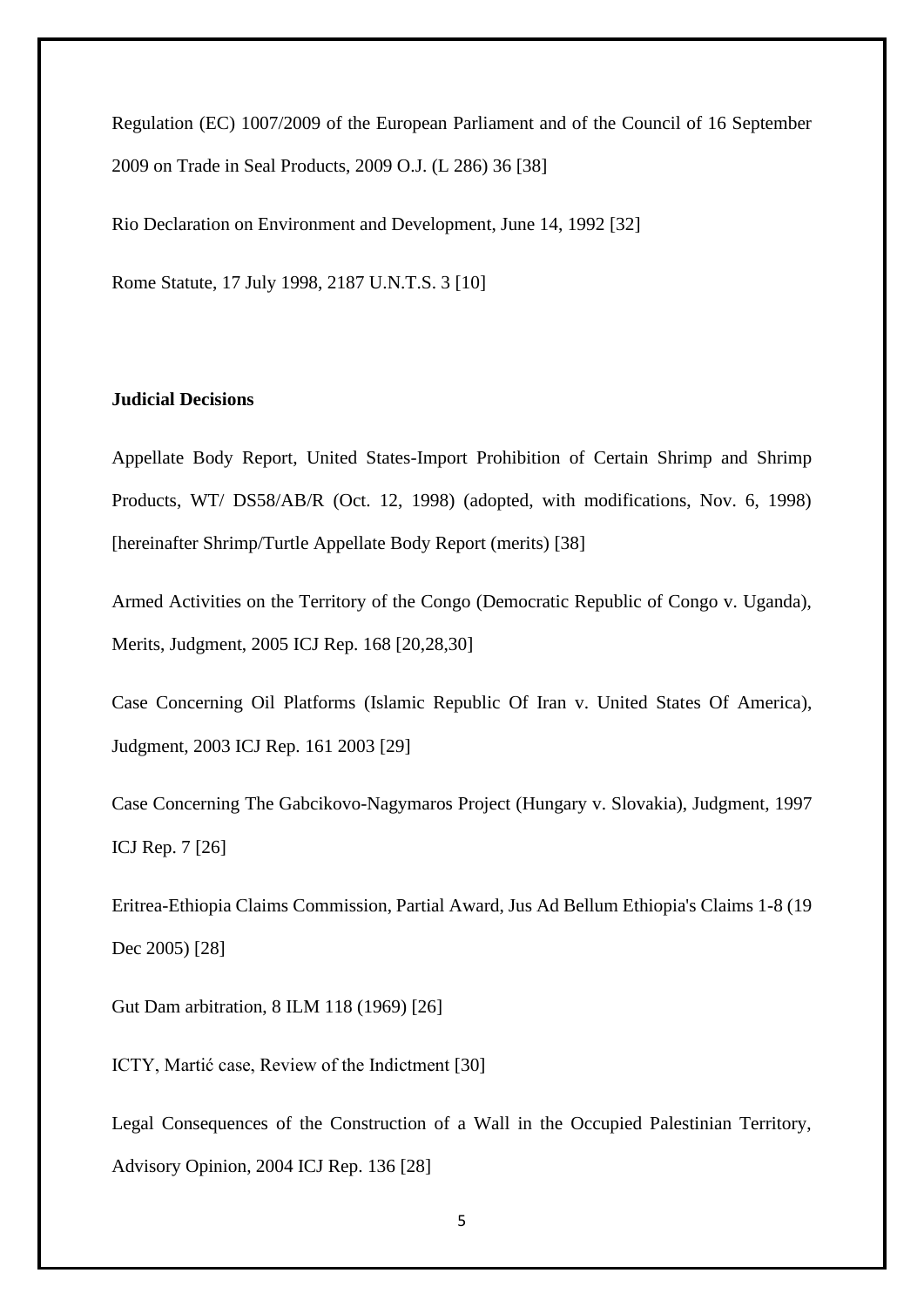Legality of the Threat or Use of Nuclear Weapons, Advisory Opinion, 1996 I.C.J. 226 [21, 26, 29, 30, 32]

Legality of the Threat or Use of Nuclear Weapons, Dissenting Opinion of Judge Higgins, 1996 I.C.J. 226 [22]

Military and Paramilitary Activities in and against Nicaragua (Nicaragua v. United States of America), Merits, Judgment,1986 ICJ Rep. 14 [27, 28, 29]

Mox Plant (Ireland v United Kingdom) Provisional Measures, Order of 3 December 2001 [39]

Pulp Mills on The River Uruguay (Argentina v. Uruguay), Judgment, 2010 I.C.J. 14 [39]

The State of the Netherlands v Urgenda Foundation, The Supreme Court of the Netherlands (20 December 2019), case 19/00135 (English translation) [38]

Trail Smelter Arbitration (US v. Can.) (1938 & 1941) III RIAA 1905 [39]

### **UN Documents and Other International Instruments**

UNSC Res. 1304 Concerning the situation in the Democratic Republic of the Congo, (June 16, 2000)

UNGA Res. 2131(XX), Declaration on the Inadmissibility of Intervention in the Domestic Affairs of States and the Protection of Their Independence and Sovereignty, (Dec. 21, 1965)

Official Records of the Diplomatic Conference on the Reaffirmation and Development of International Humanitarian Law Applicable in Armed Conflicts, CDDH/215/Rev.1 (1974- 1997) [17]

UNGA Res. 61/295 Declaration on the Rights of Indigenous People (Sep. 13, 2007) [33]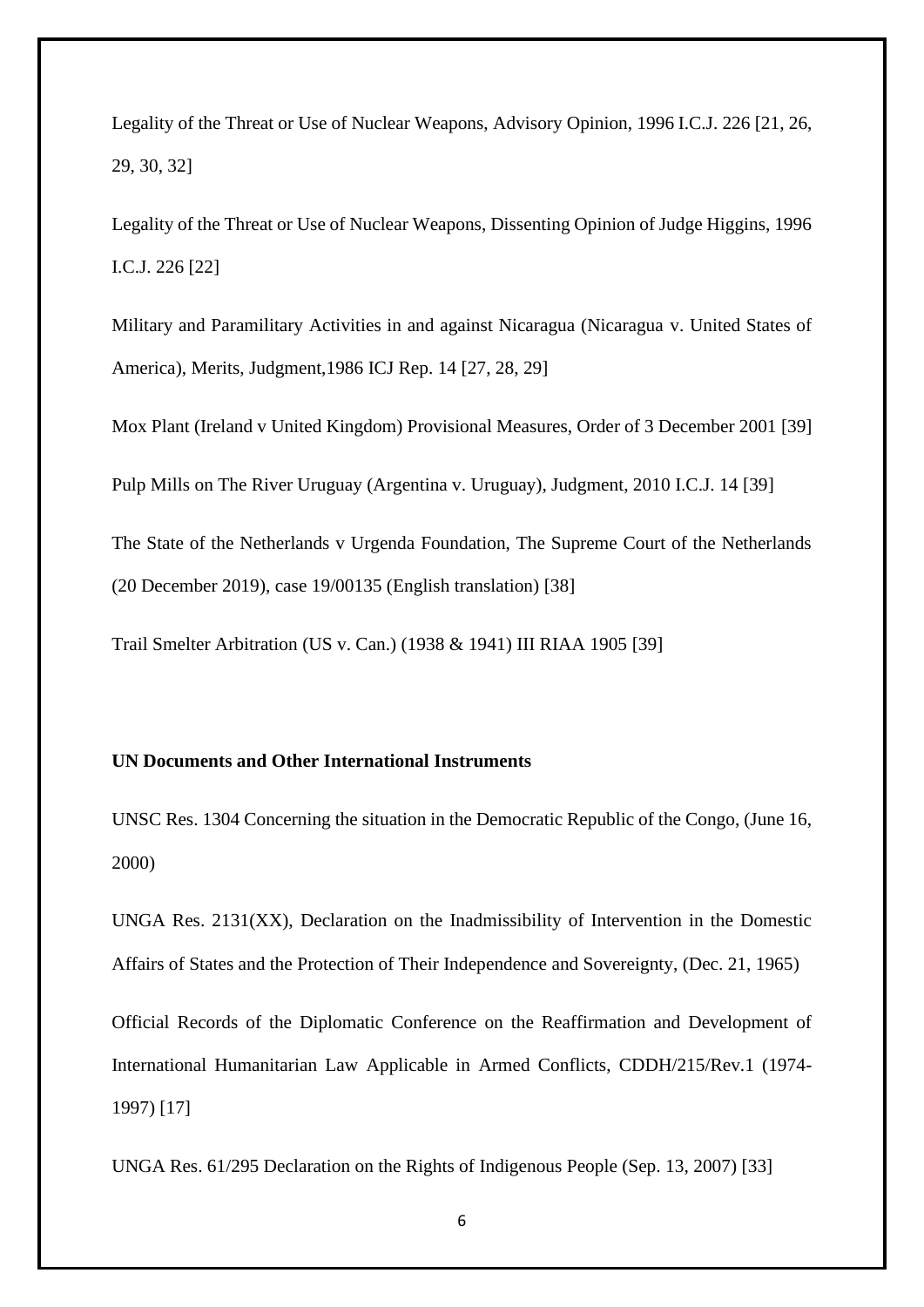UNGA Res. 3201 (S-VI). Declaration on the Establishment of a New International Economic Order (May 1, 1974) [32]

UNGA Conf. 157/23, Vienna Declaration and Programme of Action (July 12, 1993) [32]

UNGA Res. 1314 (XIII) Recommendations concerning international respect for the right of peoples and nations to self-determination (Dec. 12, 1958) [33]

UNGA Res. 1803(XVII) Permanent sovereignty over natural resources (Dec. 14, 1962) [33]

UNGA Res. 3281 (XXIX) The Charter of Economic Rights and the Duties of States (Dec. 12, 1974) [34]

UNWTO Global Code of Ethics (1999) [34]

UN, The Future We Want - Outcome document of the Conference on Sustainable Development (2012) [35]

UNGA Res. 73/245 Promotion of sustainable tourism, including ecotourism, for poverty eradication and environment protection (Dec. 20, 2018) [35]

UNGA Res. 72/214 Sustainable tourism and sustainable development in Central America (Dec. 20, 2017) [35]

UNSC, S/PV.2282 (June 8, 1981)

UNSC Res. 687 (Apr. 3, 1991) [21]

UNSC, S/PV.5489 (July 14, 2006) [30]

UNSC S/PV.5493 (July 21, 2006) [30]

UNGA Res. 66/288 The Future We Want (July 27, 2012) 1996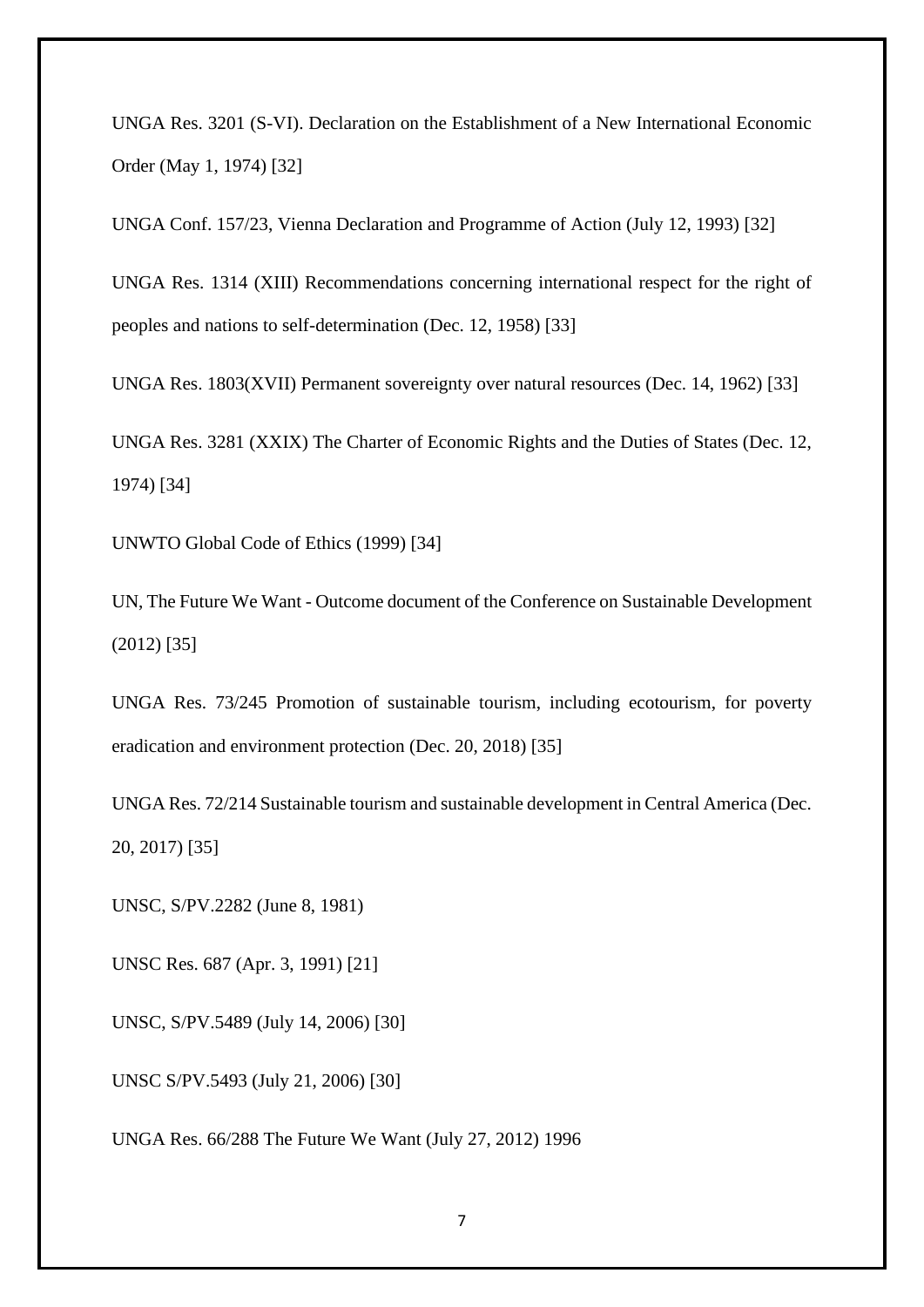UNEP/CMS Res. 12.23 Sustainable and Migratory Species

UNGA Res. 217 (III) Universal Declaration of Human Rights (Dec. 10, 1948) [33]

UNGA Res. 41/128 Declaration of the Right to Development (Dec. 4, 1986)

#### **Articles, Essays, Reports and Guidelines**

Alexandru Grigorescu & Emily Komp The ''broadening'' of international human rights: the cases of the right to development and right to democracy (2017) 54(2) International Politics [32]

Alice Farmer Towards a Meaningful Rebirth of Economic Self-Determination: Human Rights Realization in Resource-Rich Countries (2006) 39(2) NYU Journal of International Law and Politics [33]

Andrey Sirin et al, Assessing Wood and Soil Carbon Losses from a Forest-Peat Fire in the Boreo-Nemoral Zone, (2021) 12(7) Forests [23]

Choi, Ga-Young and Karen Eckert, Manual of Best Practices for Safeguarding Sea Turtle Nesting Beaches, WIDECAST, Technical Report 9 [36,40]

Chris Hedges, Serbian Town Bombed by NATO Fears Effects of Toxic Chemicals, N.Y Times (14 July 1999), [https://www.nytimes.com/1999/07/14/world/serbian-town-bombed-by-nato](https://www.nytimes.com/1999/07/14/world/serbian-town-bombed-by-nato-fears-effects-of-toxic-chemicals.html)[fears-effects-of-toxic-chemicals.html.](https://www.nytimes.com/1999/07/14/world/serbian-town-bombed-by-nato-fears-effects-of-toxic-chemicals.html) [21]

Chris Wold The status of sea turtles under International environmental law and International environmental agreements (2002) 5(1-2) Journal of International Wildlife Law and Policy [42]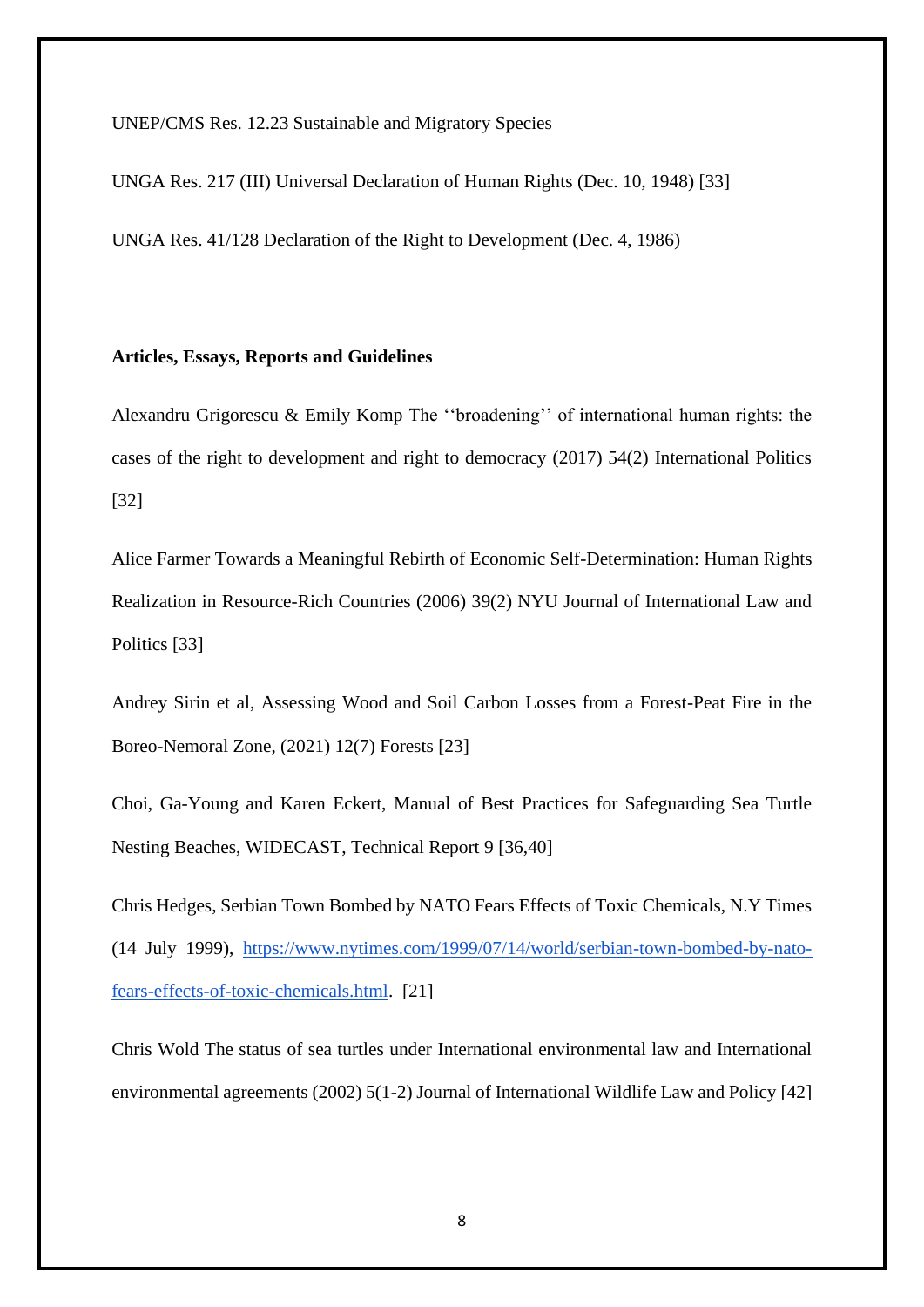Christina Voigt, Rule of Law for Nature: New Dimensions and Ideas in Environmental Law, (2013) [41]

Climate: Science, Policy and Management (05 Apr 2018), [https://doi.org/10.1007/s13157-018-](https://doi.org/10.1007/s13157-018-1023-8) [1023-8](https://doi.org/10.1007/s13157-018-1023-8) [21]

David Farrier et al., Wise Use Of Wetlands Under The Ramsar Convention: A Challenge For Meaningful Implementation Of International Law (2000) 12(1) Journal of Environmental Law [35]

Duncan French Developing States and International Environmental Law: The Importance of Differentiated Responsibilities (2000) 49(1) The International and Comparative Law Quarterly [37]

Ellen Hey Common but Differentiated Responsibilities (Feb. 2011) MPEPIL 19 [https://opil](https://opil-ouplaw-com.proxy.uba.uva.nl/view/10.1093/law:epil/9780199231690/law-9780199231690-e1568)[ouplaw-com.proxy.uba.uva.nl/view/10.1093/law:epil/9780199231690/law-9780199231690](https://opil-ouplaw-com.proxy.uba.uva.nl/view/10.1093/law:epil/9780199231690/law-9780199231690-e1568) [e1568](https://opil-ouplaw-com.proxy.uba.uva.nl/view/10.1093/law:epil/9780199231690/law-9780199231690-e1568) [37]

G.G. Lopez et al., Coastal development at sea turtles nesting ground: Efforts to establish a tool for supporting conservation and coastal management in northeastern Brazil (2015) 116 Ocean & Coastal Management [40]

Gulf Environmental Benefit Fund; Eliminating Light pollution on Sea Turtle Nesting Beaches [40]

Heidi Gjertsen and Eduard Niesten, Incentive-based Approaches in Marine Conservation: Applications for Sea Turtles, 8(1) Conservation & Society, (2010) [35]

ICRC, Customary IHL Database, Cambridge University Press (2005) [21]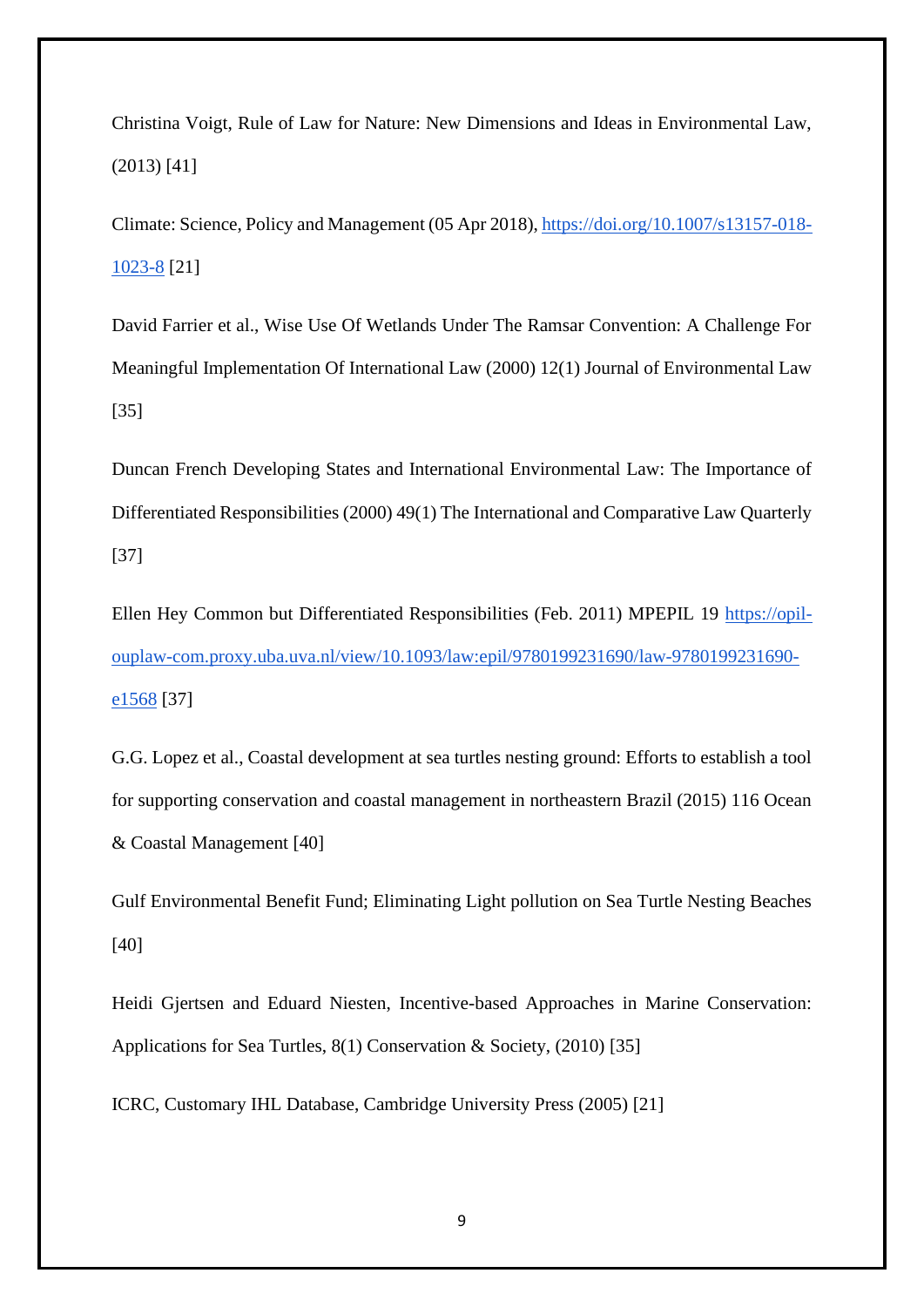ICRC, Explosive Weapons in Populated Areas: Humanitarian, Legal, Technical and Military Aspects. Expert Meeting, Chavannes-de-Bogis (24-25 Feb 2015) [24]

ICRC, Guidelines for Military Manuals and Instructions on the Protection of the Environment in Times of Armed Conflict (2020) [22]

ICTY, Final Report to the Prosecutor by the Committee Established to Review the NATO Bombing Campaign Against the Federal Republic of Yugoslavia, (13 June 2000) [22]

ILA, Final Report on Aggression and the Use of Force 12 (2018), [https://www.ila](https://www.ila-hq.org/images/ILA/DraftReports/DraftReport_UseOfForce.pdf)[hq.org/images/ILA/DraftReports/DraftReport\\_UseOfForce.pdf](https://www.ila-hq.org/images/ILA/DraftReports/DraftReport_UseOfForce.pdf) [29]

ILA, New Delhi Declaration of Principles of International Law Relating to Sustainable Development (2002) 2(2) International Environmental Agreements: Politics, Law and Economics 211 [34]

ILC, Draft principles on the allocation of loss in the case of transboundary harm arising out of hazardous activities, with commentaries, Yearbook of the ILC (2006), A/61/10 [26]

ILC, Responsibility of States for Internationally Wrongful Acts, Yearbook of the ILC (2001) A/56/49(Vol. I)/Corr.4 [30]

J. Oloka-Onyango Heretical Reflections on the Right to Self-Determination: Prospects and Problems for a Democratic Global Future in the New Millenium (1999) 15(1) Am. U. Int'l L. Rev. [33]

Jonathan Verschuuren, Ramsar soft law is not soft law at all (2008) 35(1) Milieu en Recht 28- 34 [35]

Joseph Fargione et al., Natural Climate Solutions for the United States, Sci. Adv. (14 Nov 2018),<https://www.science.org/doi/10.1126/sciadv.aat1869> [21]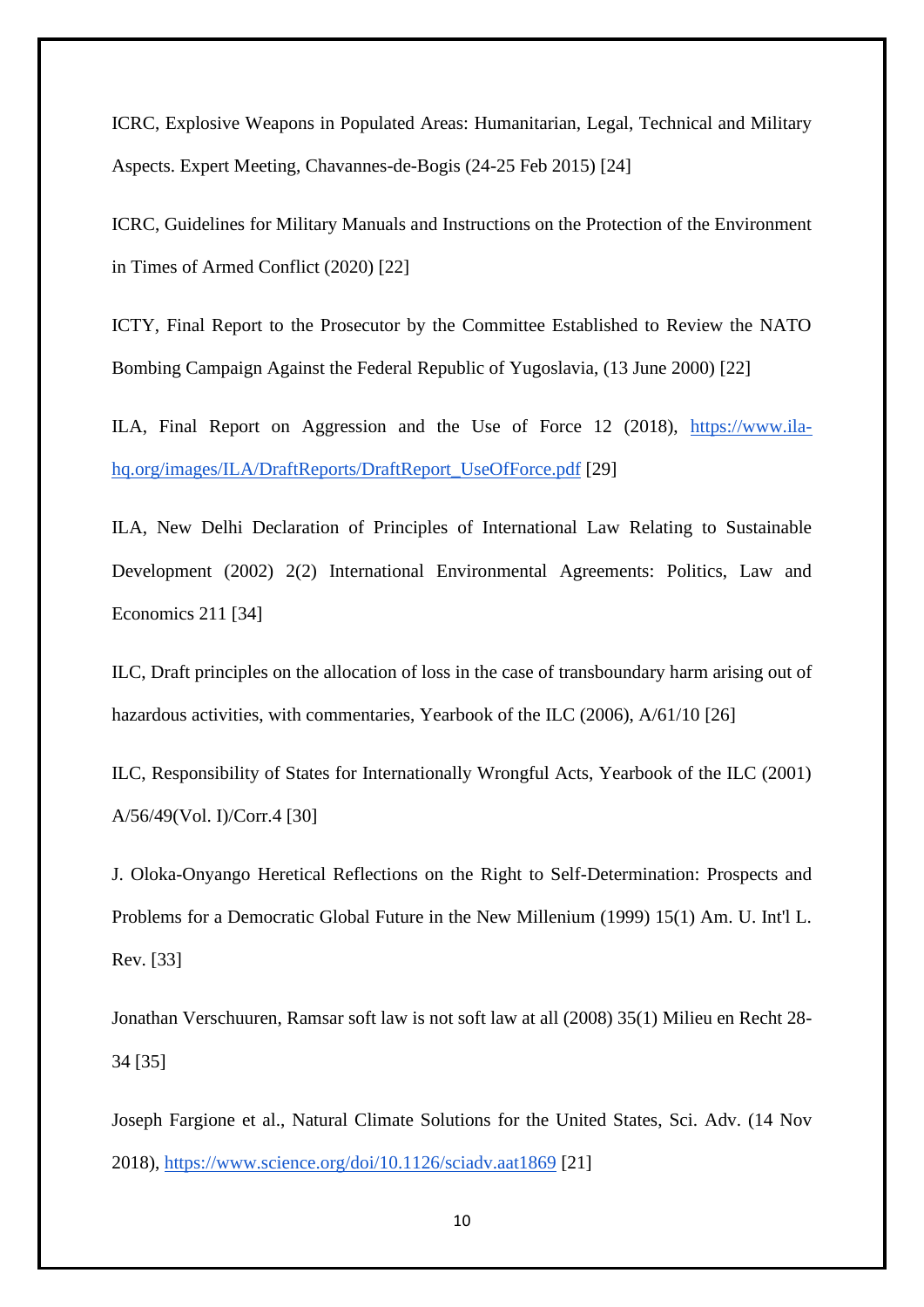Juliette Lee et al, Ambient light threatens endangered sea turtles in NC, (April 27 2021) [40] Maki Tanaka, Lessons from the Protracted Mox Plant Dispute: A Proposed Protocol on Marine Environmental Impact Assessment to the United Nations Convention on the Law of the Sea (2004) 25(2) Mich. J. Int'l L. [39]

Mallika Sardeshpande et al., Sea turtles support sustainable livelihoods at Ostional, Costa Rica (2019) 53(1) Oryx [36]

Ministry of Defence of Spain, Orientaciones: El derecho de los conflictos armados, OR7-004, Vol. 1 (18 March 1996) [24]

OECD iLibrary, Tourism Trends and Policies 2020, Costa Rica. [\(https://www.oecd](https://www.oecd-ilibrary.org/sites/37bb0cf5-en/index.html?itemId=/content/component/37bb0cf5-en)[ilibrary.org/sites/37bb0cf5-en/index.html?itemId=/content/component/37bb0cf5-en\)](https://www.oecd-ilibrary.org/sites/37bb0cf5-en/index.html?itemId=/content/component/37bb0cf5-en) [36]

P.C.H. Pritchard et al., M Kemp Ridley's Turtle or Atlantic Ridley (1973) IUCN Monograph No 2: Marine Turtle Species [36]

Peter Schwartzstein, National Geographic, Iraq's Famed Marshes Are Disappearing—Again, Nat. Geo. (9 July 2015), [https://www.nationalgeographic.com/science/article/150709-iraq](https://www.nationalgeographic.com/science/article/150709-iraq-marsh-arabs-middle-east-water-environment-world)[marsh-arabs-middle-east-water-environment-world](https://www.nationalgeographic.com/science/article/150709-iraq-marsh-arabs-middle-east-water-environment-world) [23]

Philippe Antoine, International Humanitarian Law and the Protection of the Environment in Time of Armed Conflict, (1992) 32 International Review of the Red Cross 517 [22]

Ramsar Policy Brief 3, Ramsar Advisory Missions: A mechanism to respond to change in ecological character of Ramsar Sites [41]

Resolution IX.1, Annex A, A Conceptual Framework for the wise use of wetlands and the maintenance of their ecological character [35, 41]

Resolution VIII.20, General guidance for interpreting "urgent national interests" [31]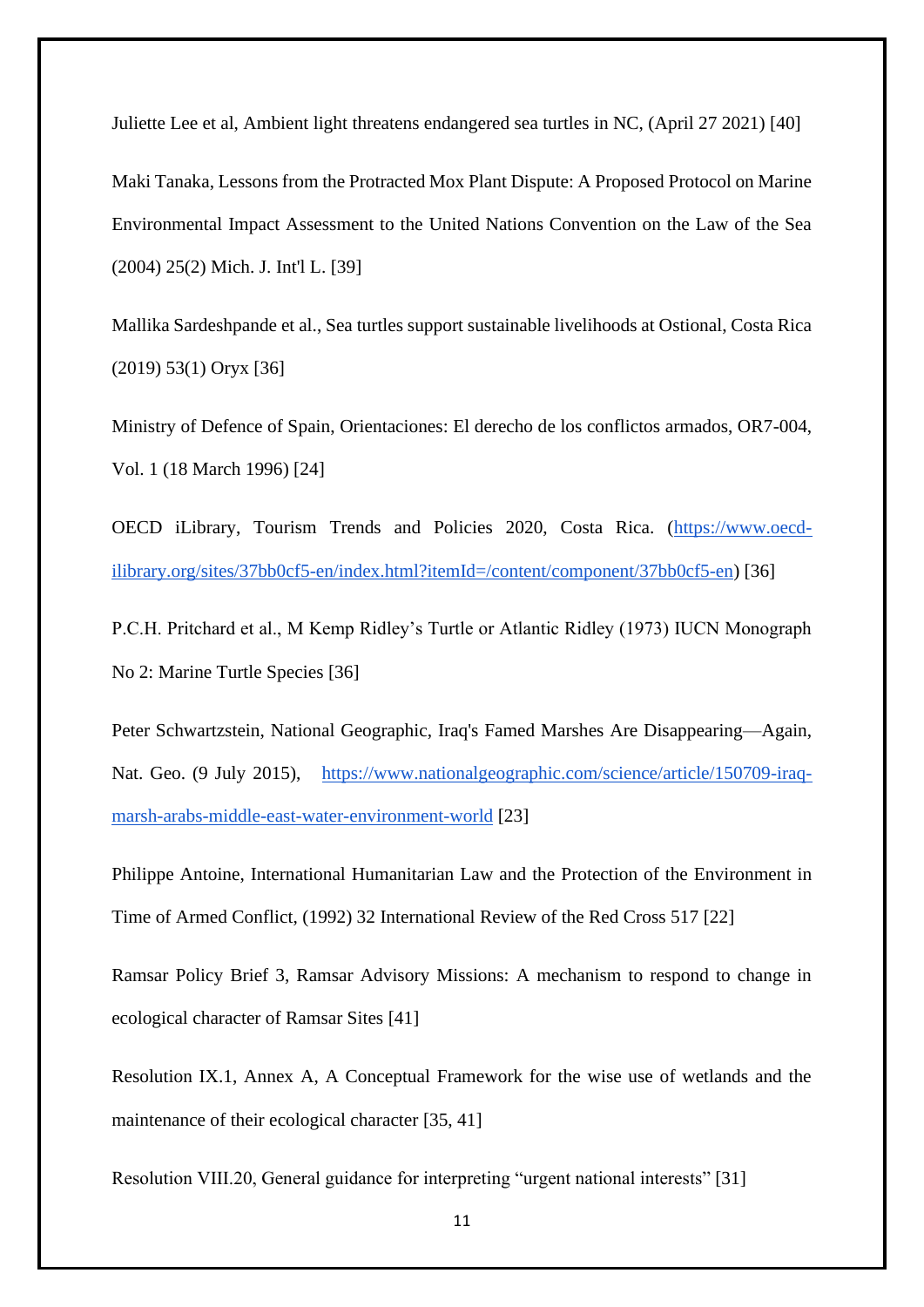Resolution VIII.24 "People and Wetlands: The Vital Link" [31]

Resolution X.28, Wetlands and Poverty Eradication [35]

Resolution XI.7, Tourism, Recreation and Wetlands [35]

Resolution XI.9, An Integrated Framework and guidelines for avoiding, mitigating and compensating for wetland losses [31]

Resolution XIII.24, The enhanced conservation of coastal marine turtle habitats and the designation of key areas as Ramsar Sites [35]

Russi D et al., (2012) The Economics of Ecosystems and Biodiversity for Water and Wetlands. Final Consultation Draft [36]

Tom Ondicho, Indigenous Ecotourism as a Poverty Eradication Strategy: A Case Study of the Maasai People in the Amboseli Region of Kenya (2018) 56 African study monographs [36]

UK Ministry of Defence, The Joint Service Manual of the Law of Armed Conflict, JSP 383 (2004 amended in 2013)

UNEP, Protecting the Environment During Armed Conflict: An Inventory and Analysis of International Law, (2009) [21]

UNEP, UNEP in Iraq- Post-Conflict Environmental Assessment, Clean Up and Reconstruction (2007) [23]

UNESCO, Mexican tourism project cancelled to protect Gulf of California World Heritage site, (30 June 2012) [41]

US Department of Defence, Law of War Manual (2015) [24]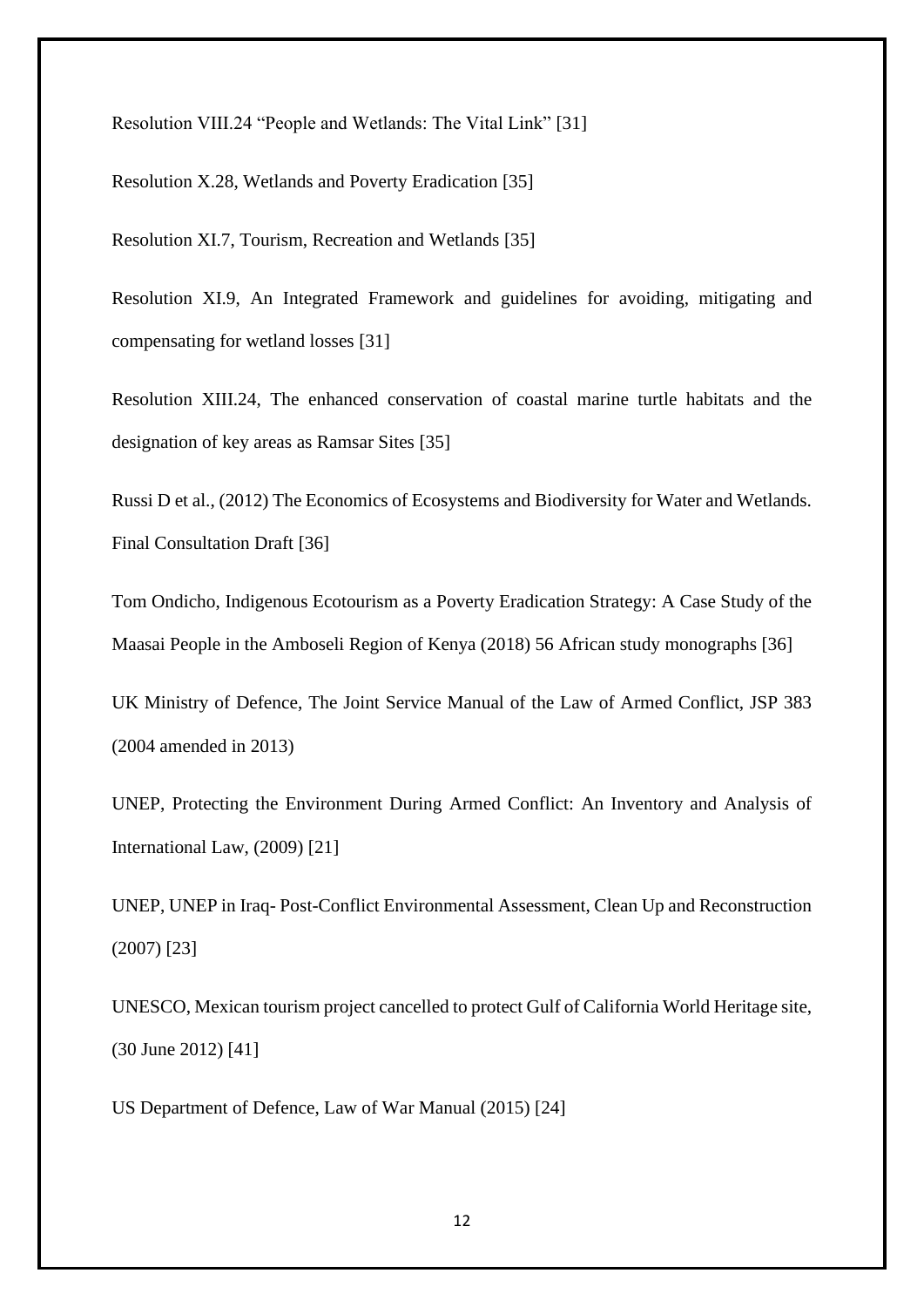US Department of Defense, Report to Congress: Conduct of the Persian Gulf War (Apr 1992) [30]

van der Have, N. The Right to Development and State Responsibility: Can States be Held to Account? (2013) Amsterdam Law School Legal Studies Research Paper No 23 [37]

### **Books**

Ian Brownlie, Q.C, Basic Documents in International Law (6th ed., 2008) [31]

Isabella D Bunn The right to development and international economic law: legal and moral dimensions, (1st ed., 2012) [38]

James. Green, The International Court of Justice and Self-Defence in International Law (2009) [29]

Karen Hulme, War Torn Environment: Interpreting the Legal Threshold (2004) [23]

Malcolm D. Evans, International Law, (5th ed., 2018) [27]

Malcolm Shaw, International Law, (8th ed., 2017) [20]

Patricia Birnie et al, International Law and the Environment, (3ed., 2009) [34]

Philippe Sands, Principles of International Environment Law (4th ed., 2018) [32, 34, 37, 39]

Stephan Witteler, Die Regelungen der neuen Vertrage des humanitaren Volkerrechts und des Rechts der Rustungsbegrenzung mit direktem Umweltbezug. Waffenwirkung und Umwelt II (1993) [22, 23]

Tom Ruys, Armed Attack and Article 51 of the UN Charter: Evolutions in Customary Law and Practice, 74 Cambridge University Press (2010) [27]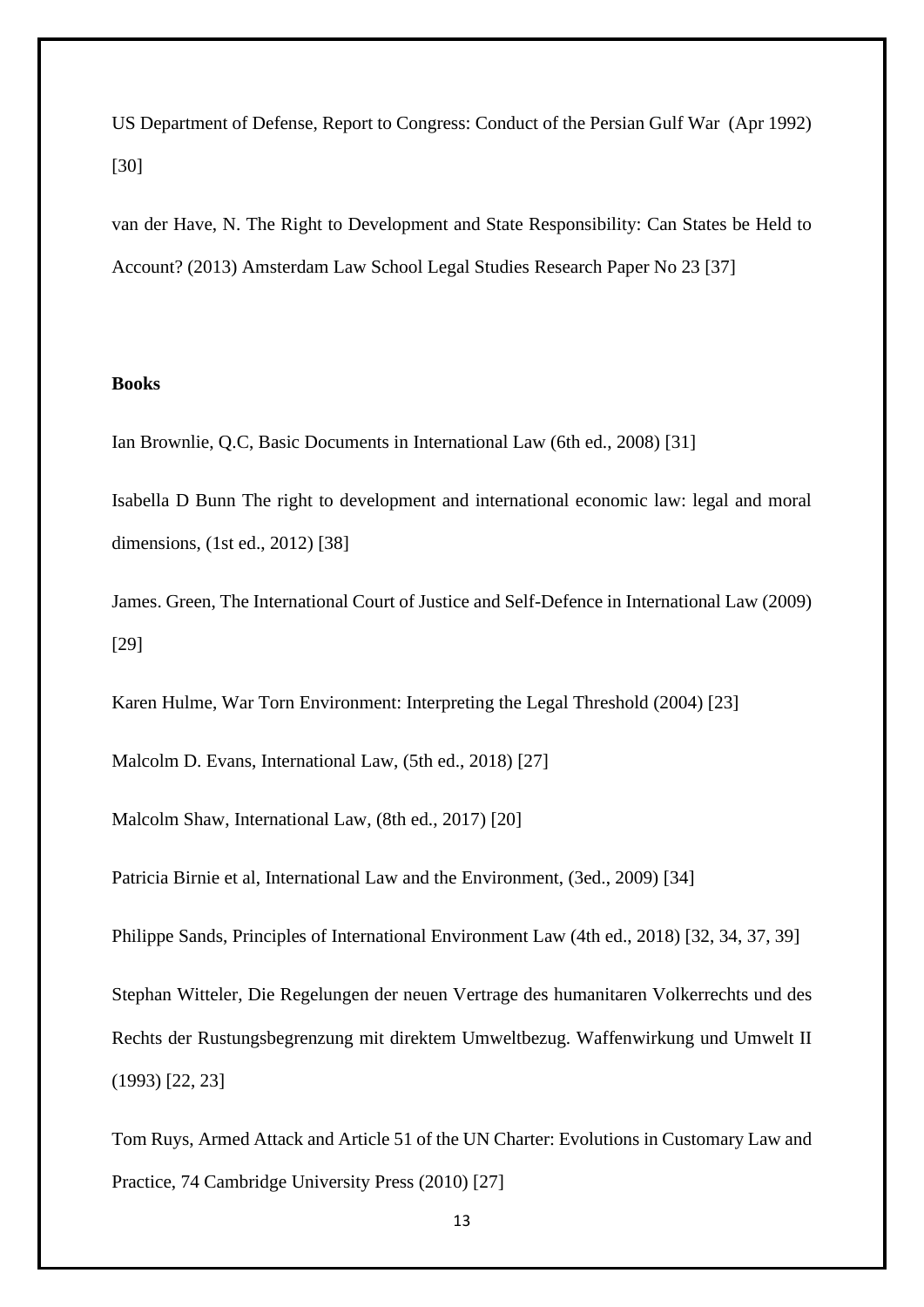Yoram Dinstein, The Conduct of Hostilities under the Law of International Armed Conflict (3rd ed., 2004) [22,23]

# **Miscellaneous**

IUCN, Peatlands and climate change, [https://www.iucn.org/resources/issues-briefs/peatlands](https://www.iucn.org/resources/issues-briefs/peatlands-and-climate-change)[and-climate-change](https://www.iucn.org/resources/issues-briefs/peatlands-and-climate-change) [23]

National Trust, What's so special about peat?, https://www.nationaltrust.org.uk/features/whats[so-special-about-peat](https://www.nationaltrust.org.uk/features/whats-so-special-about-peat) [27]

WWT, Why Wetlands, [https://www.wwt.org.uk/our-work/why-wetlands/#](https://www.wwt.org.uk/our-work/why-wetlands/) [23]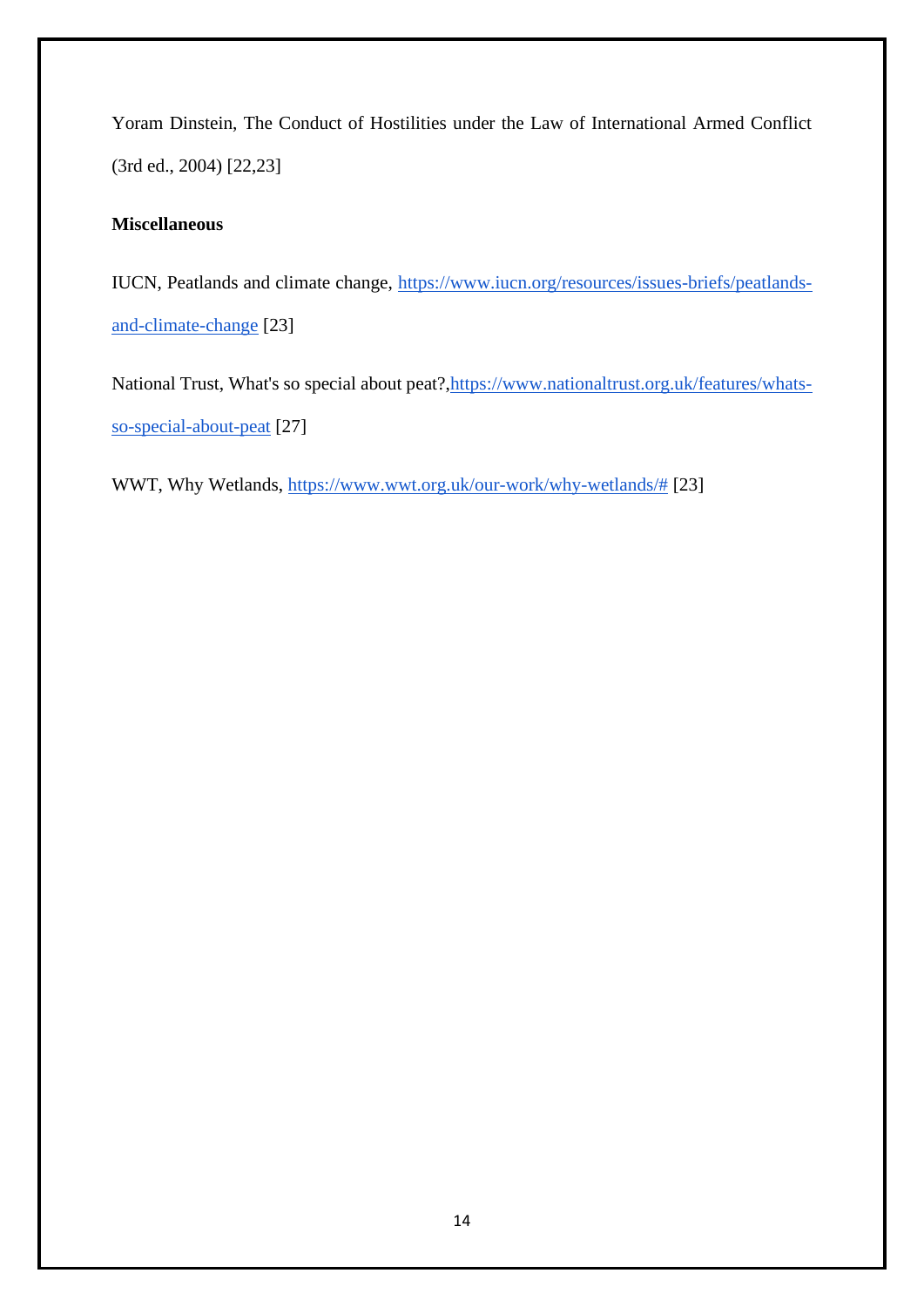# **QUESTIONS PRESENTED**

- I. WHETHER THE ACTIONS OF ANHUR WITH RESPECT TO THE MENHIT WETLAND COMPLEX VIOLATED INTERNATIONAL LAW.
- II. WHETHER THE ACTIONS OF RONGO WITH RESPECT TO THE PROPOSED HOTEL DEVELOPMENT IN THE SCUTE COASTAL WETLAND VIOLATED INTERNATIONAL LAW.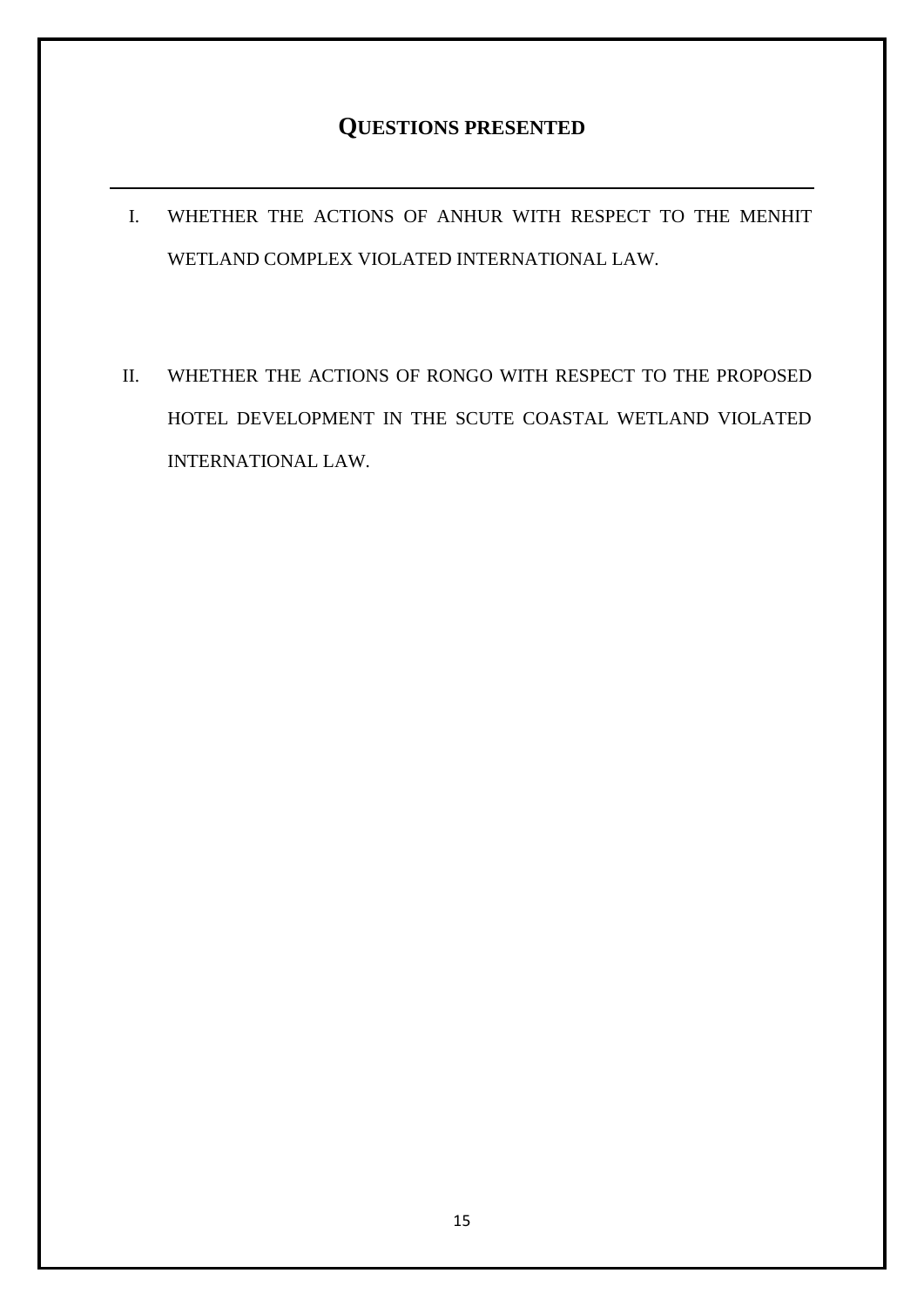# **STATEMENT OF JURISDICTION**

On 23 July 2021, The Federal States of Anhur ("Anhur") and the Republic of Rongo ("Rongo"), submitted by Special Agreement to the International Court of Justice (the ICJ) their differences concerning questions in Annex A, including the Clarifications, relating to protected areas and armed conflict, in accordance with Article 40(1) of the Statute of the ICJ. The Registrar of the ICJ addressed notification to the parties on 30 July 2021. Anhur and Rongo have accepted jurisdiction of the ICJ pursuant to Article 36(1) of the Statute and request that the Court adjudge the dispute in accordance with the rules and principles of international law, including any applicable treaties.

The parties have agreed to respect the decision of this Court.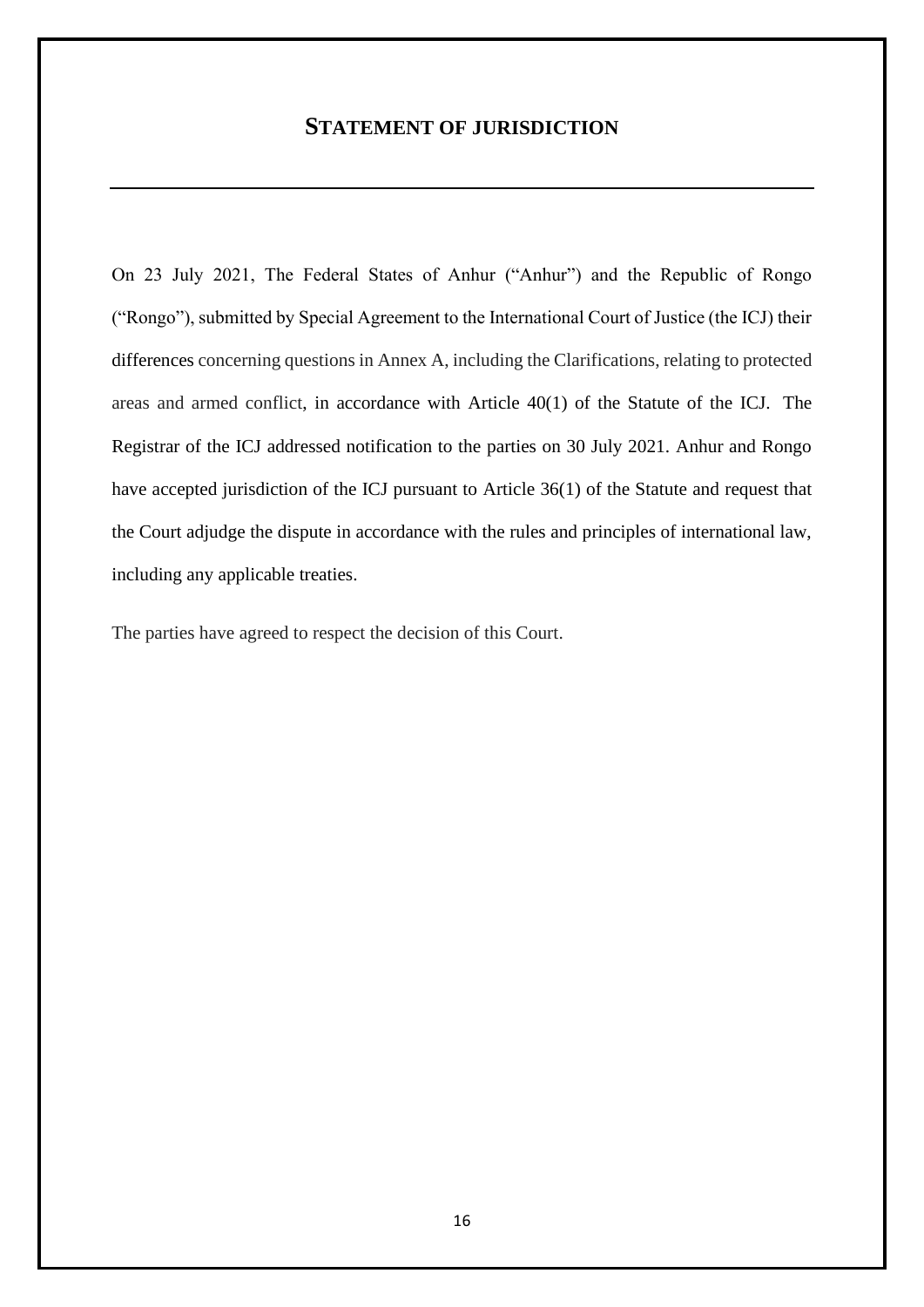# **STATEMENT OF FACTS**

Anhur and Rongo are neighbouring States located on the island of Caretta (R.1). Kemp Key is a small, impoverished island to the south of Caretta assigned to be part Anhur during the 1500's (R.3). When Rongo and Anhur achieved independence, they agreed for Kemp Key to remain under the sovereignty of Anhur. They did however recognise that people of Kemp Key have the right of self determination (R.4).

The Menhit Wetland Complex in Rongo was designated as a 'Ramsar Site' by Rongo in accordance with the Ramsar Convention (R.14). The Scute Coastal Wetland, located on Kemp Key, was designated as a 'Ramsar Site' by Anhur. This wetland is home to the critically endangered Royal ridley sea turtles (R.17).

Following on from civil disturbances within Anhur, a paramilitary arm known as ANP-FF crossed the border into Rongo and set up camp in the Menhit Wetland Complex. No support was provided to ANP-FF by either Rongo or Anhur (R.19). ANP-FF launched a drone attack on Anhur from the Wetland and in response to this attack, Anhur fired at paramilitary members camped in this Ramsar site (R20). This action caused a fire which burned the peat swamp in the Wetland, destroying much of the natural environment (R.21). Rongo heavily condemned these actions.(R.23).

Following concerns about the safety of ethnic Rongoans in Kemp Key, the Rongoan government took action to protect them (R.28). They took control of Kemp Key without causing any serious injuries (R.29). In accordance with the right of self-determination, Rongo held a referendum where ninety six percent of voters voted for Kemp Key to be a province of Rongo (R.32). In order to help this local, impoverished community, Rongo announced that a permit was being granted to build a hotel complex (R.35). An EIA was prepared in accordance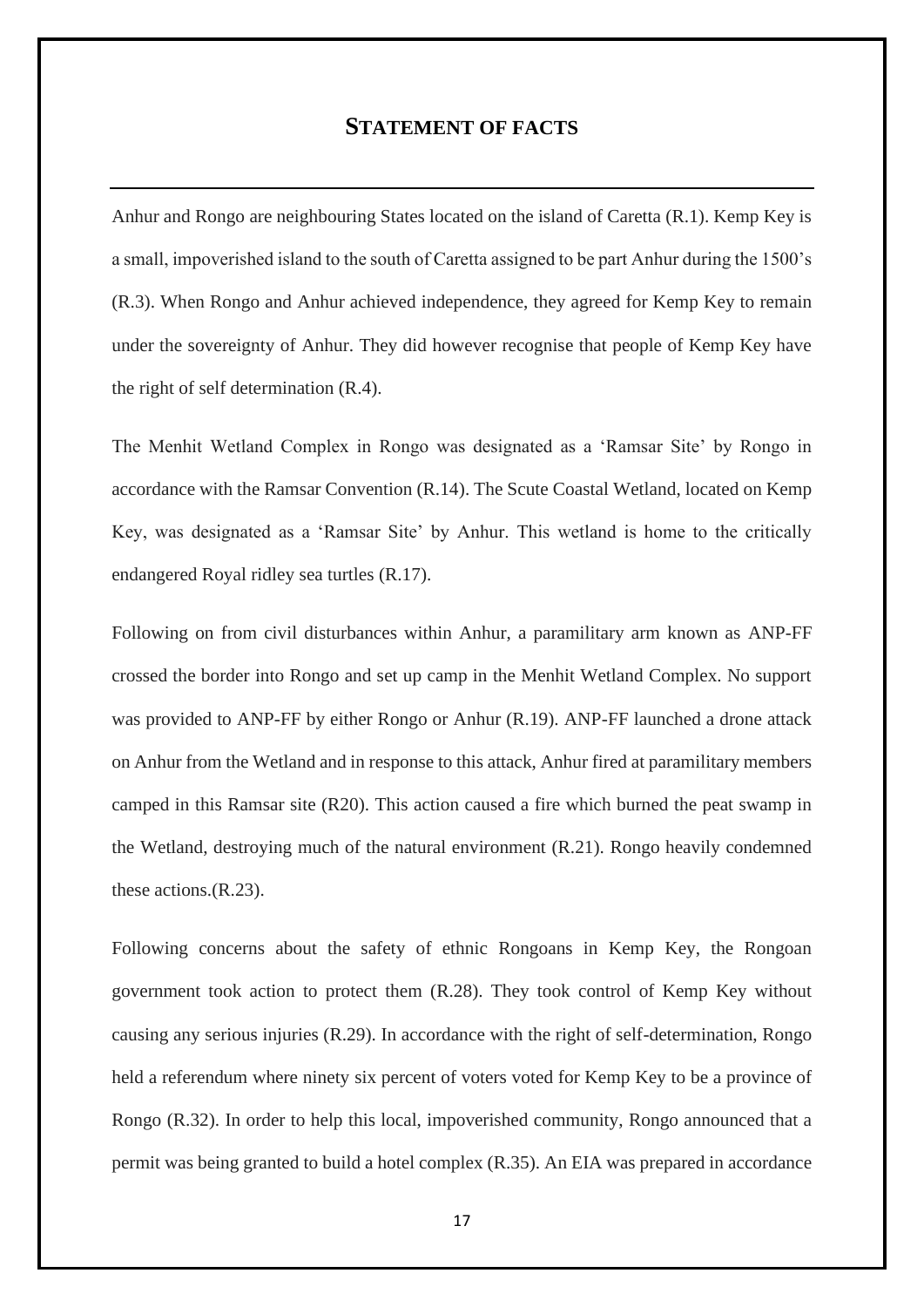with domestic legislation and the permit granted for the hotel was adjusted accordingly (R.36). Anhur protested this development. (R.37), Rongo responded by noting they have fully complied with international obligations (R.39).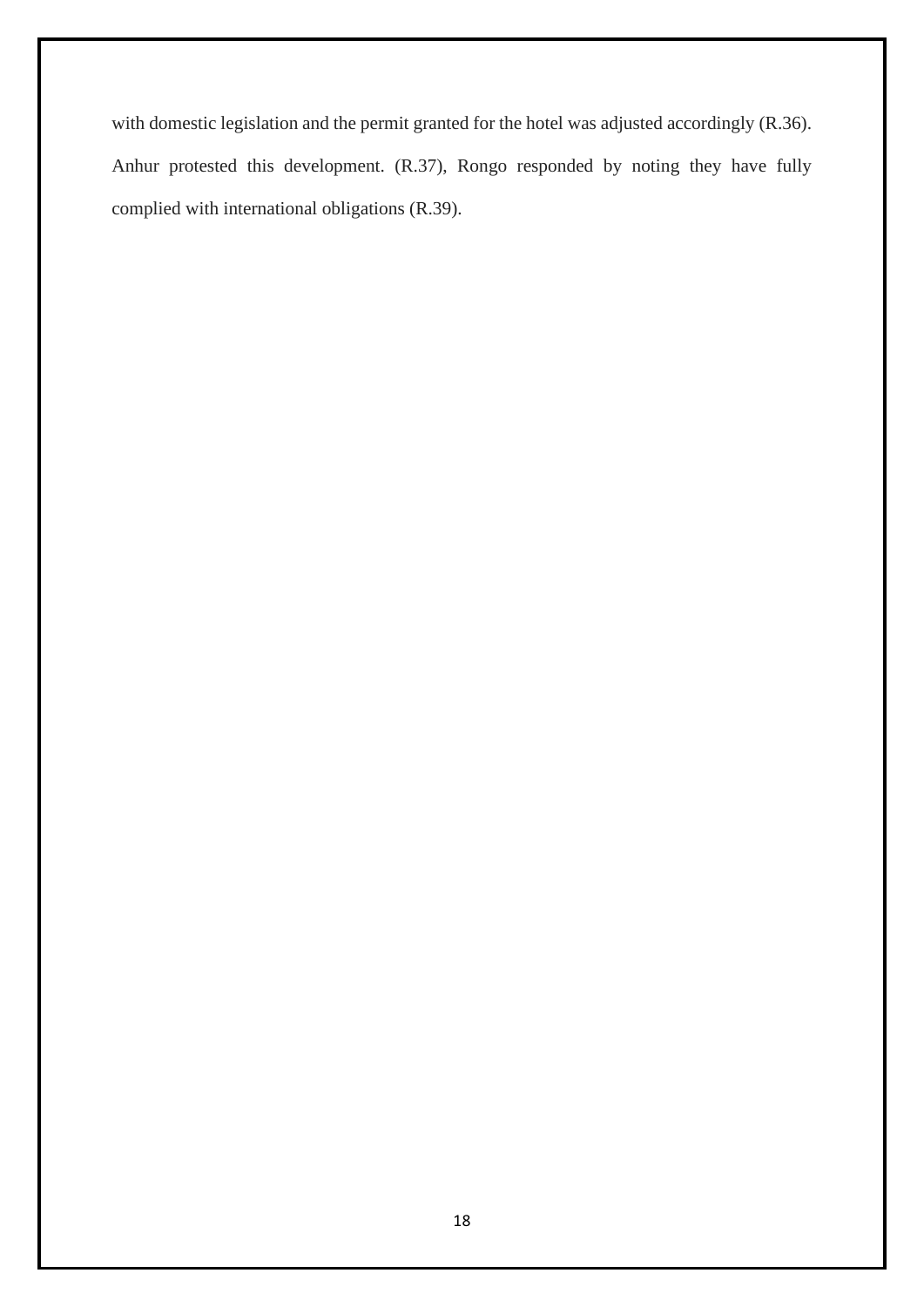### **SUMMARY OF ARGUMENTS**

# **I. ANHUR'S ATTACK ON THE MENHIT WETLAND COMPLEX (MWC) WAS A FUNDAMENTAL BREACH OF INTERNATIONAL LAW**

Anhur launched an unjustified attack on a protected wetland in the territory of Rongo. This infringed Rongo's sovereignty. The attack violated the Geneva Conventions as it failed to consider the environment a civilian object and was disproportionate for the military advantage sought. Anhur's actions cannot be justified on the grounds of-self defence. Anhur breached its treaty obligations under Ramsar, the CBD, and the WHC and has caused transboundary harm to Rongo. Accordingly, Rongo is due compensation from Anhur for the damage.

# **II. RONGO COMPLIED WITH ALL RELEVANT OBLIGATIONS WITH RESPECT TO ITS PROPOSED DEVELOPMENT ON KEMP KEY**

Rongo's proposed hotel development is in furtherance of the obligation to promote sustainable tourism in developing nations. Rongo has a sovereign right to develop and the ethnic Rongoans of Kemp Key have a right to develop based on their right to economic self-determination The impoverished population is subject to less onerous environmental protection obligations than developed populations in line with the differentiated responsibility principle. Nonetheless, Rongo complied with its treaty obligations in Ramsar, the CDB, the WHC and the IAC as it has taken measures to mitigate any harm to turtles.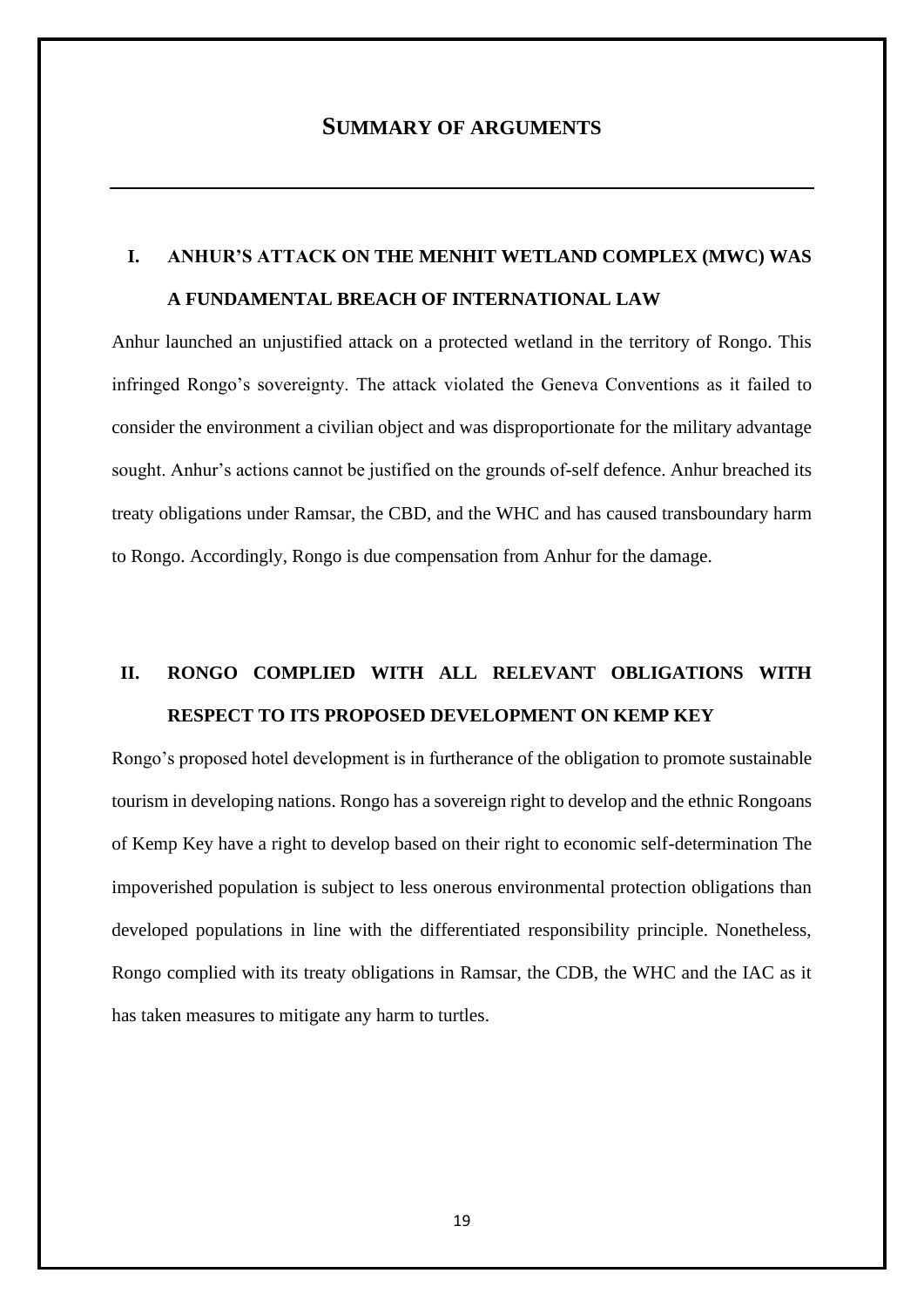# **ARGUMENTS ADVANCED**

# **I. ANHUR'S ATTACK ON THE MENHIT WETLAND COMPLEX (MWC) WAS A FUNDAMENTAL BREACH OF INTERNATIONAL LAW**

### **A. Anhur breached Rongo's sovereignty**

When Anhur fired 200 high-explosive artillery rounds at the Menhit Wetland Complex  $(MWC)^1$  in Rongo with no advance warning,<sup>2</sup> Anhur breached Article 2(4) of the UN Charter. It is a foundational principle of international law that one State cannot use force that would interfere with the territorial integrity or independence of another State.<sup>3</sup> This military attack was a violation of Rongo's sovereignty.<sup>4</sup>

#### **B. Anhur violated its obligations under the law of conflict**

#### **1. Anhur failed to treat the environment as a civilian object**

The MWC, a vast area of undisturbed peat and freshwater swamp forest<sup>5</sup> has been obliterated by Anhur's actions. This is not only an important environmental site with respect

 $1$  R¶20.

<sup>2</sup> R¶23.

<sup>&</sup>lt;sup>3</sup> Armed Activities on the Territory of the Congo (Democratic Republic of Congo v. Uganda), Merits, Judgment, 2005 ICJ Rep. 168, 222; UNSC Res. 1304 Concerning the situation in the Democratic Republic of the Congo (June 16, 2000) 2; Malcolm Shaw, *International Law*, (8th ed., 2017) 167.

<sup>4</sup>UNGA Res. 2131(XX) Declaration on the Inadmissibility of Intervention in the Domestic Affairs of States and the Protection of Their Independence and Sovereignty (Dec. 21, 1965); UNGA Res. 2625(XXV) Declaration on Principles of International Law concerning Friendly Relations and Co-operation among States (Oct. 24, 1970).  $5$  R¶14.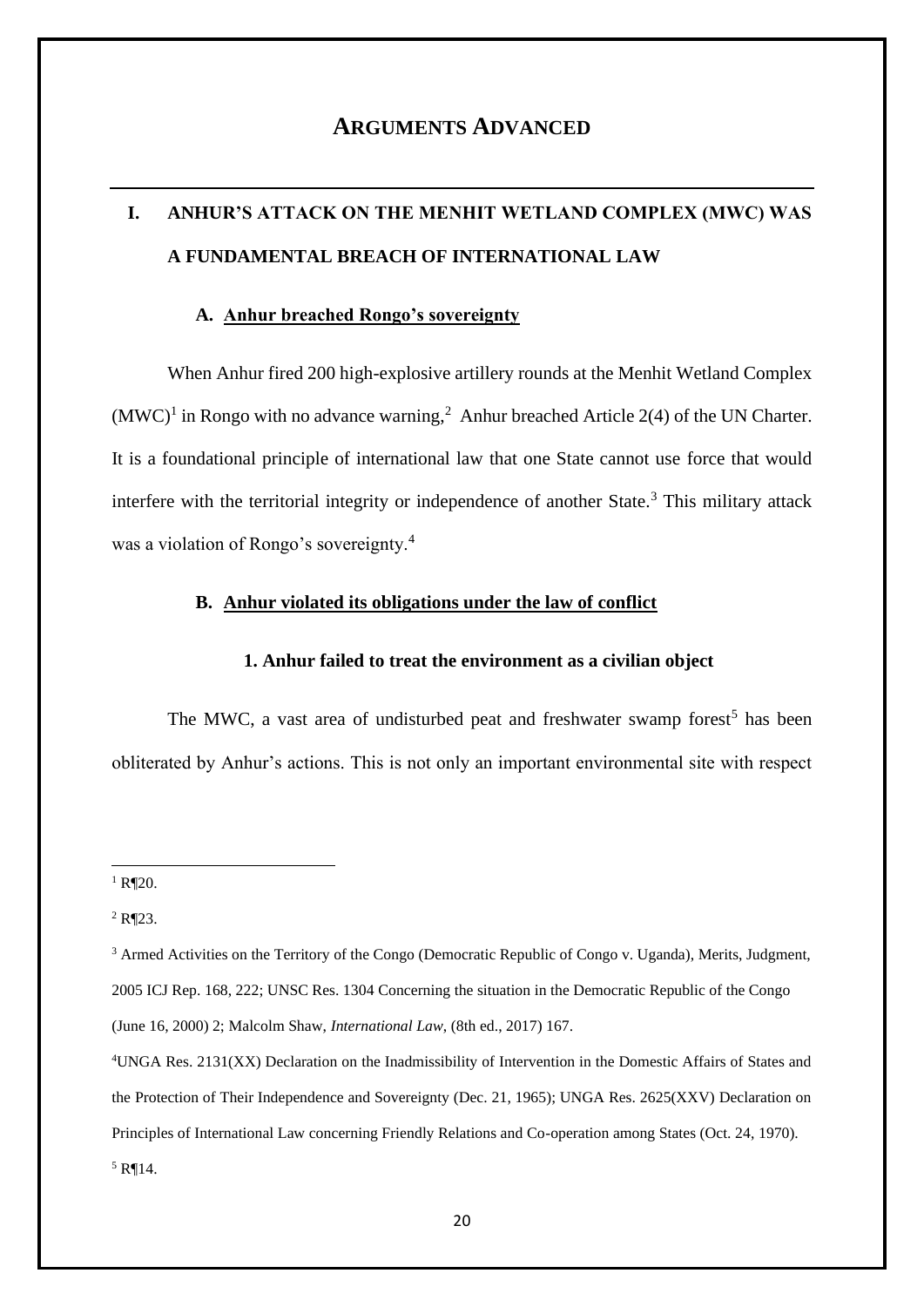to its role in climate change mitigation and adaptation strategies,<sup>6</sup> but the environment is also recognised as a civilian object under international law.<sup>7</sup> Therefore, Anhur must have due regard for the environment during armed conflict regardless of the treaties it has ratified.

In *Nuclear Weapons,* this Honourable Court held that the environment must be considered when pursuing military targets.<sup>8</sup> Other international organisations had similar findings.<sup>9</sup> Several treaties<sup>10</sup> also prohibit attacks that would cause severe damage to the environment, demonstrating the existence of legal obligations towards the environment when conducting hostilities. Accordingly, these examples dispel any doubt as to the customary nature of the environment as a civilian object as sufficient State practice and *opinio juris* exist.

Anhur's actions were a gross violation of its international obligation to protect the environment, a civilian object, when conducting a targeted attack.

6 Joseph Fargione et al., *Natural Climate Solutions for the United States,* Sci. Adv. (14 Nov 2018),

[https://www.science.org/doi/10.1126/sciadv.aat1869;](https://www.science.org/doi/10.1126/sciadv.aat1869) Williams Moomaw et al., *Wetlands In a Changing* 

<sup>7</sup> UNEP, *Protecting the Environment During Armed Conflict: An Inventory and Analysis of International Law*,

<sup>9</sup> Chris Hedges, *Serbian Town Bombed by NATO Fears Effects of Toxic Chemicals*, N.Y Times (14 July 1999) [https://www.nytimes.com/1999/07/14/world/serbian-town-bombed-by-nato-fears-effects-of-toxic-](https://www.nytimes.com/1999/07/14/world/serbian-town-bombed-by-nato-fears-effects-of-toxic-chemicals.html)

[chemicals.html.](https://www.nytimes.com/1999/07/14/world/serbian-town-bombed-by-nato-fears-effects-of-toxic-chemicals.html); UNSC Res. 687 (Apr. 3, 1991).

*Climate: Science, Policy and Management* (05 Apr 2018)[, https://doi.org/10.1007/s13157-018-1023-8.](https://doi.org/10.1007/s13157-018-1023-8)

<sup>(2009) 13-21;</sup> ICRC, *Customary IHL Database*, Cambridge University Press (2005) Rule 43, 44, 45.

<sup>8</sup> Legality of the Threat or Use of Nuclear Weapons, Advisory Opinion, 1996 I.C.J. 226.

<sup>&</sup>lt;sup>10</sup> Rome Statute, 17 July 1998, 2187 U.N.T.S. 3, Article (2)(b)(iv); Convention on the Prohibition of Military or any Other Hostile Use of Environmental Modification Techniques, 10 Dec 1977, 1108 U.N.T.S 151, Article I and II; Protocol Additional to the Geneva Conventions of 12 August 1949, and relating to the Protection of Victims of International Armed Conflicts (Protocol I), 8 June 1977, 1125 U.N.T.S 3, Articles 35(3) and 55 [hereinafter AP I].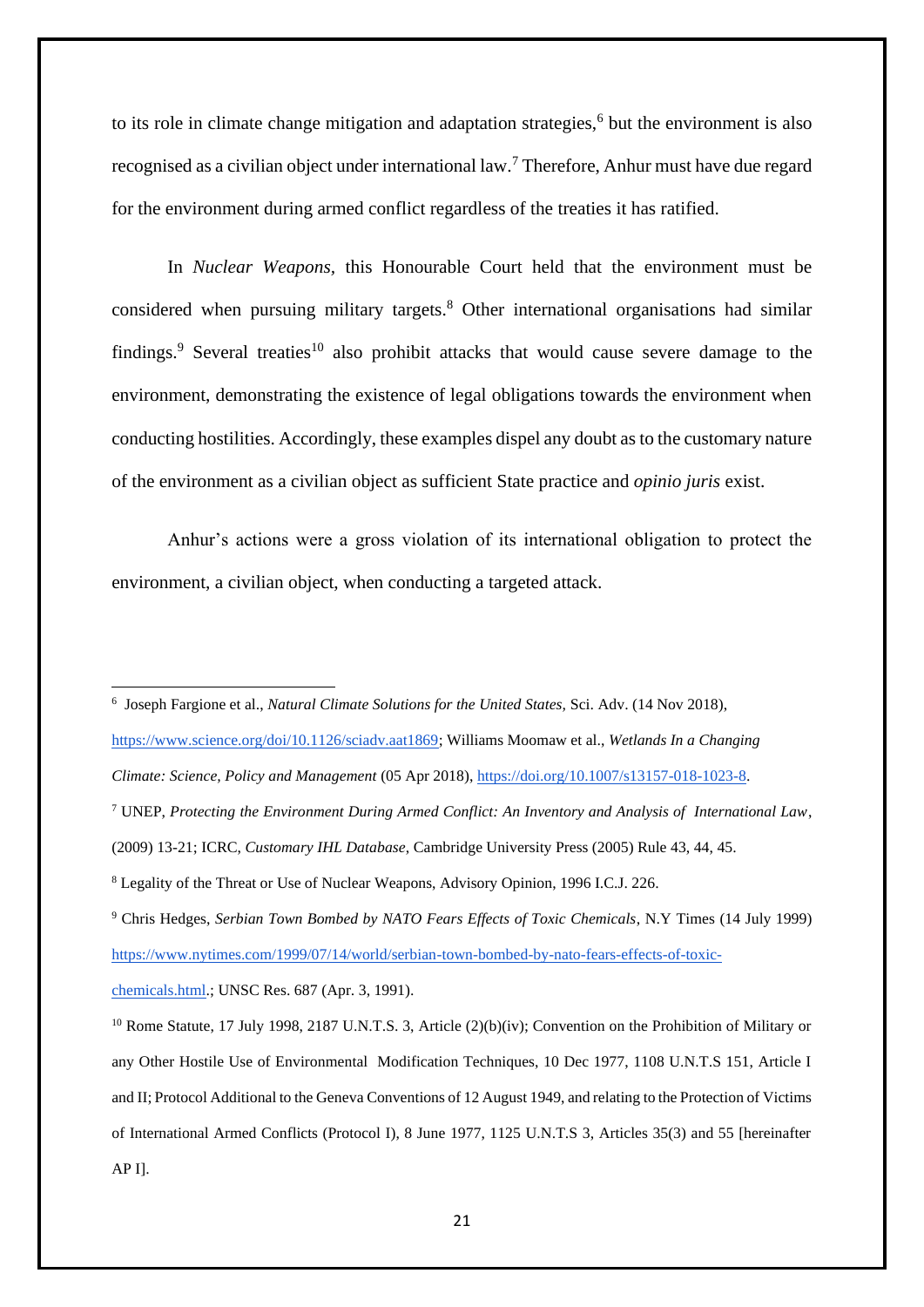#### **2. Anhur's attack was excessive for the military advantage sought**

Anhur destroyed 80,000 hectares of an abundant wetland for the purpose of targeting one military base containing a mere 50 insurgents.<sup>11</sup> As the environment is a civilian object, it cannot be attacked unless it is considered a military target.<sup>12</sup> However, even if the camp that the ANP-FF set up in the MWC was considered a legitimate military target, if the collateral damage to the environment is 'excessive' compared to the military advantage anticipated, the attack is prohibited.<sup>13</sup> 'Excessive damage' is measured using the criteria of "widespread, longterm and severe."<sup>14</sup>

Damage is 'widespread' if it affects at least several hundred square kilometres.<sup>15</sup>As the damage to the MWC affects  $800$  square kilometres<sup>16</sup> it is clearly of sufficient scale as to be considered 'widespread'.

#### $11$  R¶19.

<sup>14</sup> ICRC, Case Study, *supra* note 7, Rule 45.

<sup>15</sup> Philippe Antoine, *International Humanitarian Law and the Protection of the Environment in Time of Armed Conflict* (1992) 32 International Review of the Red Cross 517, 526; Yoram Dinstein, *The Conduct of Hostilities under the Law of International Armed Conflict* (3rd ed., 2004) 191; ICRC, *Guidelines for Military Manuals and Instructions on the Protection of the Environment in Times of Armed Conflict* (2020) 43; UNEP Inventory, *supra*  note 7, 52; Stephan Witteler, *Die Regelungen der neuen Vertrage des humanitaren Volkerrechts und des Rechts der Rustungsbegrenzung mit direktem Umweltbezug. Waffenwirkung und Umwelt II* (1993) 383-7.  $16$  R¶21.

<sup>12</sup> AP I *supra* note 10, Article 52(1) AP I; ICRC, Case Study, *supra* note 7, Rules 7, 10, 43(A).

<sup>13</sup> ICRC, Case Study, *supra* note 7, Rule 43; ICTY, *Final Report to the Prosecutor by the Committee Established to Review the NATO Bombing Campaign Against the Federal Republic of Yugoslavia*, (13 June 2000) para. 18; Legality of the Threat or Use of Nuclear Weapons, Dissenting Opinion of Judge Higgins, 1996 I.C.J. 226, p.365 para. 20.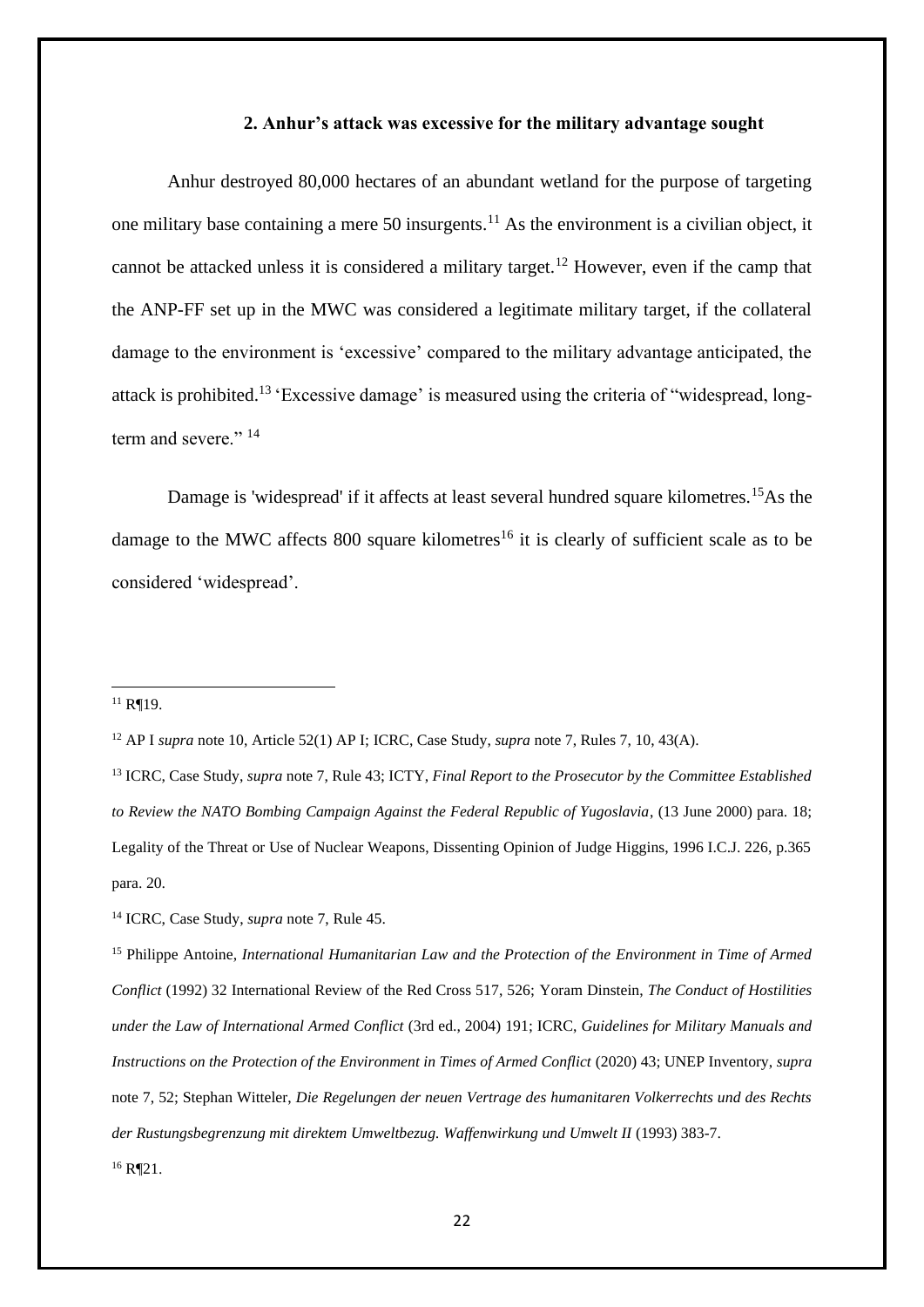The duration needed for damage to be 'long-term' is measured in decades - twenty to thirty years being the minimum.<sup>17</sup> Damage caused to the Iraqi marshlands was still evident after 18 years, <sup>18</sup> demonstrating the extensive-time period required for such a landscape to be restored. As the damage to the MWC could take decades, if not centuries to restore, <sup>19</sup> it fulfils this qualitative measure.

The severity of the damage refers to harm that jeopardizes or destroys the viability of whole ecosystems.<sup>20</sup> In Iraq, the damage to marshlands resulted in the extinction of a native species and placed an additional 66 species at risk.<sup>21</sup> Not only was there a loss of wildlife on the MWC,<sup>22</sup> the viability of any remaining creatures are now at risk.<sup>23</sup> In addition, fires in a peat forest can significantly contribute to greenhouse emissions.<sup>24</sup> In 2015, fires in Indonesian peat swamp forests emitted nearly 16 million tonnes of  $CO<sub>2</sub>$  a day.<sup>25</sup> This grave destruction of

<sup>&</sup>lt;sup>17</sup>Official Records of the Diplomatic Conference on the Reaffirmation and Development of International Humanitarian Law Applicable in Armed Conflicts, CDDH/215/Rev.1 (1974-1997) 27, *travaux préparatoires*, i.e.the record of negotiations, indicate the intention of the drafters.

<sup>18</sup> Peter Schwartzstein, *National Geographic, Iraq's Famed Marshes Are Disappearing—Again*, Nat. Geo. (9 July 2015) [https://www.nationalgeographic.com/science/article/150709-iraq-marsh-arabs-middle-east-water](https://www.nationalgeographic.com/science/article/150709-iraq-marsh-arabs-middle-east-water-environment-world)[environment-world.](https://www.nationalgeographic.com/science/article/150709-iraq-marsh-arabs-middle-east-water-environment-world)

<sup>19</sup> R¶24.

<sup>20</sup> Witteler, *sup*ra note 15, 397; ICRC Guidelines *supra* note 15; Karen Hulme, *War Torn Environment: Interpreting the Legal Threshold* (2004) 96-98; Dinstein, *supra* note 15, 39.

<sup>21</sup> UNEP, *UNEP in Iraq- Post-Conflict Environmental Assessment, Clean Up and Reconstruction* (2007) 18.  $^{22}$  R¶21.

<sup>23</sup> WWT, *Why Wetlands*, [https://www.wwt.org.uk/our-work/why-wetlands/#](https://www.wwt.org.uk/our-work/why-wetlands/) (accessed Oct. 19, 2021).

<sup>24</sup> Andrey Sirin et al., *Assessing Wood and Soil Carbon Losses from a Forest-Peat Fire in the Boreo-Nemoral Zone* (2021) 12(7) Forests 880.

<sup>25</sup> IUCN, *Peatlands and climate change*, [https://www.iucn.org/resources/issues-briefs/peatlands-and-climate](https://www.iucn.org/resources/issues-briefs/peatlands-and-climate-change)[change](https://www.iucn.org/resources/issues-briefs/peatlands-and-climate-change) (accessed Oct. 28, 2021).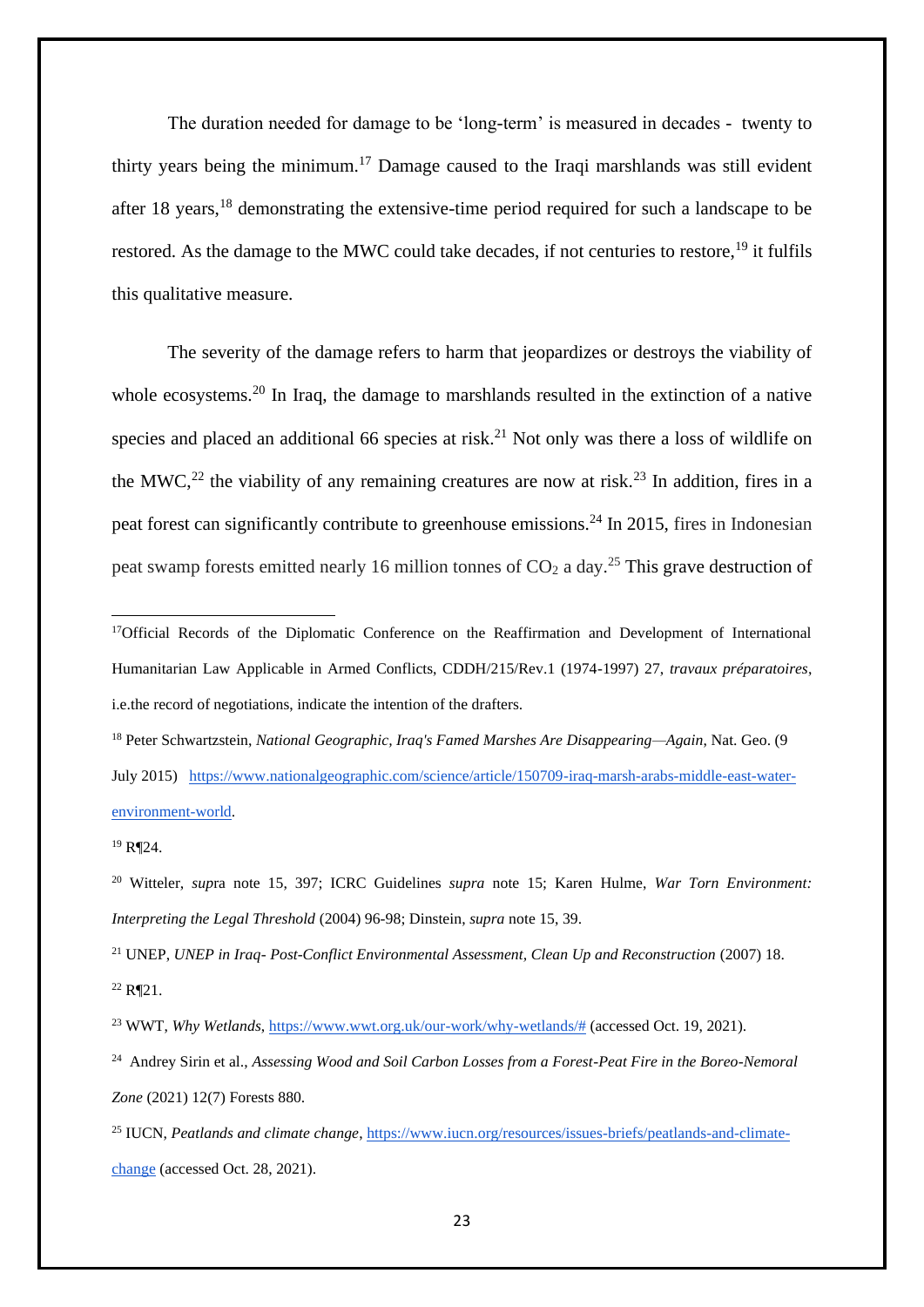the ecosystem combined with the negative climate effects indicate that the damage is undoubtedly 'severe'.

A further consideration that may be taken is whether the damage to the environment was foreseeable.<sup>26</sup> If it is, a commander must alter their method or means of attack to minimise any damage to a civilian object.<sup>27</sup> Anhur should have foreseen that by firing 200 high explosive rounds into an area suffering from drought conditions<sup>28</sup> it was highly probable that a fire would ensue.

As widespread, long-lasting and severe damage was caused to the MWC, this vast destruction was in excess of the military advantage sought.

### **C. Anhur violated international environmental law.**

**1. Anhur breached its obligations under the Ramsar Convention and the World Heritage Convention and the Convention on Biological Diversity** 

 $28$  R¶20&16.

<sup>26</sup> Karen Hulme, *Taking Care to Protect the Environment against Damage: A Meaningless Obligation?* (2010) 92 (879) I.R.R.C 681-682.

<sup>27</sup> US Department of Defence, *Law of War Manual* (2015) 342, note 158; Ministry of Defence of Spain, *Orientaciones: El derecho de los conflictos armados*, OR7-004, Vol. 1 (18 March 1996), para. 2.5; ICRC, Case Study, *supra* note 7, Rule 14; ICRC, *Explosive Weapons in Populated Areas: Humanitarian, Legal, Technical and Military Aspects. Expert Meeting*, Chavannes-de-Bogis (24-25 Feb 2015) 8, 21-22.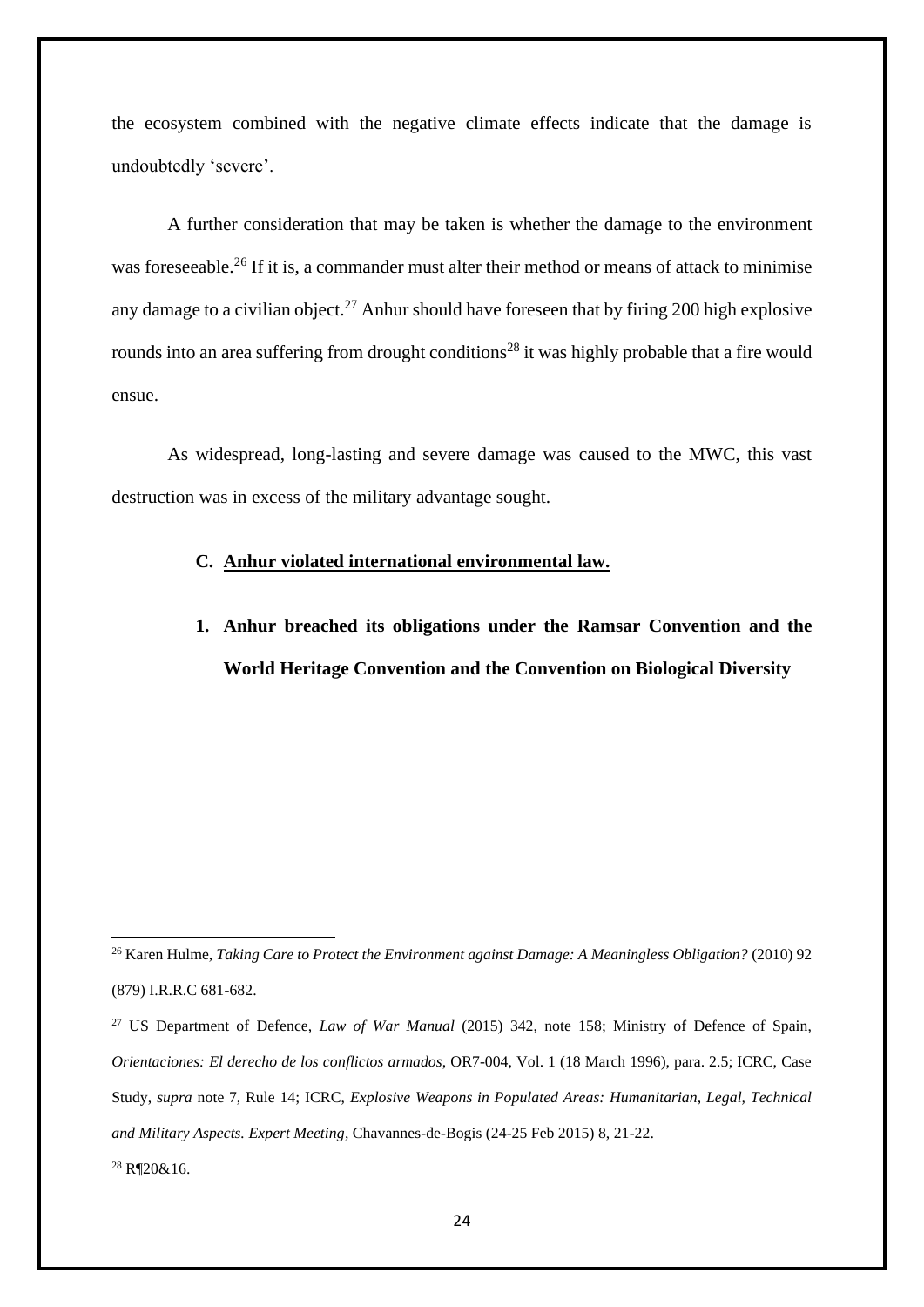Anhur's total disregard for the MWC, an internationally important wetland<sup>29</sup> of "outstanding universal value"<sup>30</sup> is inexcusable, especially due to the heightened protection that such a site invokes under international law.

As a Contracting Party to Ramsar, Anhur is obliged to 'promote the conservation of wetlands'.<sup>31</sup> Firing on the MWC<sup>32</sup> was in complete contravention of this obligation. These actions resulted in the loss of flora and fauna on  $80,000$  hectares of a Ramsar Site<sup>33</sup> and undoubtedly breached Article 3(1) of Ramsar.

Additionally, under Article 6(3) of the Convention concerning the Protection of the World Cultural and Natural Heritage (World Heritage), Anhur must not "take any deliberate measures" that could damage the 'natural heritage' on the territory of other States Parties.<sup>34</sup> Anhur's actions had the direct impact of destroying the MWC, a natural heritage site.<sup>35</sup>

Similarly, Anhur failed in its obligation under the Convention on Biological Diversity (CBD) to cooperate with other States to conserve and help promote international

 $32$  R¶21.

<sup>29</sup> R¶14.

<sup>&</sup>lt;sup>30</sup> Convention concerning the Protection of the World Cultural and Natural Heritage, 16 November 1972, 1037 U.N.T.S. 151, Article 2 & 12 [hereinafter WHC].

<sup>31</sup> Convention on Wetlands of International importance especially as Waterfowl Habitat, 2 February 1971, 996 U.N.T.S. 245, Article 3(1) [hereinafter Ramsar].

<sup>33</sup> R¶21.

<sup>34</sup> WHC, *supra* note 30, Article 6(2).

<sup>35</sup> WHC, supra note 30, Article 2.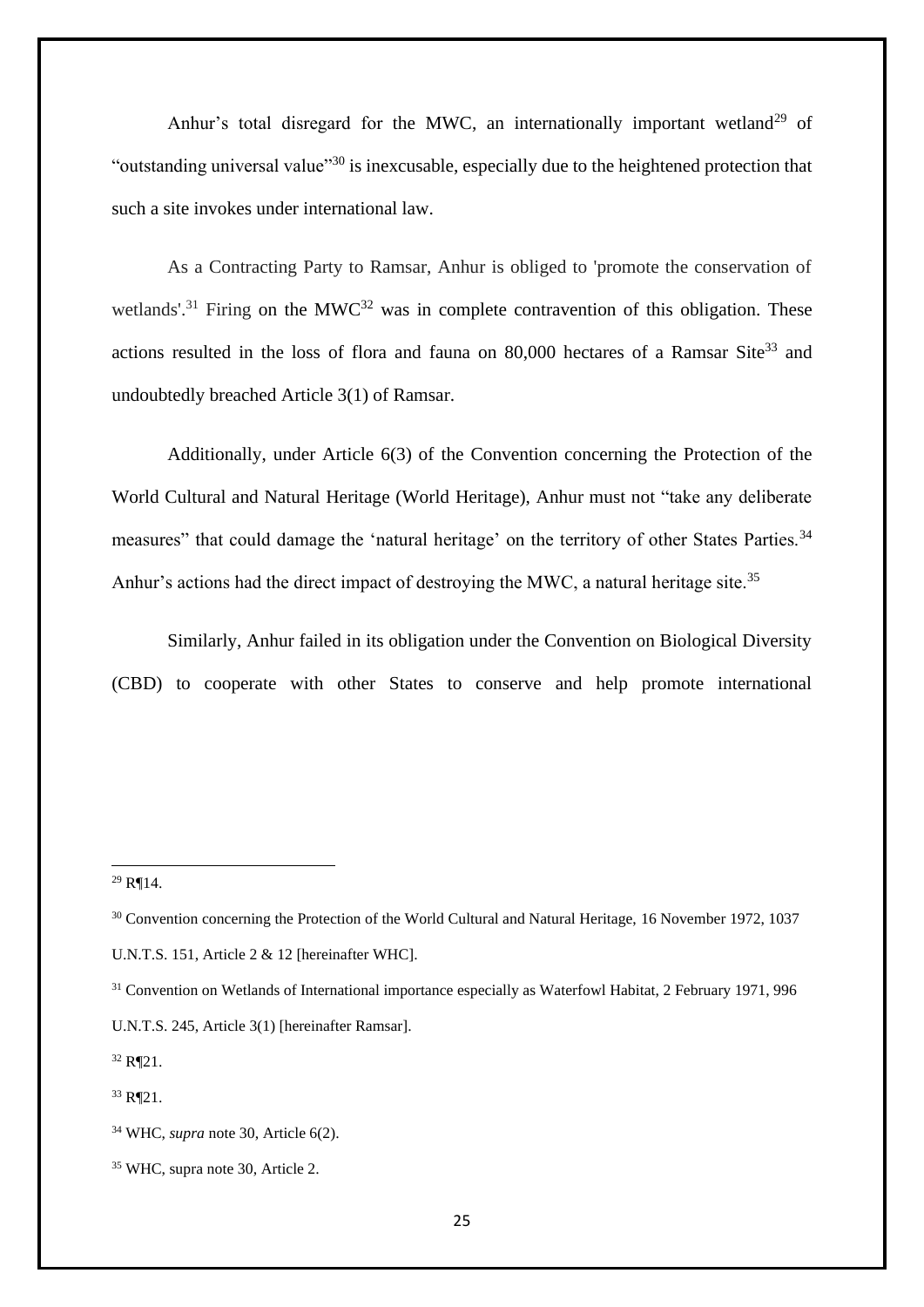conservation.<sup>36</sup> Specifically under CBD, Anhur must cooperate in relation to "conservation and sustainable use of biodiversity".<sup>37</sup>. Anhur's attack on the MWC clearly breached this duty.

Anhur's duty to protect the environment is not suspended during times of armed conflict.<sup>38</sup> UNEP observes that obligations in Ramsar and World Heritage treaties are sufficiently clear for them to be applied during armed conflict.<sup>39</sup> Anhur's breach of these treaties can therefore not be excused by the fact that there was an armed conflict occurring.

### **2. Anhur failed in its duty to prevent transboundary harm to the environment**

Anhur has a responsibility not to damage the environment of Rongo. <sup>40</sup> Article 3 of the CBD explicitly references this duty to prevent transboundary harm. By firing upon the MWC, Anhur directly breached this responsibility as its actions resulted in the burning of the peat swamp.

<sup>36</sup> Convention on Biological Diversity, 5 June 1992, 1760 U.N.T.S. 79, Article 1 & 5 [hereinafter CBD].

<sup>37</sup> *Id*. Article 5.

<sup>39</sup> *Id*. 38.

<sup>38</sup> UNEP Inventory, *supra* note 7.

<sup>40</sup> Declaration of the United Nations Conference on the Human Environment, June 16, 1972, Principle 21, [hereinafter Stockholm]; Nuclear Weapons, *supra* note 8; Gut Dam arbitration, 8 ILM 118 (1969); Case Concerning The Gabcikovo-Nagymaros Project (Hungary v. Slovakia), Judgment, 1997 ICJ Rep. 7.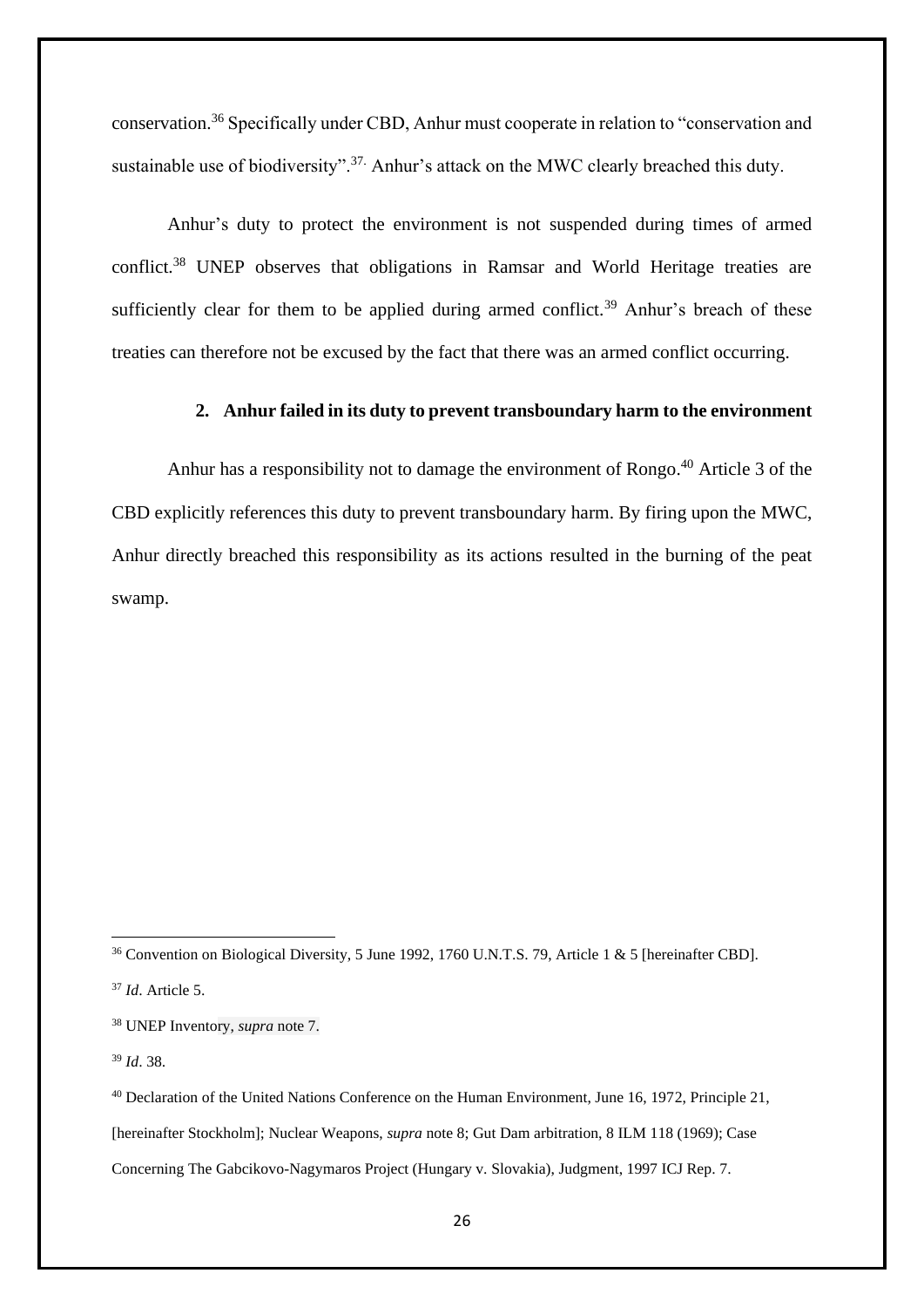To entail liability, damage must be relatively significant.<sup>41</sup> The destruction of  $80,000$ hectares of peat swamp which supports hundreds a unique biota<sup>42</sup> is undoubtedly actual damage of great significance.

Anhur has destroyed an important resource for absorbing carbon dioxide in the middle of a climate crisis.<sup>43</sup> There can be no doubt that this damage is extremely serious and therefore in breach of Anhur's international environmental responsibility not to cause damage to the environment of another State.

# **D. Anhur cannot rely on Article 51 of the UN Charter to justify the attack on the MWC**

### **1.The acts of ANP-FF do not amount to an armed attack**

Anhur's attack on the 50 members of the ANP-FF<sup>44</sup> which destroyed much of the MWC, cannot be justified by Article 51 of the UN Charter. Self-defence is only permissible "if an armed attack occurs".<sup>45</sup> The ANP-FF is only a small non-State group<sup>46</sup> and its conduct

<sup>&</sup>lt;sup>41</sup> ILC, Draft principles on the allocation of loss in the case of transboundary harm arising out of hazardous activities, with commentaries, Yearbook of the ILC (2006), A/61/10; Convention on the Protection and Use of Transboundary Watercourses and International Lakes, 17 March 1992, 1936 U.N.T.S 269, Article 1(2). <sup>42</sup> R¶14&21.

<sup>43</sup> National Trust, *What's so special about peat?* [https://www.nationaltrust.org.uk/features/whats-so-special](https://www.nationaltrust.org.uk/features/whats-so-special-about-peat)[about-peat](https://www.nationaltrust.org.uk/features/whats-so-special-about-peat) (accessed Nov. 2, 2021).

<sup>44</sup> R¶20.

<sup>45</sup> Tom Ruys, *Armed Attack and Article 51 of the UN Charter: Evolutions in Customary Law and Practice*, 74 Cambridge University Press (2010) 60; Malcolm D. Evans, *International Law*, (5th Ed., 2018) 612. <sup>46</sup> R¶19.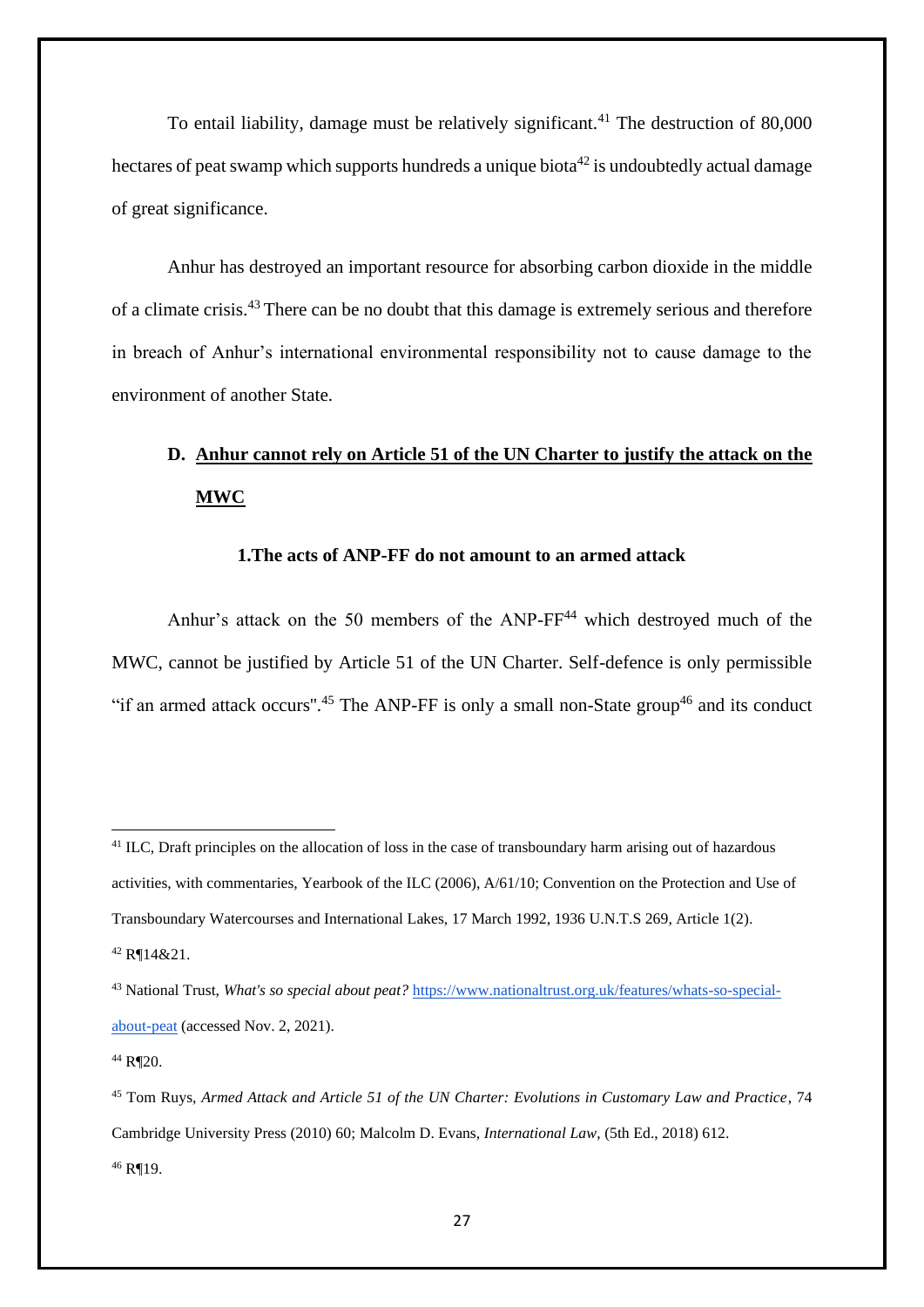prior to Anhur's attack was minor, it therefore does not reach the required threshold for a justifiable 'armed attack'.

This Honourable Court held in *Nicaragua* that an 'armed attack' occurs when an armed group is sent by or on behalf of a State to carry out an attack of sufficient gravity against another State.<sup>47</sup> Similar findings can be seen in *Palestinian Wall*<sup>48</sup> and *DRC v Uganda.*<sup>49</sup> Accordingly, the lack support from Rongo to the ANP-FF<sup>50</sup> means Anhur does not have the right to selfdefence.

The "scale and effect" of the action taken by the ANP-FF is also insufficient to justify Anhur's response.<sup>51</sup> The Eritrea - Ethiopia Commission held that localised border encounters between small infantry units, even those involving loss of life, do not constitute an armed attack for purposes of the Charter.<sup>52</sup> The ANP-FF is made up of a mere 50 individuals whose attacks were described as "civil disturbances".This would not reach the threshold of an armed conflict, notwithstanding that the most recent drone attack killed several Anhuri citizens and damaged three buildings. $53$ 

<sup>53</sup> R¶19&20.

<sup>&</sup>lt;sup>47</sup> Military and Paramilitary Activities in and against Nicaragua (Nicaragua v. United States of America), Merits, Judgment,1986 ICJ Rep. 14.

<sup>48</sup> Legal Consequences of the Construction of a Wall in the Occupied Palestinian Territory, Advisory Opinion, 2004 ICJ Rep. 136, para. 139.

<sup>49</sup> DRC v. Uganda, *supra* note 3, para. 146.

<sup>50</sup> R¶19.

<sup>51</sup> Nicaragua, *supra* note 47 para. 195.

<sup>52</sup> Eritrea-Ethiopia Claims Commission, Partial Award, Jus Ad Bellum Ethiopia's Claims 1-8 (19 Dec 2005), para. 11.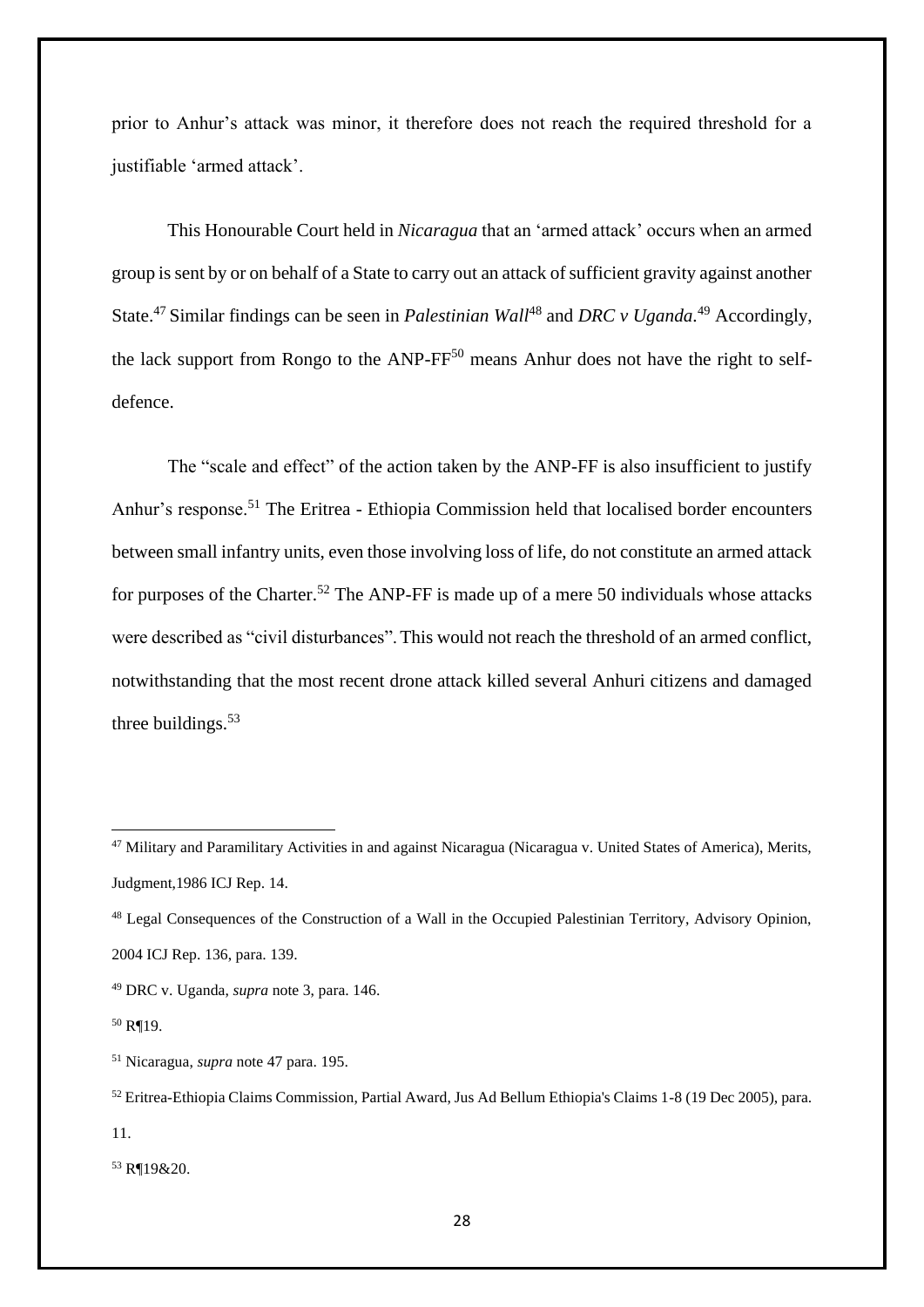Anhur does not have the right to self-defence as the acts of ANP-FF do not amount to an armed attack.

### **2. Self-defence cannot be invoked as Anhur's actions were not necessary**

As Anhur's actions were not necessary, the right of self-defence cannot be invoked.<sup>54</sup>

In *Palestine Wall,* despite accepting that Israel has to face numerous indiscriminate and deadly acts of violence against its civilian population, this Honourable Court held that construction of a wall would constitute a breach of Israel's international obligation as this measure was not justified by military necessity.<sup>55</sup>

There is no evidence to indicate alternative solutions were sought and it cannot be said that it would have been unreasonably to explore other options.<sup>56</sup> As such, Anhur's attack is not justified on the basis of necessity.

#### **3. Anhur failed to satisfy the proportionality requirement for self-defence**

The right to self-defence is also subject to the conditions of proportionality.<sup>57</sup> The act of self-defence is disproportionate if the resulting harm outweighs the legitimate end

<sup>54</sup> James. Green, The International Court of Justice and Self-Defence in International Law (2009) 76–86;

Nicaragua, *supra* note 47 para. 237; Case Concerning Oil Platforms (Islamic Republic Of Iran v. United States

Of America), Judgment, 2003 ICJ Rep. 161 2003 p.198 para. 76; UNSC, S/PV.2282 (8 June 1981) para. 95.

<sup>55</sup> Palestine Wall, *supra* note 48 para. 122, 137.

<sup>56</sup> ILA, Final Report on Aggression and the Use of Force (2018) 12 [https://www.ila](https://www.ila-hq.org/images/ILA/DraftReports/DraftReport_UseOfForce.pdf)[hq.org/images/ILA/DraftReports/DraftReport\\_UseOfForce.pdf.](https://www.ila-hq.org/images/ILA/DraftReports/DraftReport_UseOfForce.pdf)

<sup>57</sup> Nicaragua, *supra* note 47 para. 176; Nuclear Weapons, *supra* note 8, p.226, 245.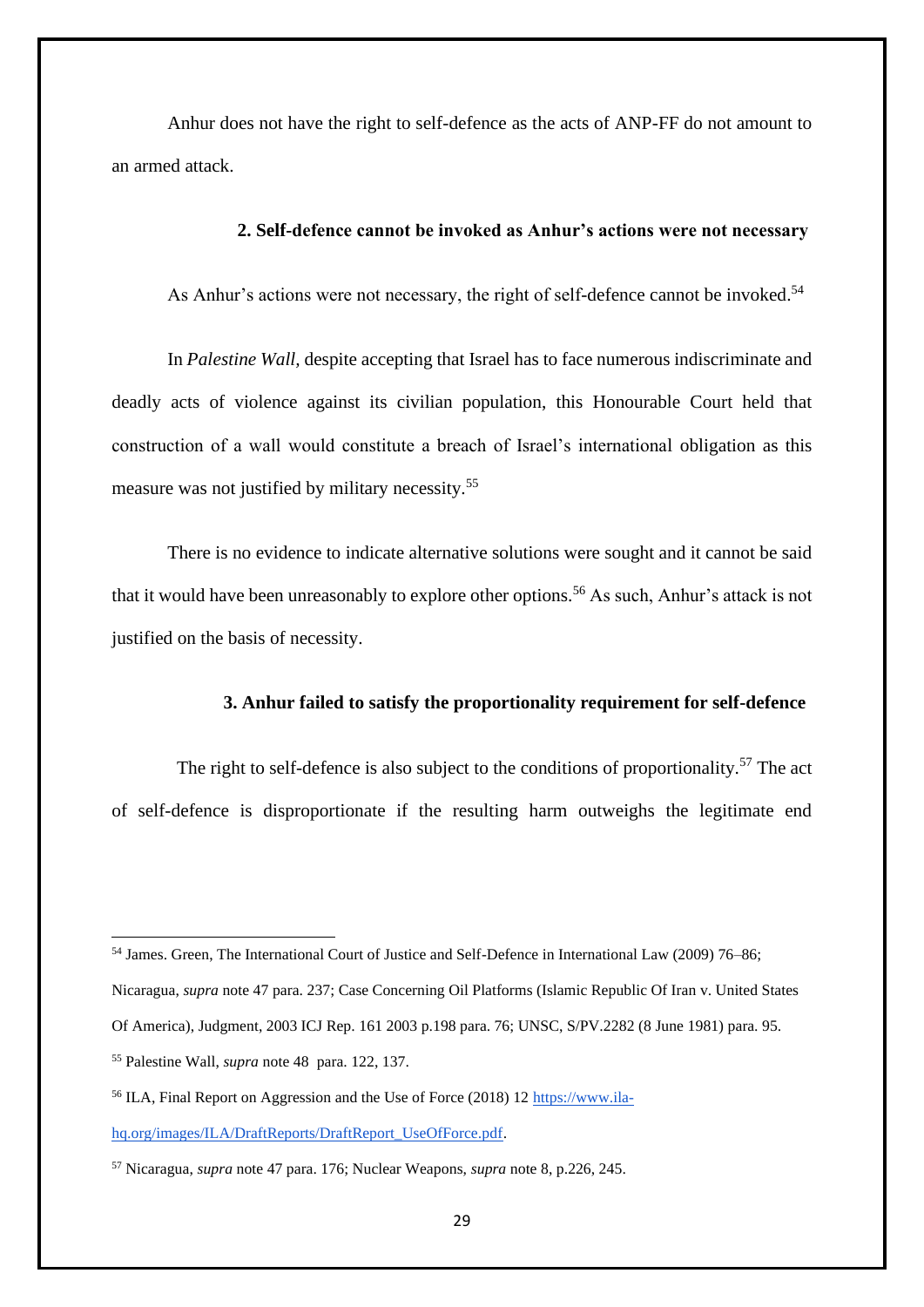sought.<sup>58</sup>Anhur fired artillery rounds<sup>59</sup> which killed or injured the majority of the ANP-FF camp as well as destroying protected wetland. Even if this Honourable Court were to conclude that Anhur's actions were necessary, self-defence still cannot be relied upon as this response and the resulting harm, was disproportionate to the military objective.

This Honourable Court in *DRC v Uganda,* observed that the occupation by the DRC of airports and towns many hundreds of kilometres away from Uganda's borders would not have been a proportionate nor necessary response to a series of transborder attacks.<sup>60</sup> Similarly, the UN Security Council stated that Israel violated the boundaries of Lebanon when attacks intended for a paramilitary group caused greater damage to the territory of Lebanon.<sup>61</sup> Anhur's response to ANP-FF transborder attacks was disproportionate as the artillery firing destroyed hundreds of kilometres of an extremely important natural resource.<sup>62</sup>

A further example of disproportionality is Anhur's indiscriminate use of weapons in carrying out the attack.<sup>63</sup> A weapon is indiscriminate if it cannot distinguish between a military target and a civilian object.<sup>64</sup> The high explosive weapons<sup>65</sup> used by Anhur are indiscriminate in nature as they were unable to limit their effects to a military target.

Martić case, Review of the Indictment para. 397; Nuclear Weapons, *supra* note 8, para. 389.

 $65$  R¶20.

<sup>58</sup> ILA Use of Force Report, *supra* note 56.

<sup>59</sup> R¶20.

<sup>60</sup> DRC v. Uganda, *supra* note 3, para. 147.

<sup>61</sup>. UNSC, S/PV.5489 (July 14, 2006); UNSC S/PV.5493 (July 21, 2006).

 $62$  See Section B (2) for further examples that Anhur's attack was excessive.

<sup>63</sup> ICRC, Case Study, *supra* note , Rule 71 .

<sup>64</sup> US Department of Defense, *Report to Congress: Conduct of the Persian Gulf War* (Apr 1992) 698; ICTY,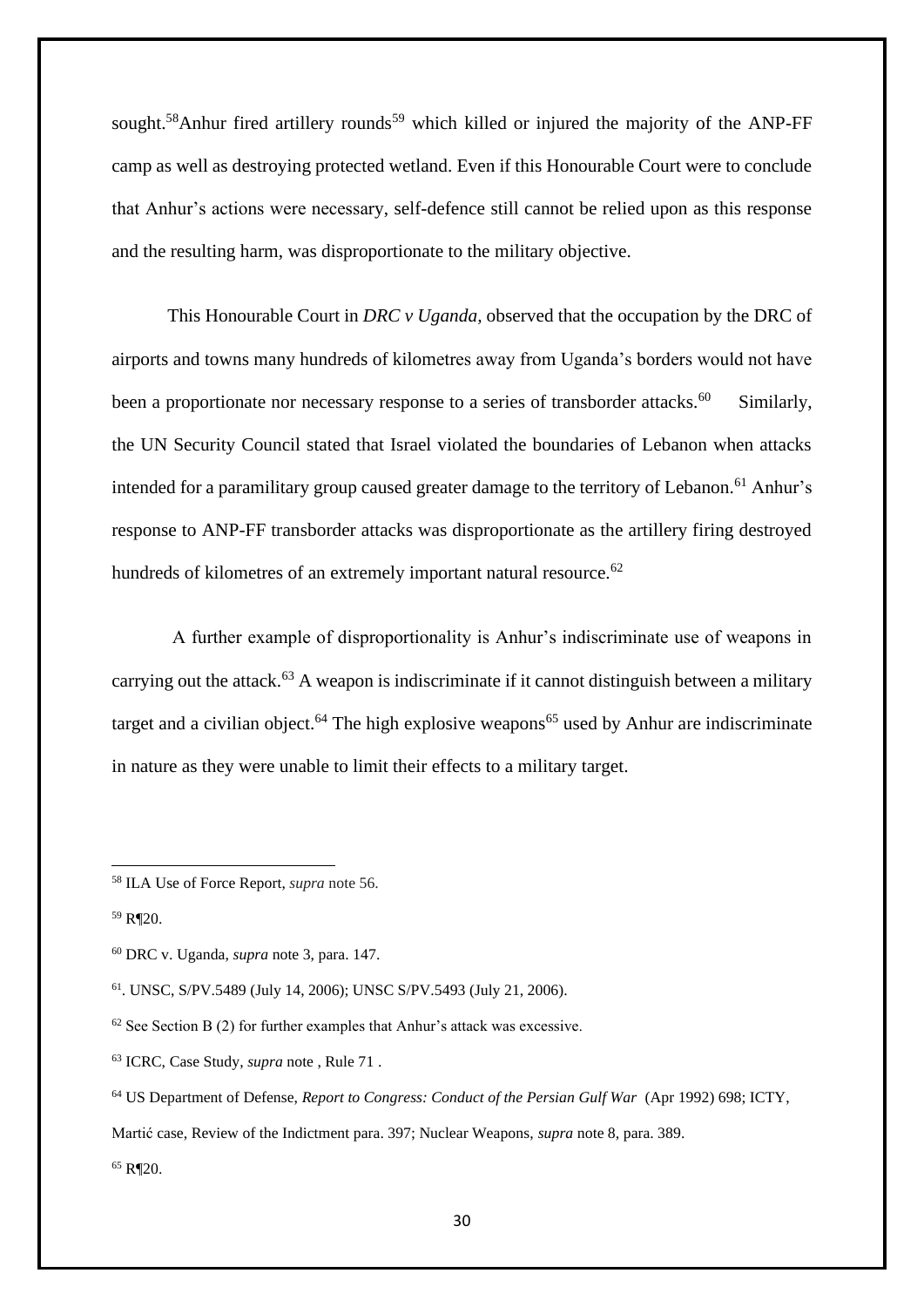Accordingly, Anhur cannot rely on the right to self-defence as the significant harm caused to a large area targeting one military base holding a mere 50 insurgents<sup>66</sup> was entirely disproportionate.

# **E. Anhur must compensate Rongo for its illegal and unjustified attack on the MWC**

Anhur's abhorrent attack on the MWC was a completely unjustified breach of both customary international law and its treaty obligations. As per Ramsar Article  $4(2)$ ;<sup>67</sup> and the liability arising from the breach of customary international law,<sup>68</sup> Rongo is due compensation by Anhur for the damage caused. As no further details of appropriate compensatory measures are detailed in the convention, Ramsar Resolutions to the convention provide guidance for Contracting Parties and it is clear that priority should be given to restoration of the wetland.<sup>69</sup>

Thus, we respectfully ask this Honourable Court to consider the restoration of the MWC in its compensatory measures.

<sup>66</sup> R¶19

<sup>67</sup> Ramsar, *supra* note 31.

<sup>68</sup> ILC, *Responsibility of States for Internationally Wrongful Acts*, Yearbook of the ILC (2001) A/56/49(Vol. I)/Corr.4; Ian Brownlie, Q.C, *Basic Documents in International Law* (6th ed., 2008) 300.

<sup>69</sup> Resolution XI.9 *An Integrated Framework and guidelines for avoiding, mitigating and compensating for wetland losses*; Resolution VIII.20, *General guidance for interpreting "urgent national interests"*, Annex 4.3; Resolution VIII.24 "*People and Wetlands: The Vital Link"*, 12.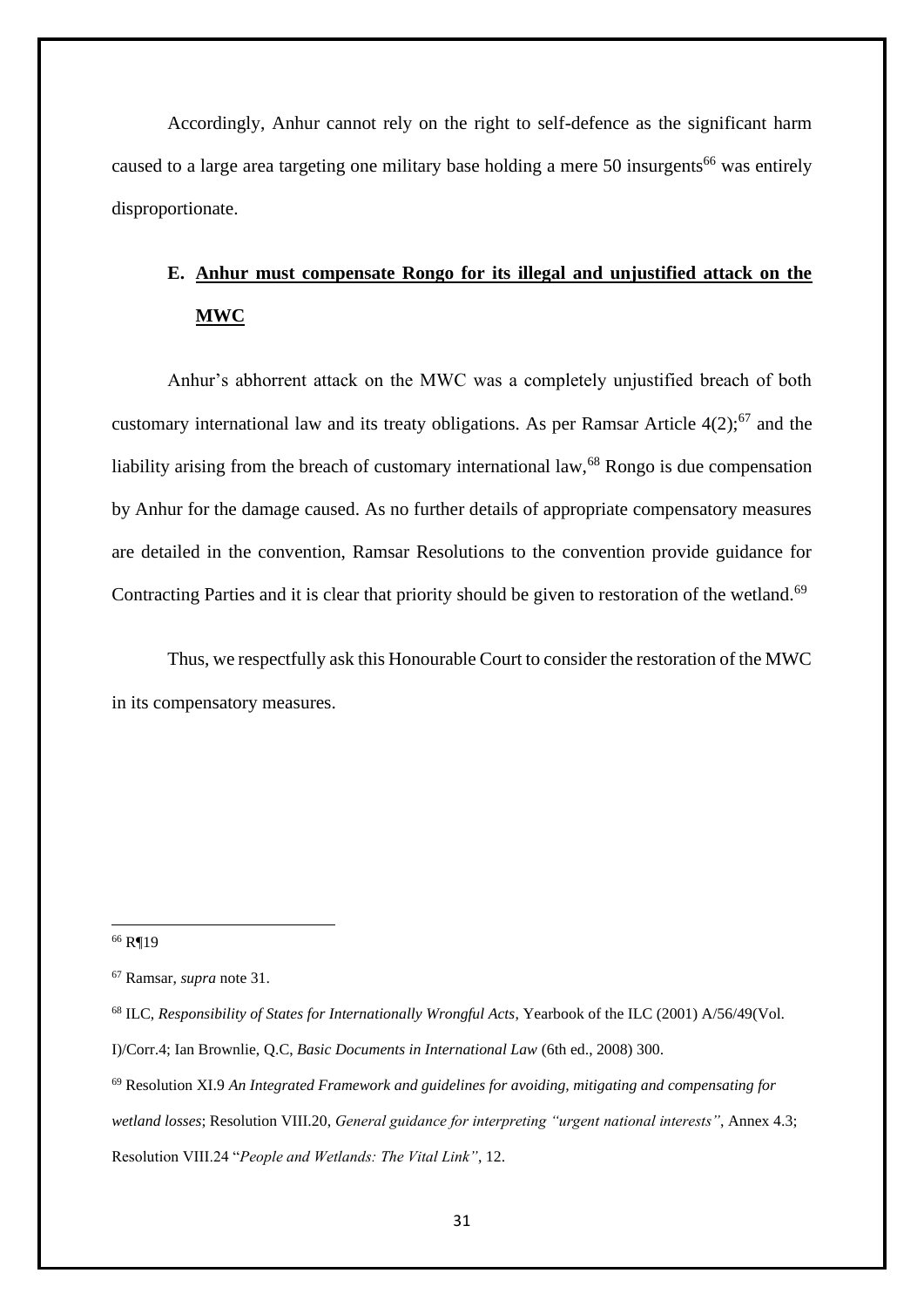# **II. RONGO COMPLIED WITH ALL RELEVANT OBLIGATIONS WITH RESPECT TO ITS PROPOSED DEVELOPMENT ON KEMP KEY**

#### **A. Rongo has a right to develop Kemp Key**

# **1. Rongo, as the proper sovereign of Kemp Key has the right to use its natural resources**

Rongo submits that it has proper sovereignty over Kemp Key and therefore has a right to use its natural resources and build the proposed hotel on the Scute Coastal Wetland (SCW).<sup>70</sup> This right is expressly recognised in the  $CDB<sup>71</sup>$  and it allows States, within limitations, to conduct activities within their own territory,<sup>72</sup> including developmental policies.<sup>73</sup>

This sovereign right to development has been recognised by the UN,  $^{74}$  and in particular has been promoted amongst developing countries.<sup>75</sup> Rongo is simply exercising this right to develop in building a hotel complex. This right has been affirmed by consensus of the Parties at the United Nations Conference on Environment and Development<sup>76</sup> to which both Anhur and Rongo sent representatives.<sup>77</sup> Therefore, although (as demonstrated below) this right to

<sup>70</sup> Stockholm Declaration, *supra* note 40, Principle 21; Nuclear Weapons *supra* note 8.

<sup>71</sup> CBD, *supra* note 36, Article 3.

<sup>72</sup> Philippe Sands, *Principles of International Environment Law* (4th Ed., 2018), 202.

<sup>73</sup> Rio Declaration on Environment and Development, June 14, 1992 Principle 2, [hereinafter Rio Declaration];

<sup>74</sup> UNGA Res. 3201 (S-VI). Declaration on the Establishment of a New International Economic Order (May 1,

<sup>1974),</sup> para 4; UNGA Res. 41/128 Declaration of the Right to Development (Dec. 4 1986); UNGA Conf.

<sup>157/23,</sup> Vienna Declaration and Programme of Action (July 12, 1993).

<sup>75</sup> Alexandru Grigorescu & Emily Komp, *The ''broadening'' of international human rights: the cases of the right to development and right to democracy* (2017) 54(2) International Politics 238, 241.

<sup>76</sup> Rio Declaration*, supra* note 73, Principle 3.

<sup>77</sup> R¶12.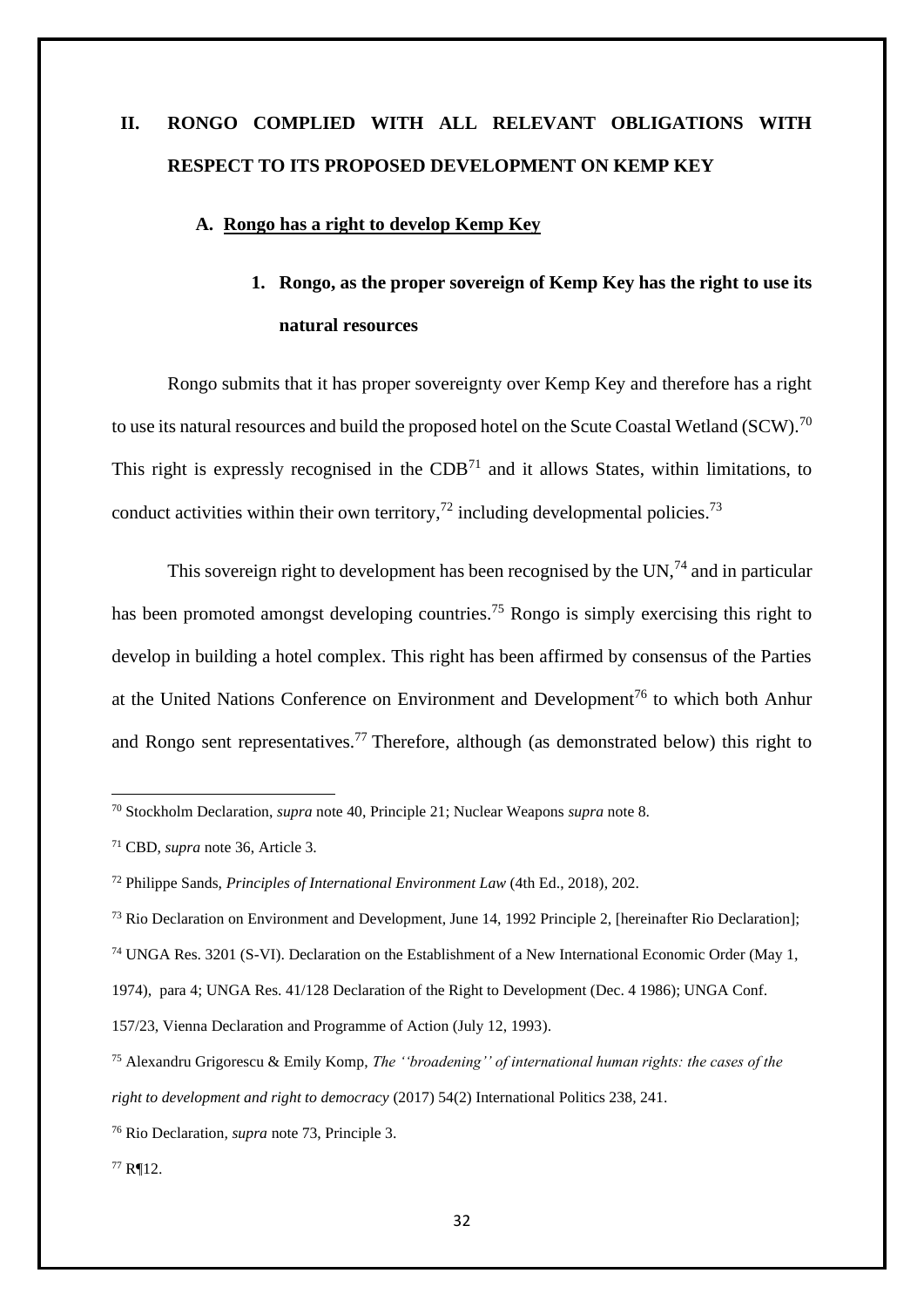develop is subject to compliance with environmental law, Rongo has a right to use its natural resources and develop this complex to help the impoverished people of Kemp Key.

# **2. The people of Kemp Key have a right to develop due to their right to economic self-determination**

Even if it is determined that Rongo does not have sovereignty over Kemp Key, the peoples right to self-determination and specifically economic self-determination, means that there would still be a right to build this hotel.

Anhur and Rongo have recognised the right to self-determination of the people of Kemp Key.<sup>78</sup> This right is also recognised by the UN,<sup>79</sup> as a right of people.<sup>80</sup> The people have a right to economic self-determination which allows them to participate in decisions regarding the use of resources.<sup>81</sup> This is a distinct right<sup>82</sup> established by the Universal Declaration on Human Rights. $83$ 

This right to economic self-determination means that the people of Kemp key have a right to permanent sovereignty over natural wealth and resources.<sup>84</sup> This includes the right to

<sup>80</sup> Alice Farmer, *Towards a Meaningful Rebirth of Economic Self-Determination: Human Rights Realization in Resource-Rich Countries* (2006) 39(2) NYU Journal of International Law and Politics 424.

<sup>78</sup> R¶4.

<sup>79</sup> UN Charter, Article 1(2); UNGA Res. 61/295 Declaration on the Rights of Indigenous People (Sep. 13, 2007), Article 3 and Article 4.

<sup>81</sup> *Id.* 425.

<sup>82</sup> *Id.* 424; J. Oloka-Onyango, *Heretical Reflections on the Right to Self-Determination: Prospects and Problems for a Democratic Global Future in the New Millenium* (1999) 15(1) Am. U. Int'l L. Rev. 151, 171. <sup>83</sup> UNGA Res. 217 (III) Universal Declaration of Human Rights (Dec. 10, 1948), Article 21 and 22. <sup>84</sup> UNGA Res. 1314 (XIII) Recommendations concerning international respect for the right of peoples and nations to self-determination (Dec. 12, 1958); UNGA Res. 1803(XVII) Permanent sovereignty over natural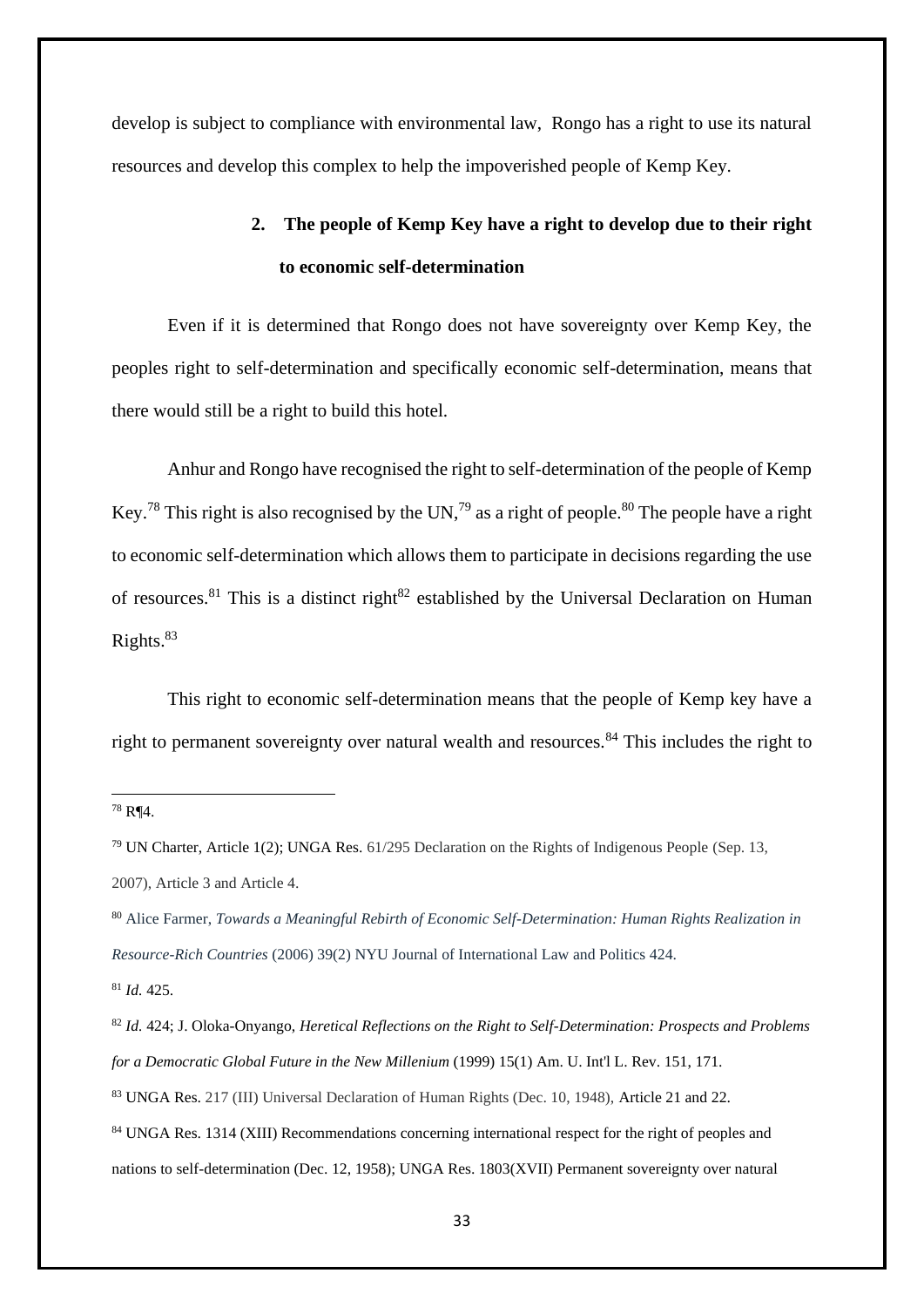development which is an inalienable human right.<sup>85</sup> The people of Kemp Key have a right and duty to formulate development policies to improve the well-being of the population.<sup>86</sup> Rongo can pursue this development on behalf of the people of Kemp Key who have a right to use their natural resources and develop this hotel.

As the issue of sovereignty is not to be addressed by this Court, the merits of who can exercise sovereignty will not be focused on in any more detail, instead, Rongo will demonstrate that the hotel development is lawful. <sup>87</sup>

#### **B. The proposed hotel development is in accordance with international law**

# **1. Sustainable development is pursued through the proposed ecotourism development**

This hotel complex is a prime example of sustainable development being pursued through sustainable tourism, $88$ . It is an 'eco-tourism' project with the intent of alleviating poverty<sup>89</sup> and it will contribute to the sustainable development goals<sup>90</sup>. Investment in such

resources (Dec. 14, 1962), para. 1; UNGA Res. 3281 (XXIX) The Charter of Economic Rights and the Duties of States (Dec. 12, 1974), Article 2; Patricia Birnie et al., *International Law and the Environment* (3rd ed., 2009) 191.

<sup>85</sup> UNGA Res. 41/128 *supra* note 74, Annex, Article 1.

<sup>86</sup> *Id.* Article 2(3)

<sup>87</sup> R¶43

<sup>88</sup> ILA, *New Delhi Declaration of Principles of International Law Relating to Sustainable Development* (2002) 2(2) [International Environmental Agreements:](https://www.proquest.com/pubidlinkhandler/sng/pubtitle/International+Environmental+Agreements+:+Politics,+Law+and+Economics/$N/25829/PagePdf/195515638/fulltextPDF/D85C26C7C6D7409BPQ/1?accountid=12309) Politics, Law and Economics 211; Sands *supra* note 72, 218; UNWTO Global Code of Ethics (1999), Article 5(1) and 5(2) and Article 3(1) <sup>89</sup> R¶39.

<sup>90</sup> UNGA Res. 70/1 Transforming Our World: the 2030 Agenda for Sustainable Development (2015).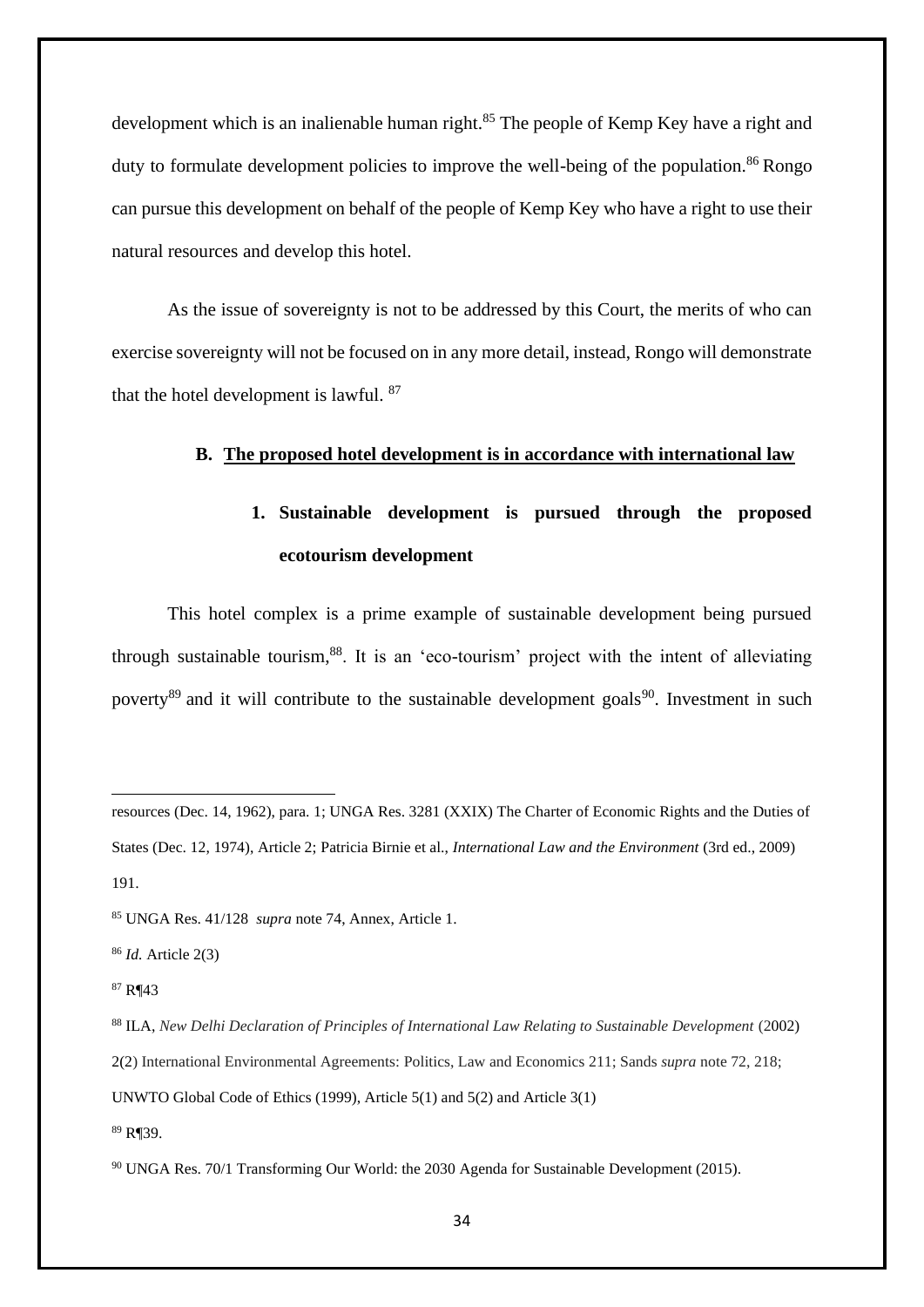developments is encouraged by many international documents,  $91$  including the treaties to which Anhur and Rongo are party.

Sustainable tourism is consistent with the 'wise use' principle under Article 3.1 of Ramsar, which requires Contracting Parties to promote the conservation of wetlands listed as Ramsar Sites.<sup>92</sup> Eco-tourism developments in Ramsar Sites are encouraged<sup>93</sup> where there are marine turtle habitats<sup>94</sup> and specifically to reduce poverty.<sup>95</sup>

Article 8(e) of the CBD also specifically requires that Contracting Parties promote sustainable development in areas "adjacent" to protected areas with a view to furthering protection of these areas. These areas can often be at risk of exploitation and this eco-tourism development will ensure there are sufficient funds and a community incentive to prevent further

<sup>91</sup> UN, The Future We Want - Outcome document of the Conference on Sustainable Development (2012) 34; UNGA Res. 73/245 Promotion of sustainable tourism, including ecotourism, for poverty eradication and environment protection (Dec. 20, 2018); UNGA Res. 70/193 International Year of Sustainable Tourism for Development (Dec. 22, 2015); UNGA Res. 72/214 Sustainable tourism and sustainable development in Central America (Dec. 20, 2017).

<sup>92</sup> Resolution IX.1, Annex A, *A Conceptual Framework for the wise use of wetlands and the maintenance of their ecological character,* 22.

<sup>93</sup> Resolution XI.7, *Tourism, Recreation and Wetlands,* 1, 6.

<sup>94</sup> Resolution XIII.24, *The enhanced conservation of coastal marine turtle habitats and the designation of key areas as Ramsar Sites*, 21; Jonathan Verschuuren, *Ramsar soft law is not soft law at all* (2008) 35(1) Milieu en Recht 28-34; David Farrier et al., *Wise Use Of Wetlands Under The Ramsar Convention: A Challenge For Meaningful Implementation Of International Law* (2000) 12(1) Journal of Environmental Law 21.

<sup>95</sup> Resolution X.28, *Wetlands and Poverty Eradication,* 10.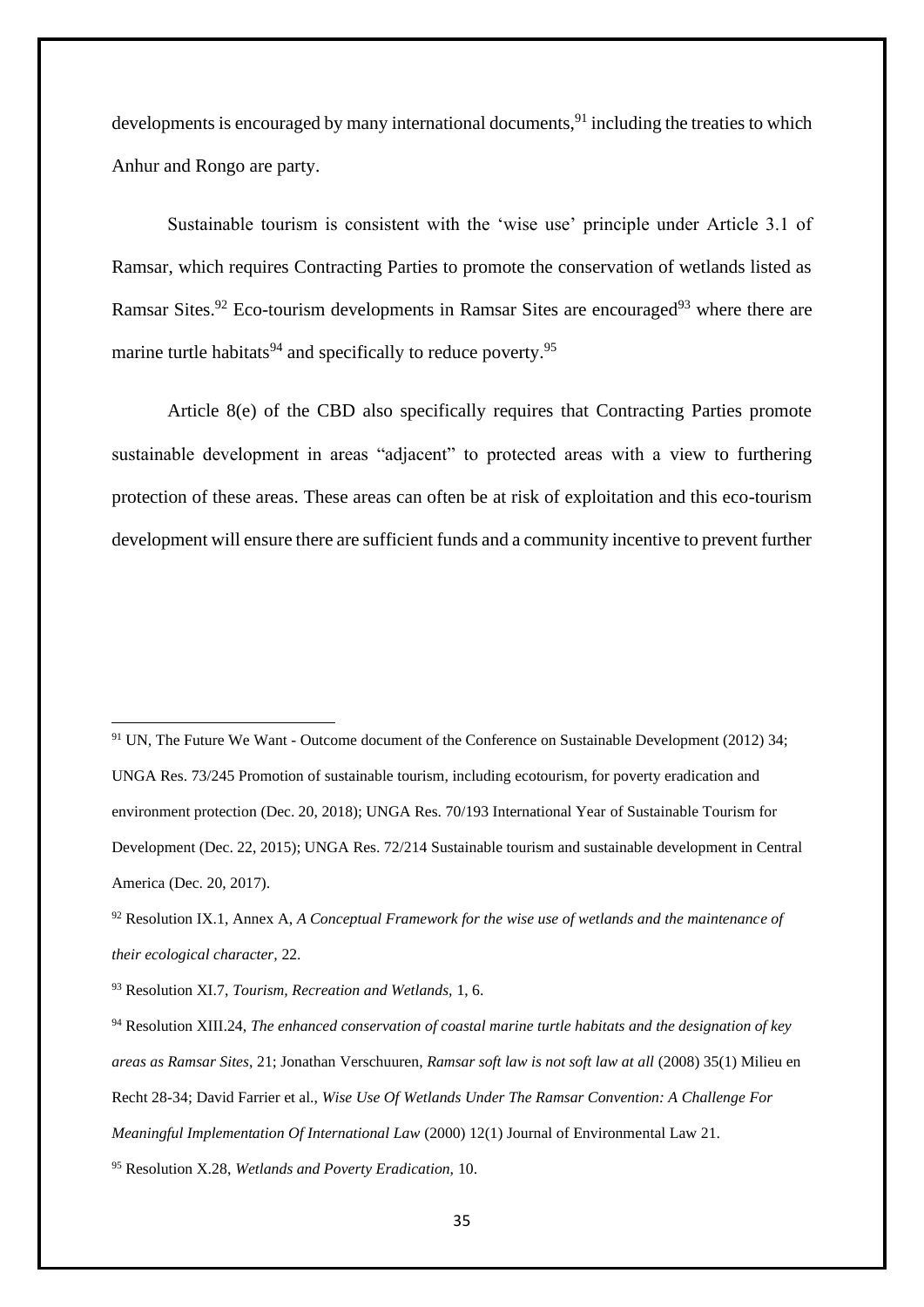harm.<sup>96</sup> Locals of Kemp Key earn livelihoods by exploiting the SCW,<sup>97</sup> their actions contribute to the dangers facing the turtles, such as subsistence hunting and over exploitation of marine resources.<sup>98</sup> Development is vital in order to provide locals with an avenue to earn money that does not involve this exploitation.<sup>99</sup>

Conservation-based tourism activities next to a Ramsar Site have revived a local economy in Argentina, with 90% of the population now supported through work in the tourism sector.<sup>100</sup> As is notable in Costa Rica<sup>101</sup>and Kenya,<sup>102</sup>ecotourism developments can improve  $\alpha$ conservation<sup>103</sup> while also providing employment and improving public services.

<sup>98</sup>Choi, Ga-Young and Karen Eckert, *Manual of Best Practices for Safeguarding Sea Turtle Nesting Beaches,*  WIDECAST, Technical Report 9.

<sup>99</sup> P.C.H. Pritchard and René Márquez M., *Kemp Ridley's Turtle or Atlantic Ridley* (1973) IUCN Monograph No 2 : Marine Turtle Species, 27.

<sup>100</sup>Russi D et al., (2012) The Economics of Ecosystems and Biodiversity for Water and Wetlands. Final Consultation Draft.

[ilibrary.org/sites/37bb0cf5-en/index.html?itemId=/content/component/37bb0cf5-en\)](https://www.oecd-ilibrary.org/sites/37bb0cf5-en/index.html?itemId=/content/component/37bb0cf5-en)

<sup>102</sup> Tom Ondicho, *Indigenous Ecotourism as a Poverty Eradication Strategy: A Case Study of the Maasai People in the Amboseli Region of Kenya* (2018) 56 African study monographs. Supplementary issue 87-109. <sup>103</sup> Mallika Sardeshpande and Douglas Macmillan, *Sea turtles support sustainable livelihoods at Ostional, Costa Rica* (2019) 53(1) Oryx 81-91.

<sup>96</sup> Heidi Gjertsen and Eduard Niesten, *Incentive-based Approaches in Marine Conservation: Applications for Sea Turtles*, 8(1) Conservation & Society, (2010) 5-14.

<sup>97</sup> R¶17.

<sup>101</sup> OECD iLibrary, *Tourism Trends and Policies 2020, Costa Rica. (*[https://www.oecd-](https://www.oecd-ilibrary.org/sites/37bb0cf5-en/index.html?itemId=/content/component/37bb0cf5-en)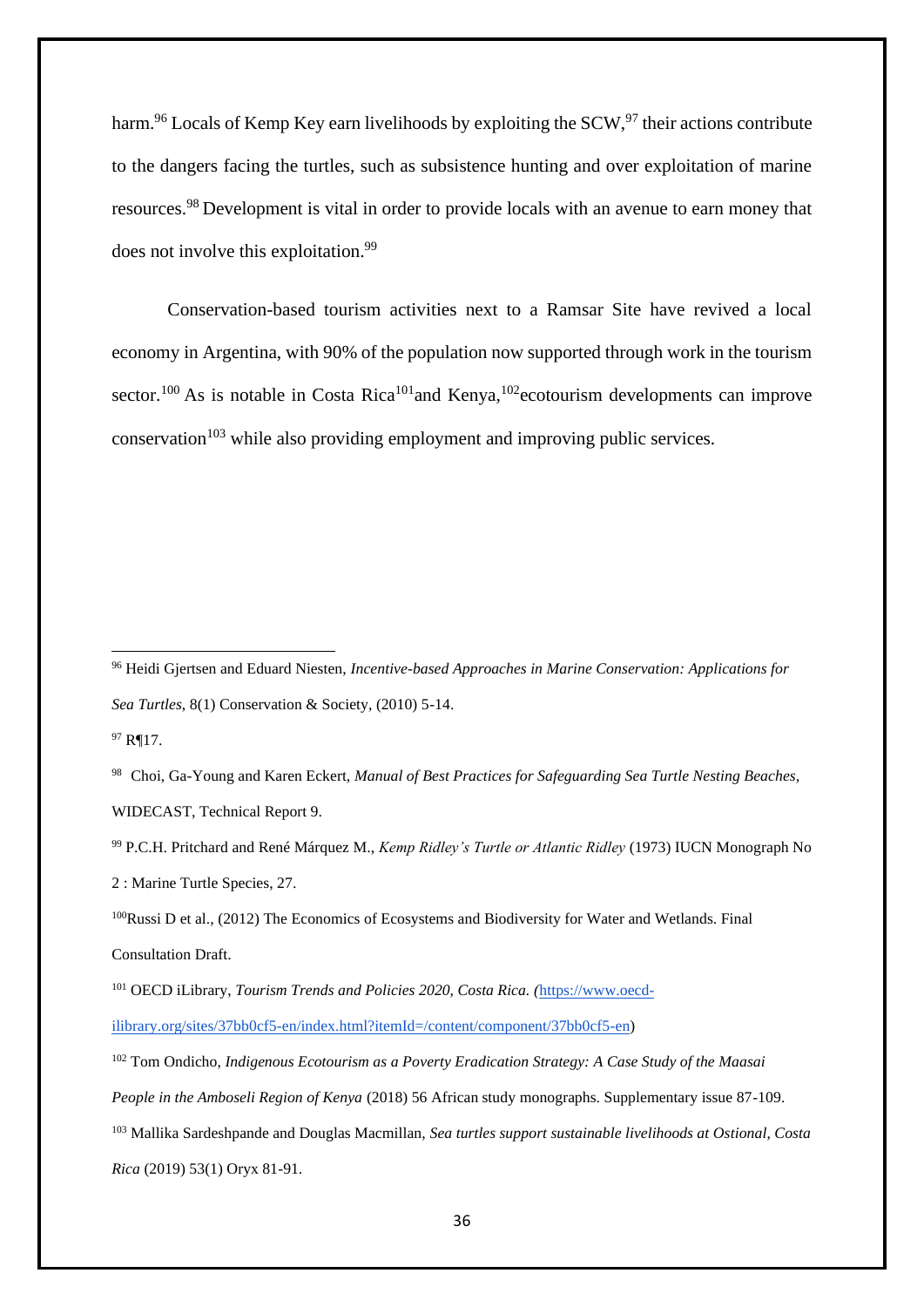This development is by no means the end of the turtles' nesting habitat, Rongo's plan is simply a sustainable development which demonstrates that; "with a little effort and to the benefit of both, businesses and sea turtles can share the beach."<sup>104</sup>

### **2. The people of Kemp Key are entitled to differentiated treatment**

While the protection of the environment was a key consideration for Rongo in relation to this development,<sup>105</sup> developing States have lower substantive obligations based on their socio-economic situation.<sup>106</sup> As Rongo is a developing country, and the island of Kemp Key is impoverished, Rongo has a differentiated responsibility for protecting the environment.<sup>107</sup>

This principle of common but differentiated responsibility is recognised in the CBD and in several international instruments.<sup>108</sup> Article 20(4) of the CBD explicitly recognises that economic and social development and the eradication of poverty are the overriding priorities of developing countries, and notes the special needs of less developed countries and small island States.<sup>109</sup> Obligations on States under the CBD are imposed "as far as possible and as

<sup>104</sup> Choi, Ga-Young, *supra* note 98, at 28.

 $105$  See Issue II (C)(2); R¶39.

<sup>106</sup> van der Have, N. *The Right to Development and State Responsibility: Can States be Held to Account?* (2013) Amsterdam Law School Legal Studies Research Paper No 23, 15.

<sup>107</sup> Sands, *supra* note 72, 244 - 246; Ellen Hey *Common but Differentiated Responsibilities* (Feb. 2011) MPEPIL 1[9 https://opil-ouplaw-com.proxy.uba.uva.nl/view/10.1093/law:epil/9780199231690/law-9780199231690](https://opil-ouplaw-com.proxy.uba.uva.nl/view/10.1093/law:epil/9780199231690/law-9780199231690-e1568) [e1568](https://opil-ouplaw-com.proxy.uba.uva.nl/view/10.1093/law:epil/9780199231690/law-9780199231690-e1568)

<sup>108</sup> CBD, *supra* note 36, Article 20(4); UNGA Res. 41/128 *supra* note 74; UNGA Res. 66/288 The Future We Want (July 27, 2012); Rio Declaration, *supra* note 73, Principle 6 and 7; 1972 Stockholm Declaration, *supra*  note 40 Principle 23.

<sup>109</sup> CBD, *supra* note 36, Preamble, Article 12,17,19,20.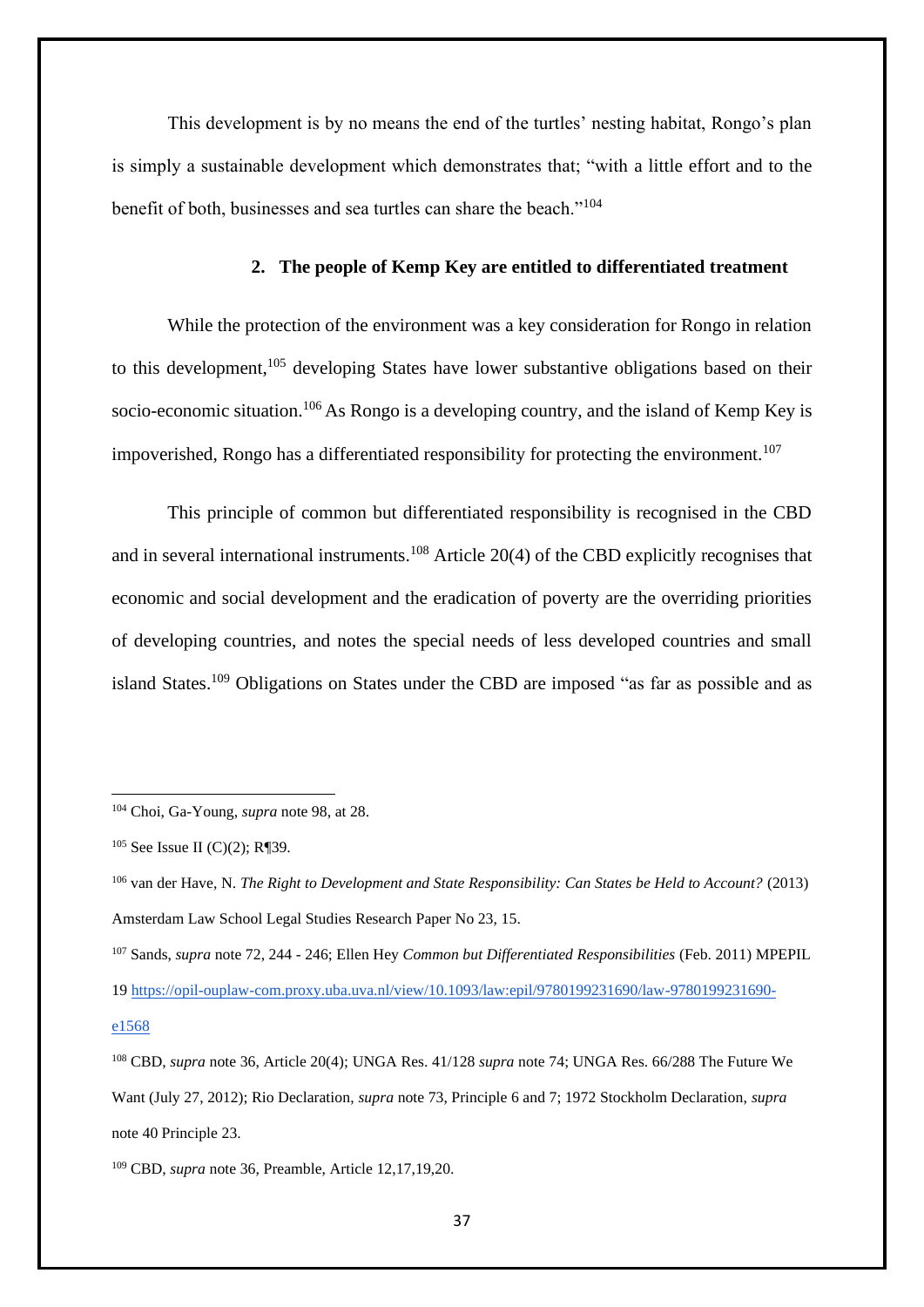appropriate<sup> $110$ </sup> and depending on a country's "particular conditions and capabilities".<sup>111</sup> This demonstrates a flexible approach is adopted to take into account the economic and social reality of countries.<sup>112</sup>

Common but differentiated treatment is furthermore evident in how international standards are applied. Indigenous groups were excluded from the EU ban on seal products<sup>113</sup> due to their need for subsistence.<sup>114</sup> In *Shrimp/Turtle*, it was found that local circumstances need to be taken to account.<sup>115</sup> It is also clear that developed and developing countries have different roles to play in reducing emissions. $116$ 

Rongo's obligations to comply with environmental law are not the same as a developed country, particularly as the population of Kemp Key is impoverished.<sup>117</sup> Therefore, even if the development causes environmental damage to the extent that a developed country would be in breach, Rongo is not.

<sup>110</sup> *Id.* Article 8,10,14.

<sup>111</sup> *Id.* Article 6.

<sup>112</sup> Duncan French *Developing States and International Environmental Law: The Importance of Differentiated Responsibilities* (2000) 49(1) The International and Comparative Law Quarterly 35, 41.

<sup>113</sup> Regulation (EC) 1007/2009 of the European Parliament and of the Council of 16 September 2009 on Trade in Seal Products, 2009 O.J. (L 286) 36, Article 3.1.

<sup>114</sup> European Commission Regulation (EU) 737/2010, Article 3

<sup>115</sup> Appellate Body Report, United States-Import Prohibition of Certain Shrimp and Shrimp Products, WT/

DS58/AB/R (Oct. 12, 1998) (adopted, with modifications, Nov. 6, 1998) para. 164.

<sup>116</sup> The State of the Netherlands v Urgenda Foundation, The Supreme Court of the Netherlands (20 December 2019), case 19/00135 para 5.7.3; Paris Agreement to the United Nations Framework Convention on Climate Change, Dec. 12, 2015, T.I.A.S. No. 16-1104, Article 4(4).

<sup>117</sup> Isabella D Bunn *The right to development and international economic law: legal and moral dimensions*, (1st ed., 2012) 186.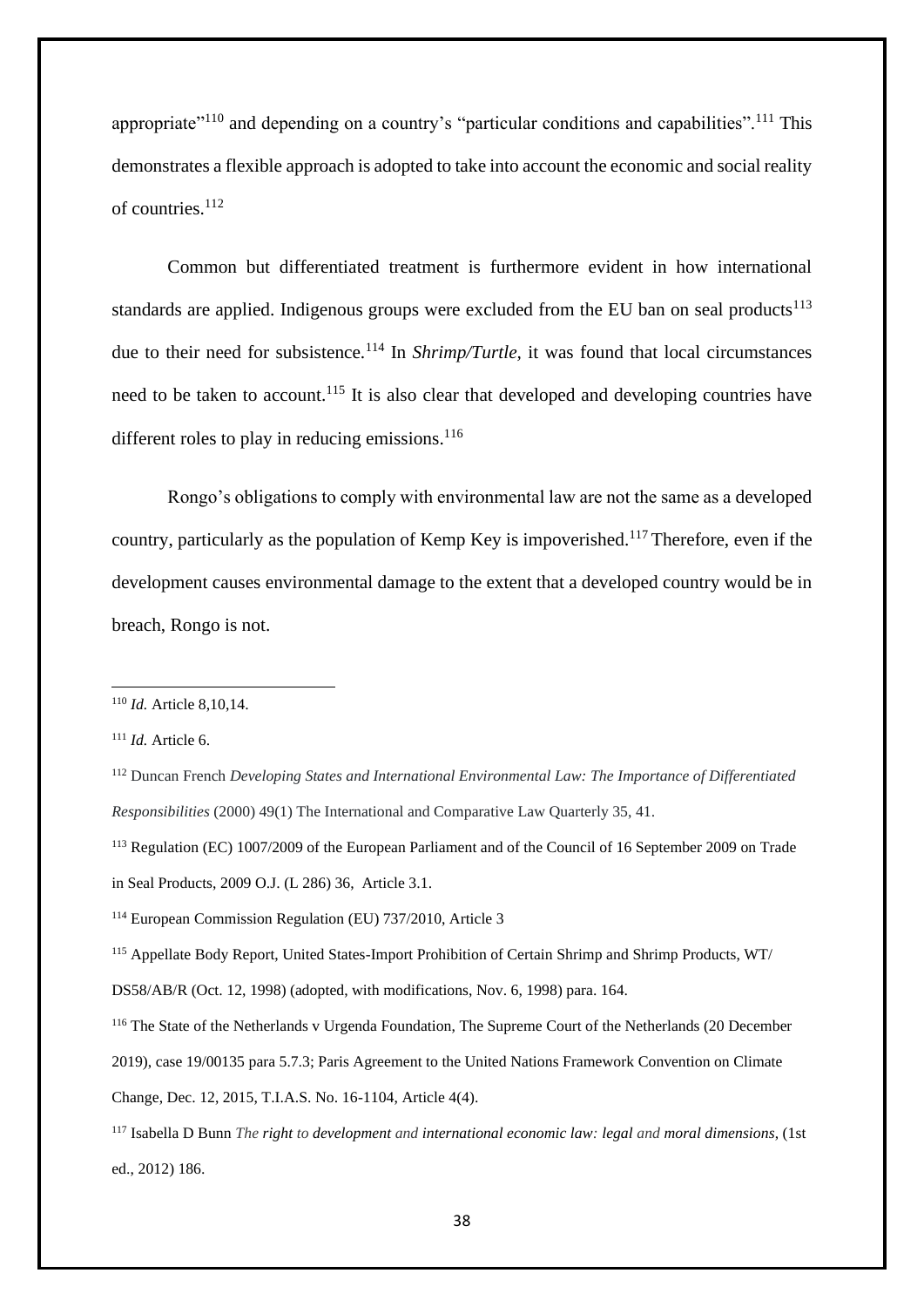**C. Rongo has taken all necessary measures to ensure that the proposed hotel development sufficiently protects the Royal ridley**

# **1. Rongo has conducted an EIA in compliance with its international obligations**

Rongo's intended development is for the benefit of an impoverished, developing island, meaning its duty to the environment is less onerous.<sup>118</sup> Nonetheless, Rongo has complied with its duty to carry out an Environmental Impact Assessment (EIA) "as far as possible and as appropriate".<sup>119</sup>

As there is no international standard<sup>120</sup> for an EIA, it is "subject to the decision of a competent national authority"<sup>121</sup> and must be determined by "domestic legislation."<sup>122</sup> Rongo has carried out an EIA in accordance with its domestic legislation.<sup>123</sup> and is therefore complying with its international obligations.

> **2. Rongo mitigated any impact of the lighting on the sea turtles, in compliance with its treaty obligations and the precautionary principle**

120 Pulp Mills on The River Uruguay (Argentina v. Uruguay), Judgment, 2010 I.C.J. 14; Sands, *supra* note X at 658; Mox Plant (Ireland v United Kingdom) Provisional Measures, Order of 3 December 2001; Maki Tanaka *Lessons from the Protracted Mox Plant Dispute: A Proposed Protocol on Marine Environmental Impact Assessment to the United Nations Convention on the Law of the Sea* (2004) 25(2) Mich. J. Int'l L. 337, 370-393.

<sup>123</sup> R¶36.

 $118$  See Issue II(B)(2).

<sup>119</sup> CBD, *supra* note 36, Article 14(1).

<sup>121</sup> Rio declaration, *supra* note 73, Principle 17.

<sup>122</sup> Pulp Mills, *supra* note 120.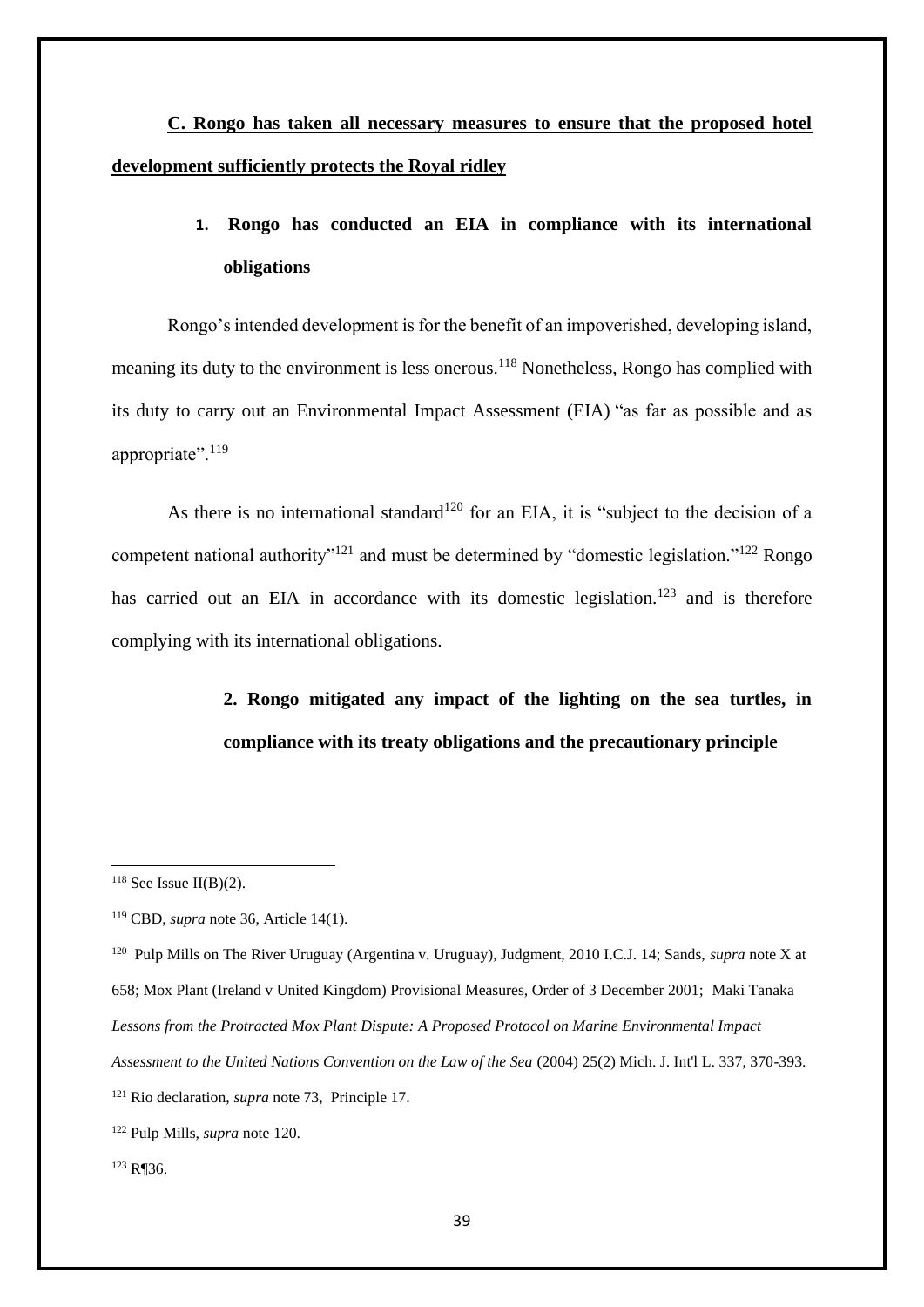Subsequent to the EIA, Rongo has taken positive steps to ensure that harm to the sea turtles is mitigated. $124$ 

As per Article 14 of the CBD, an EIA shall be conducted *"*with a view to avoiding or minimizing" significant environmental effects.<sup>125</sup> The EIA conducted by Rongo noted that the lighting would "likely interfere"<sup>126</sup> with the turtle habitat and therefore, Rongo adjusted its permit to minimise interference.<sup>127</sup> Reduced and directional lighting<sup>128</sup> focusing on areas away from the beach,<sup>129</sup> significantly protects sea turtles. Rongo has acknowledged this by ensuring lighting will be blocked by shades and tinted glass as well as only allowing the use of spotlights for safety purposes.<sup>130</sup>

Rongo has compiled with Article 6 and 10 of the CBD as its national planning seeks to minimise adverse impacts on biological diversity. An environmental licensing process in Brazil imposed similar conditions for allowing a 1000 guest beach-front hotel in a sea turtle nesting area. All light sources were designed so that the effect of lighting on the beach was

<sup>130</sup> R¶36.

<sup>124</sup> Trail Smelter Arbitration (US v. Can.) (1938 & 1941) III RIAA 1905.

<sup>125</sup> CBD, *supra* note 36, Article 14(1)(a)&(b).

<sup>126</sup> R¶36.

<sup>127</sup> UNWTO, *supra* note 88, Article 3(4).

<sup>128</sup> Choi, Ga-Young, *supra* note 98, at 86.

<sup>&</sup>lt;sup>129</sup> Juliette Lee et al, *Ambient light threatens endangered sea turtles in NC*, (April 27 2021)

[https://storymaps.arcgis.com/stories/4310bb7a23f54d92a165259e08e8fb87.](https://storymaps.arcgis.com/stories/4310bb7a23f54d92a165259e08e8fb87)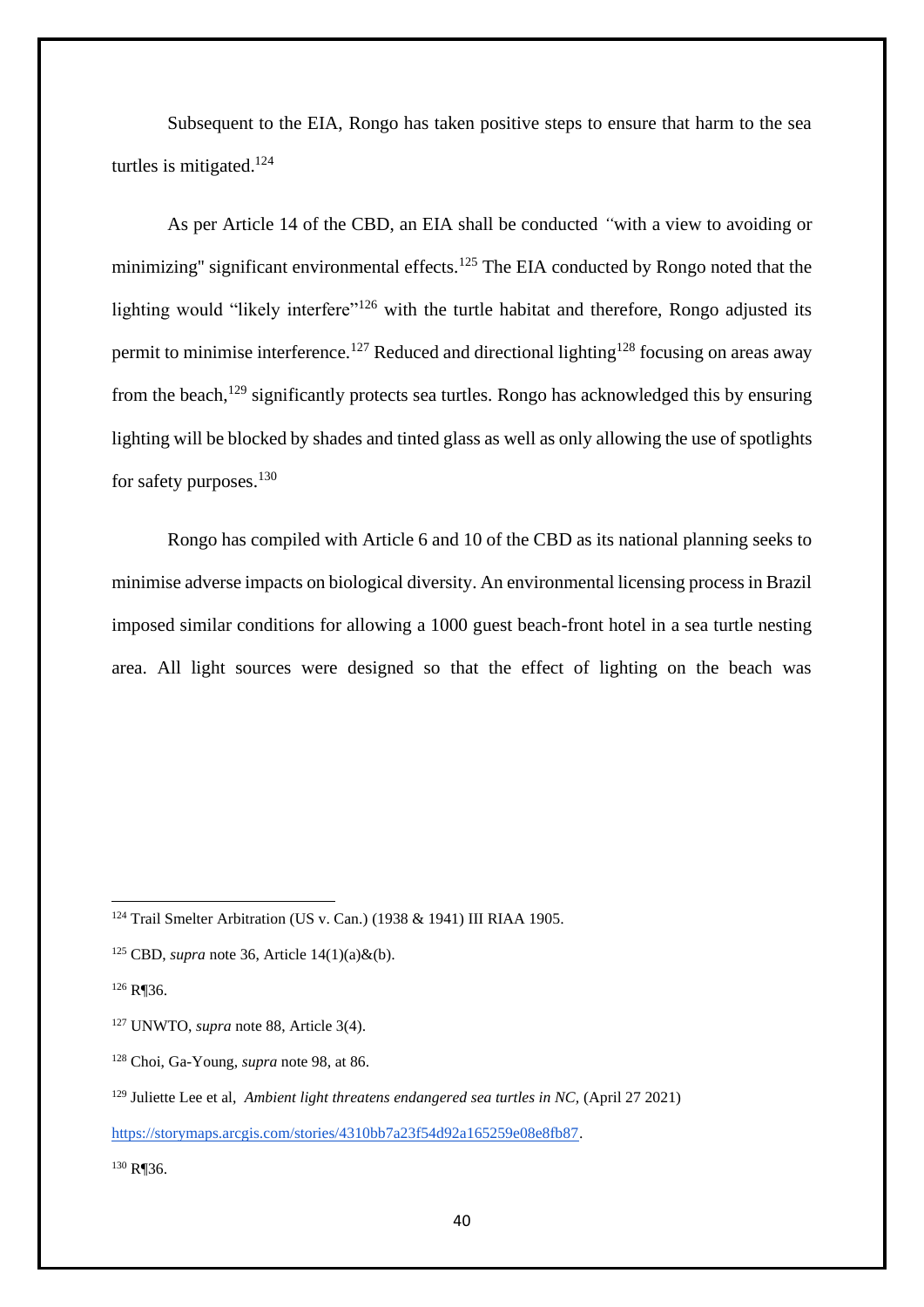minimised.<sup>131</sup> A 304 guest hotel<sup>132</sup> would therefore have even less lighting impact on the turtles.

Furthermore, Rongo is in compliance with the precautionary principle as there is sufficient scientific research which finds that adjusting lighting can mitigate harm to sea turtles.<sup>133</sup> Rongo has clearly considered the likely effects of the proposed development on the turtles and has mitigated this key source of harm.

# **3. The proposed development meets international standards of proportionality**

Proportionality is clearly demonstrated in Rongo's approach to permitting this development. In order to adhere with Ramsar Resolution IX.1, developments should be planned at an "appropriate temporal and spatial scale",  $134$  reflecting the widely accepted principle of proportionality.<sup>135</sup> The development will cover less than  $1\%$ <sup>136</sup> of the SCW and the marina will only be on part of the Royal ridley nesting site.

This proposed development can be contrasted with a project that was cancelled following a Ramsar Mission in Mexico<sup>137</sup> which proposed over 30,000 hotel rooms, 2 golf

<sup>131</sup> G.G. Lopez et al., *Coastal development at sea turtles nesting ground: Efforts to establish a tool for supporting conservation and coastal management in northeastern Brazil* (2015) 116 Ocean & Coastal Management 270 -276.

<sup>132</sup> R¶35.

<sup>133</sup> Gulf Environmental Benefit Fund, *Eliminating Light pollution on Sea Turtle Nesting Beaches.*

<sup>134</sup> Resolution IX.1 *supra* note 92, 7.

<sup>&</sup>lt;sup>135</sup> Christina Voigt, *Rule of Law for Nature: New Dimensions and Ideas in Environmental Law (2013)* 111-129. <sup>136</sup> R¶17&35.

<sup>137</sup> Ramsar Policy Brief 3, R*amsar Advisory Missions: A mechanism to respond to change in ecological character of Ramsar Sites.*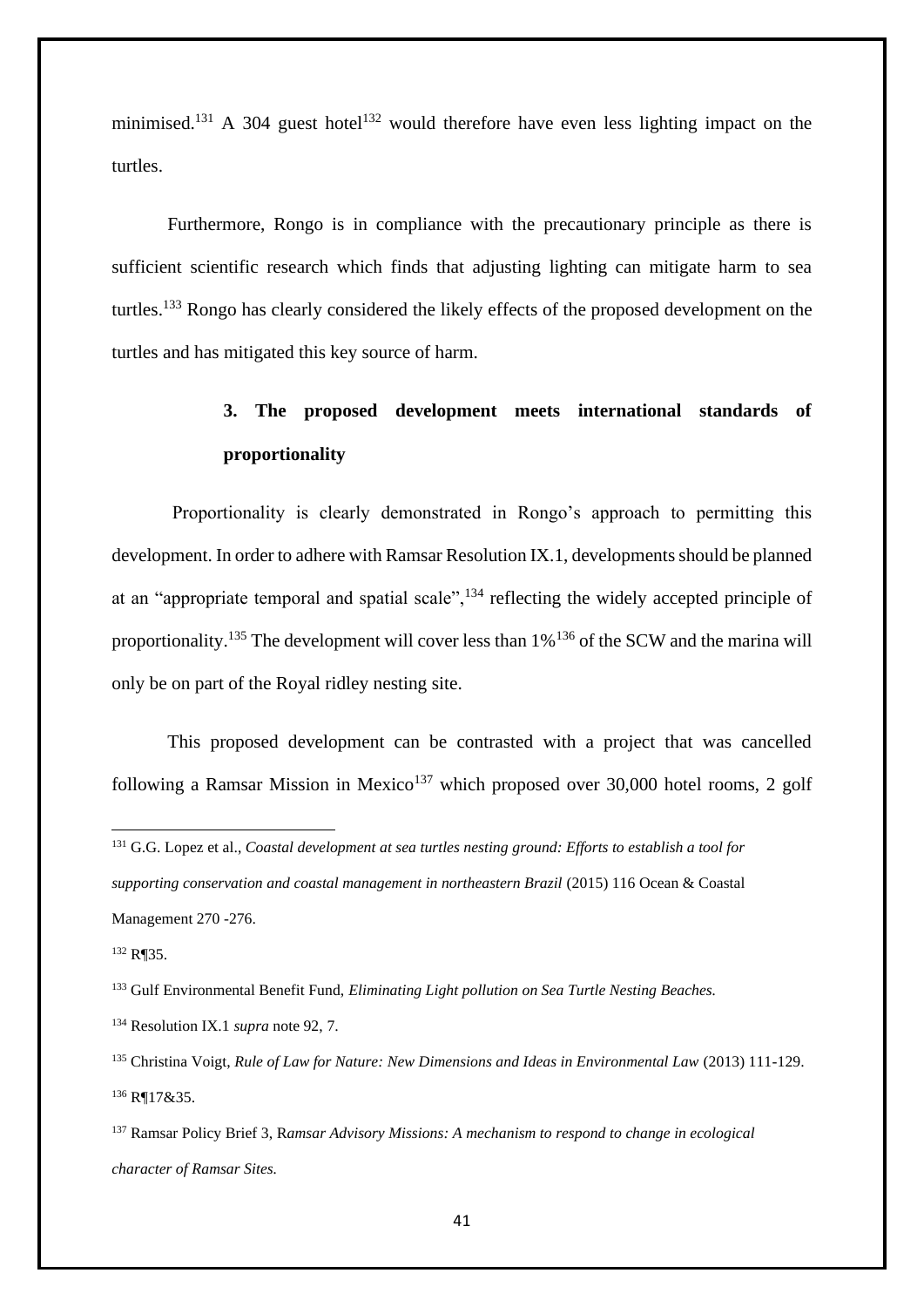courses, and a marina to be developed, immediately next to a World Heritage Site.<sup>138</sup> The Kemp Key development is clearly of appropriate scale, being only 304 guest rooms in comparison.

Rongo has further demonstrated proportionality through its compliance with Article IV of the Inter-American Convention for the Protection and Conservation of Sea Turtles (IAC). Rongo is obliged to take "appropriate and necessary measures"<sup>139</sup> and restrict human activity if it could seriously affect the turtles, only as far as practicable.<sup>140</sup> The qualifying language of this provision clearly indicates that measures must be proportionate. As demonstrated above,  $141$ Rongo has clearly imposed measures that would be appropriate for the local area, considering the need for a certain degree of lighting and a marina on an island. As there have been sufficient limitations placed on this development, it will not 'seriously affect' the turtles.

The proposed development complies with the principle of proportionality, particularly when taking into account the limitations Rongo has imposed on the design and given that Rongo is a developing country where economic development is integral to its advancement.

<sup>138</sup> UNESCO, *Mexican tourism project cancelled to protect Gulf of California World Heritage site*, (30 June 2012).

<sup>&</sup>lt;sup>139</sup> Inter-American Convention for the Protection and Conservation of Sea Turtles, Article IV(1) (31 Dec. 1998), [hereinafter IAC].

<sup>140</sup> Id. Article IV (2)(c); Chris Wold, *The status of sea turtles under International environmental law and International environmental agreements* (2002) 5(1-2) Journal of International Wildlife Law and Policy 11, 44.  $141$  See Issue II (C)(2).